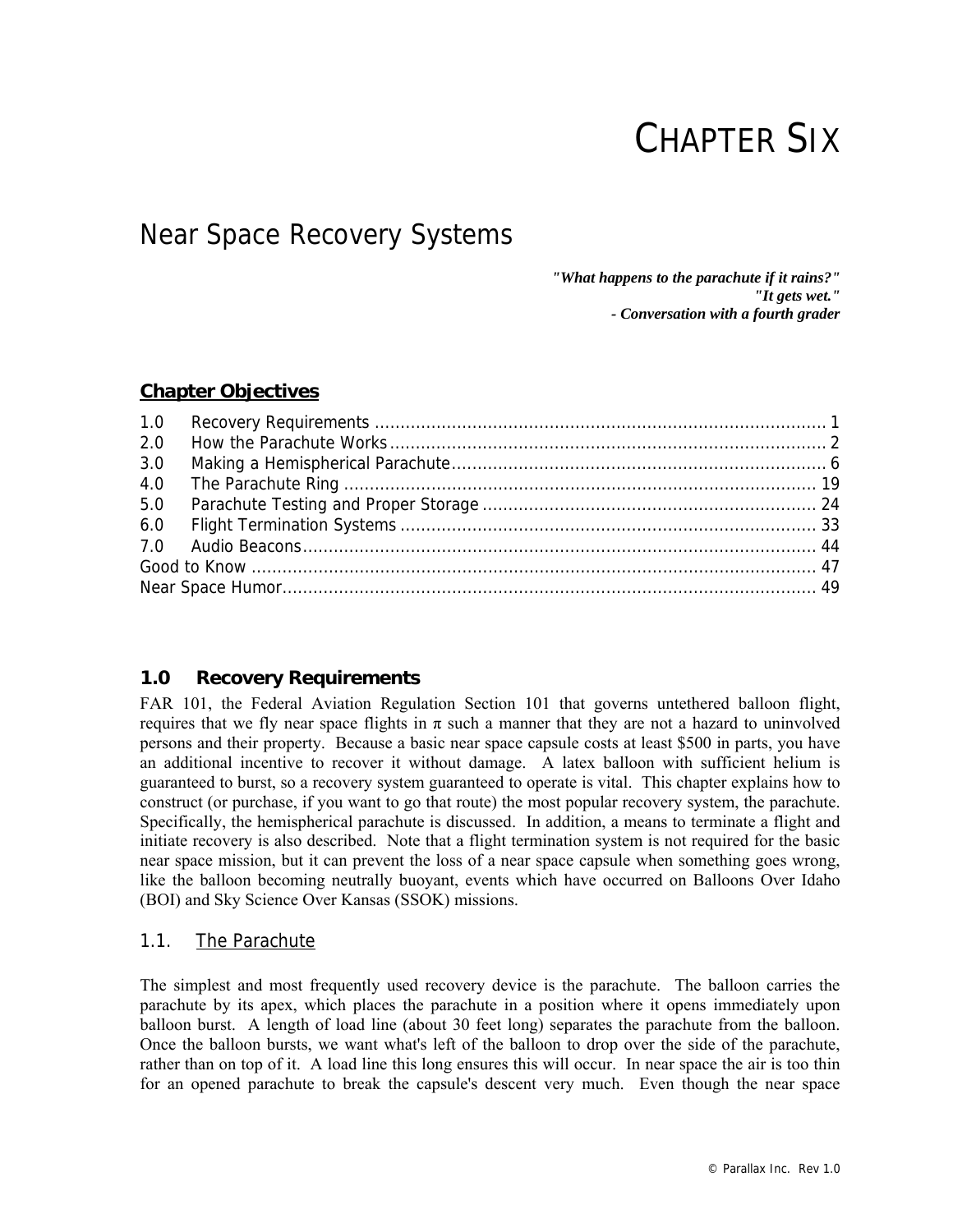capsule is descending faster than 100 mph, the parachute is opened and ready to recover the near spacecraft at a safe speed.



A near spacecraft and its recovery parachute, a beautiful thing to see.

There are several requirements for a parachute. First, the parachute must be large enough to slow down the descending capsule to a safe landing speed. Second, the parachute must be constructed of materials that are not porous to the wind or stiff in the very cold temperatures of near space. Third, the parachute must be durable and must limit the size of any rips or snags put in the canopy. Fourth, it must be made of materials insensitive to UV exposure. Finally, it should be constructed of bright colors that can be seen from the ground, and that contrast with any landscape where it might recover.

# **2.0 How the Parachute Works**

The parachute design in this chapter is a hemispherical cap that creates drag by catching moving air. A descending capsule travels at a terminal velocity that occurs when weight (always pointed down at the center of the Earth) is opposed by the same amount of drag (which always opposes the direction of movement).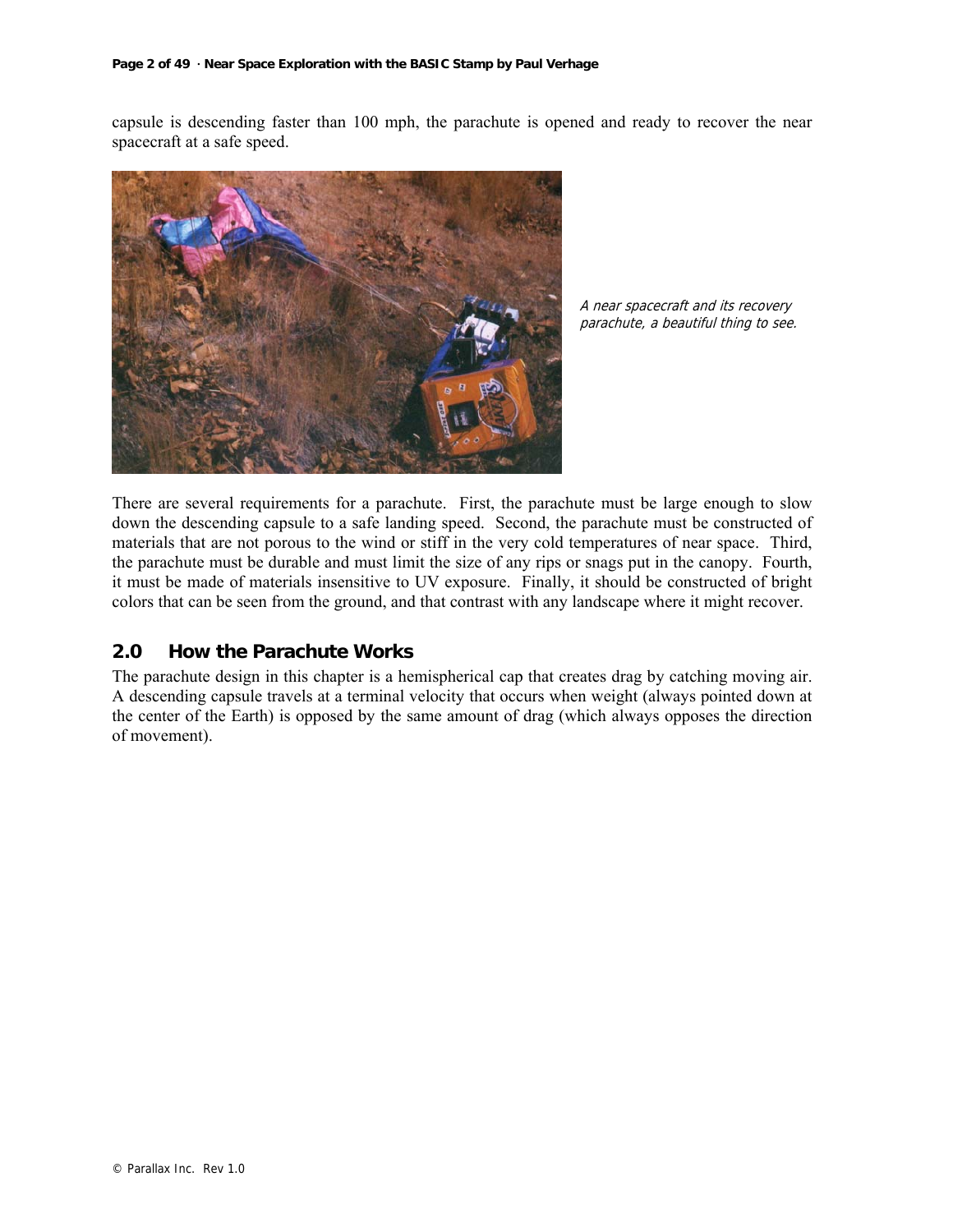

The force of weight is given by the equation,

#### $W = m^*g$

Physics, Halliday and Resnick, John Wiley and Sons, 1978.

Where m is the total mass of the descending equipment (balloon, capsules and parachute) and g is the acceleration due to gravity (which changes by 1% in middle near space, but can be treated as a constant in this case).

The drag created by a parachute is given by the equation:

$$
\mathbf{F}_d = \mathbf{C}_d * \mathbf{A} * \mathbf{d}_m * (\mathbf{v}^2/2)
$$

Encyclopedia of Physics, Lerner and Trigg, VCH Publishers, 1990.

Where  $C_d$  is the coefficient of drag (a dimensionless constant) of the parachute, A is the area of the parachute exposed perpendicularly to the air during descent,  $d_m$  is the density of the air the parachute is traveling through (and very nearly equal to the pressure), and v is the velocity the parachute is moving through the air. Of these factors, the coefficient of drag and area of the parachute are constants for a given parachute.

At balloon burst, the payload begins descending with increasing downward speed. Fortunately for the payload, the amount of drag generated by the parachute increases faster than the speed of descent increases. This is because drag depends on the square of the speed. Therefore, if you double the speed of descent, the amount of drag created by the parachute increases by a factor of four. This applies to more than parachutes; it's true in general for all objects falling through a fluid media (however, I wouldn't be surprised to see that this relationship doesn't hold at extremely high speeds).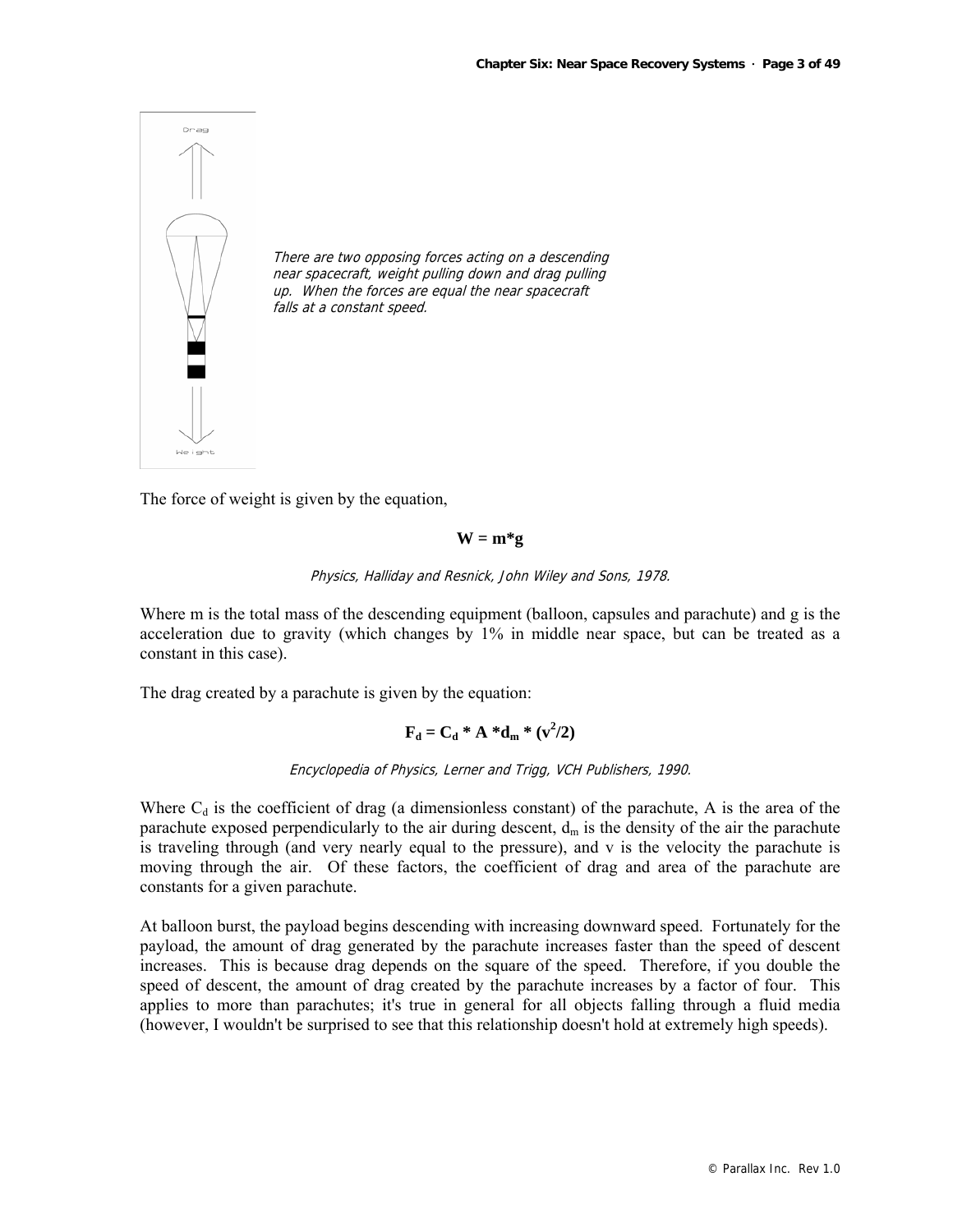**Page 4 of 49 · Near Space Exploration with the BASIC Stamp by Paul Verhage**



drag depends on several factors. The one of most interest to us is its dependence on the square of velocity. Double the speed, and the force of drag increases by four times.

At some velocity, the drag equals the force of gravity pulling the payload down. At this point there is no net force (remember, the force of weight acts in the opposite direction as the force of drag). When there is no net force acting on the parachute, the parachute no longer accelerates and falls at its terminal velocity. Dense bodies tend to fall with a greater terminal velocity than less dense objects because the higher density body has more mass per exposed surface area. The denser body has a greater ratio of weight pulling it down to surface area slowing it down. To increase the ratio of surface area to mass of a descending near spacecraft, we use parachutes as recovery devices.

In near space there is one more complication that we don't usually concern ourselves with here on the surface. In addition to surface area, the drag also depends on air density. If the air density doubles, so does the drag experienced by a moving object. Increasing the altitude decreases the air pressure, and therefore the air density. For a falling body, its terminal velocity decreases as it approaches the ground.

The terminal velocity of a body can be calculated by equating the force of gravity to the force of drag. By rearranging the terms, we end up with the following equation for terminal velocity.

$$
\mathbf{V}_{\mathrm{t}}=[2^{\mathrm{*}}\mathbf{W}/\mathbf{C}_{\mathrm{d}}^{\mathrm{*}}\mathbf{d}_{\mathrm{m}}^{\mathrm{*}}\mathbf{A}]^{1/2}
$$

In this case we see that every term in this equation is a constant except for air density. We therefore conclude that the terminal velocity of a falling body is proportional to the square root of the air density. A graph of air density compared to air pressure as a function of altitude shows that the terms air pressure and air density are closely proportional to each other. We get similar results if we substitute air pressure for air density.

As far as a descending parachute is concerned, it is descending through the air at a constant speed. This speed is called the Indicated Air Speed (IAS) and is affected by the mass of the air passing by the parachute in a given amount of time. Air mass is influenced by the air's density, and since air density depends on the altitude, the IAS is also influenced by altitude. The speed at which the parachute descends through the air relative to the ground is called the True Air Speed (TAS). The TAS is equal to the IAS only at sea level, where the air pressure is approximately one bar. At higher altitudes, and therefore at lower air density, the IAS is greater than the TAS by a factor of the inverse square root of the air density. So if the air density is 1/4 of its value at sea level (this occurs at an altitude of 36,000 feet), the IAS is  $1/1/[4]^{0.5}$ , or twice as great as the TAS.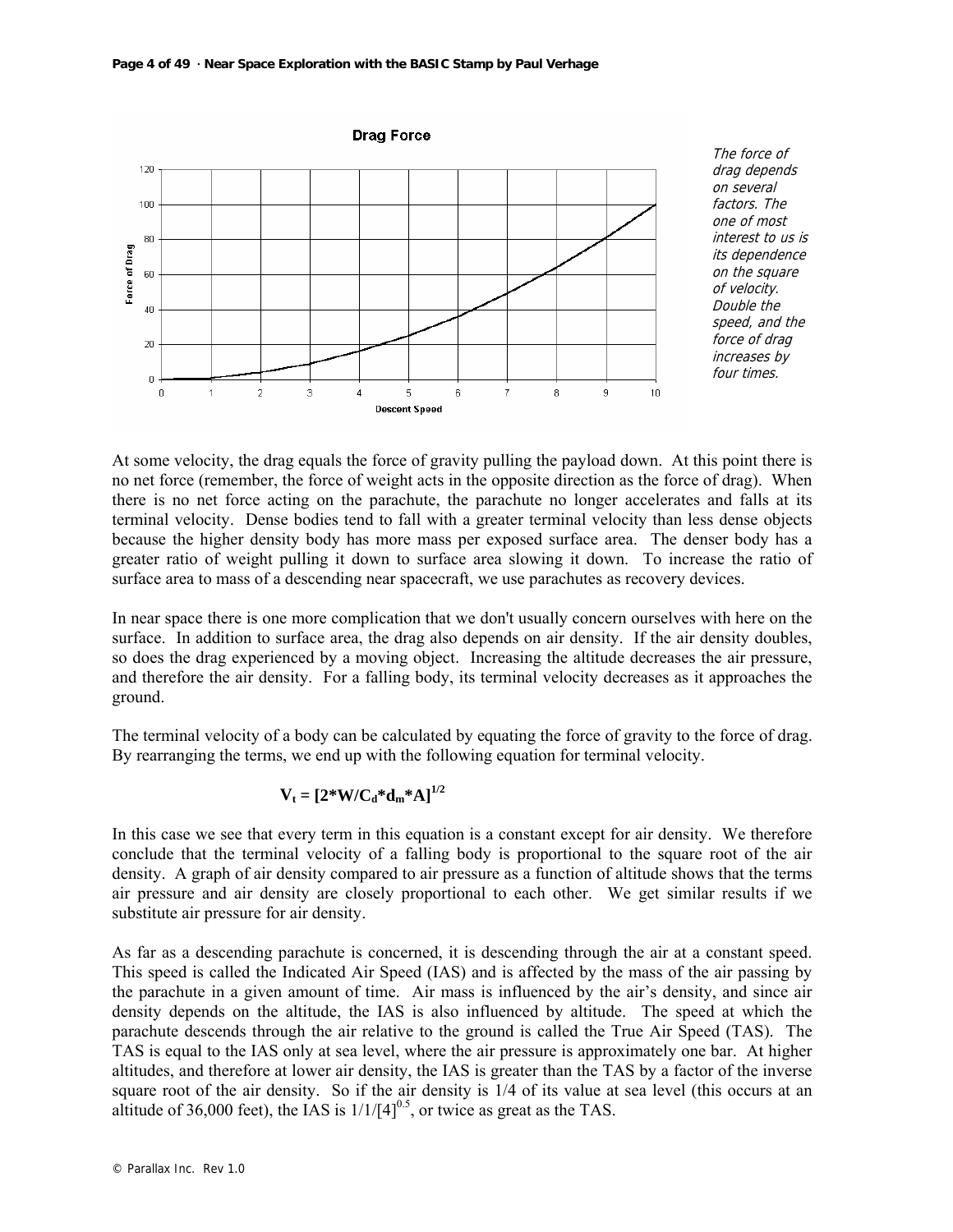As another example, suppose a parachute lands a payload at 22 ft/sec (TAS of 22 ft/sec). At 100,000 feet where the air pressure density is only 10 millibars, or 1% of surface air pressure, or 1/100th of sea level pressure, the parachute descends at a speed ten times greater than it does at sea level, or at 220 ft/sec. So do not be alarmed when you see your near spacecraft at 100,000 feet begin its descent at a speed of 145 mph. But do be alarmed if the descent speed continues to be 220 feet/minute below altitudes of 50,000 feet. Note: Changes in air density closely match changes in air pressure. If air pressure is substituted for air density, the calculated descent speeds are almost identical.

Let's look at another example. I've taken data from one of the TVNSP flights that reached an altitude of 90,000 feet before the balloon burst. Entered in a spreadsheet are the altitude, UTC time, and air pressure according to the Standard Atmosphere model. A graph was generated from the descent speed at altitude and the inverse square root of the air pressure at altitude (times a constant scaling factor). The resulting graph is illustrated below. Notice that the inverse square root of air density tracks the TAS of the parachute almost perfectly.



**Altitude vs. Descent Speed -**  Due to the extremely low air pressure in near space, the initial descent speed of the near spacecraft can be ten times higher than at sea level.

The author recommends you generate a similar graph or table from your first flight data and laminate it. The graph or table should be left with Mission Control so they know what kind of speeds to expect during descent. Seeing a fast descent for the first time puts people into a panic.



**Before balloon burst -**  The parachute and balloon shortly before balloon burst. The parachute drapes below the balloon. Note how black the sky is and that the parachute is not experiencing any wind.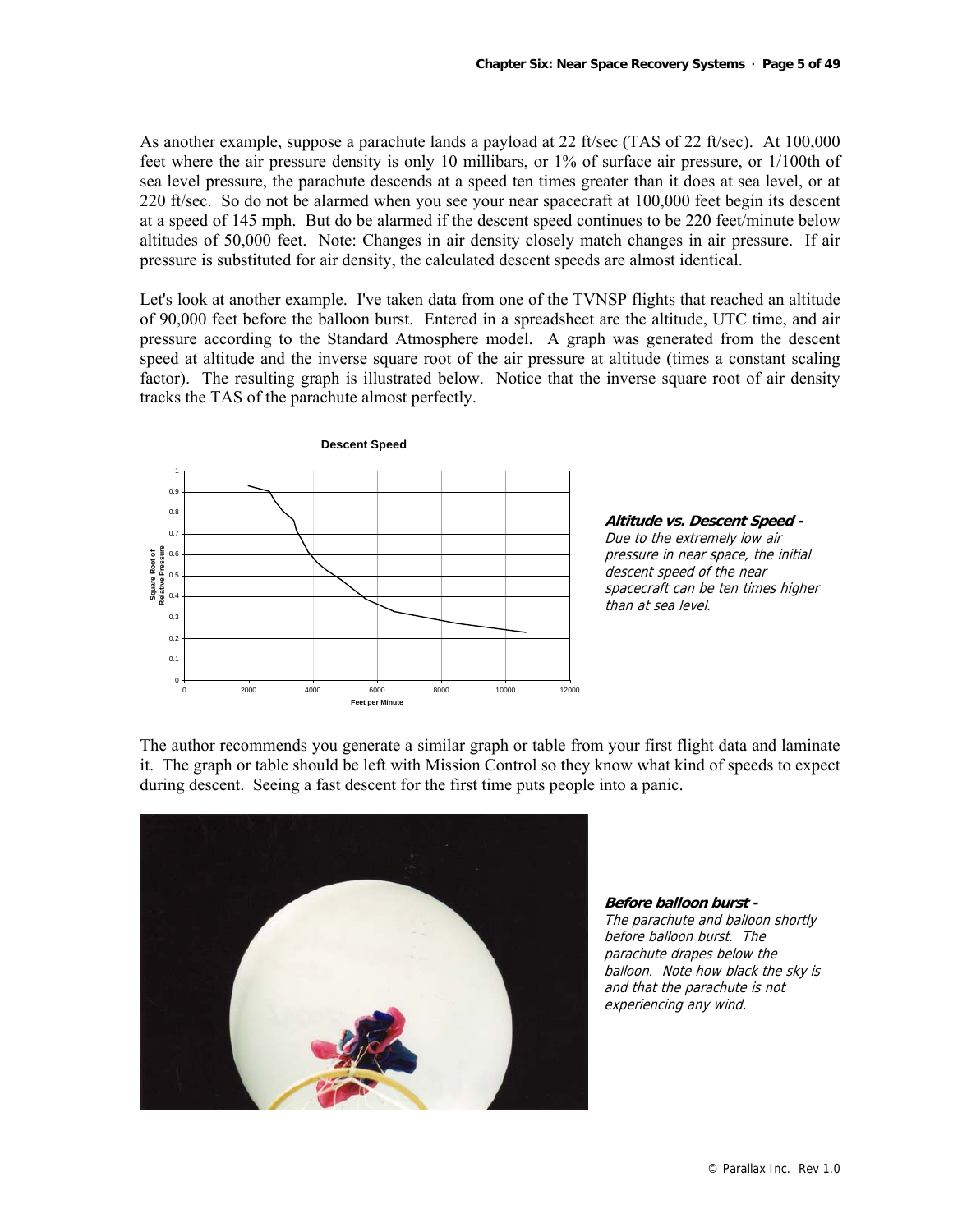

**After balloon burst -**  The parachute shortly after balloon burst. It appears that some of the balloon remains are wrapped around the parachute ring. At this point, descent speed is around 100 mph!

# **3.0 Making a Hemispherical Parachute**





A simple sheet of fabric can make a parachute (as well I remember when I was in grade school) but is wasteful of material. The hemispheric parachute is a simple design and efficiently uses the fabric it is constructed from. Expect to spend about \$75 making a seven-foot parachute. If time is more important than money, or if the handcrafting a parachute doesn't appeal to you, then purchase a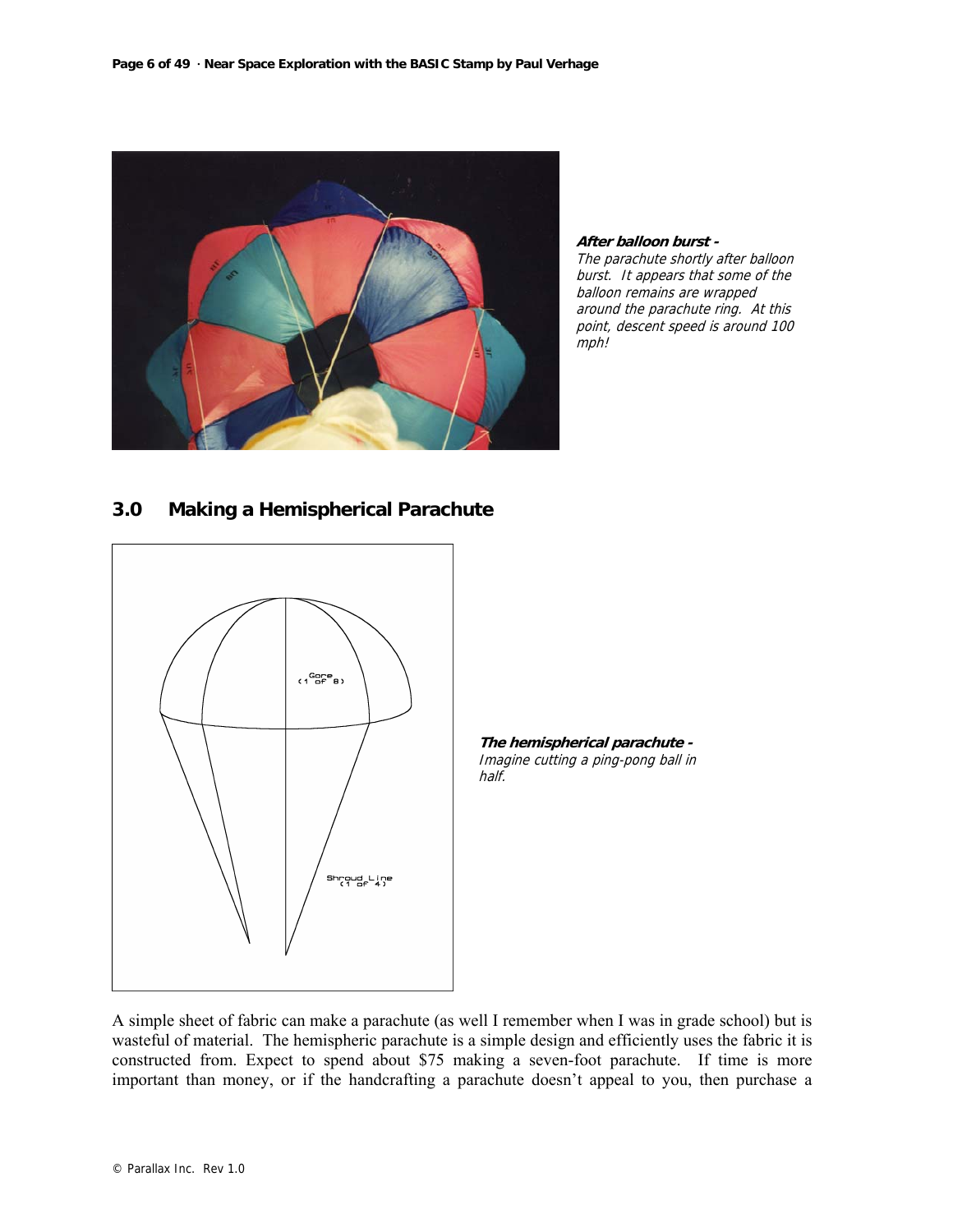complete parachute from a high-power rocket company, like RocketMan. Check the list of suppliers at the end of the book for recommendations.

As the hemispherical parachute descends, air pressure builds up inside of it and eventually escapes. In the simple hemispherical parachute, built-up pressure escapes from under the parachute's canopy by forcing the parachute to rock or tip from side to side. One way to reduce this tendency to rock back and forth is to cut a spill hole in the top of the parachute. Spill holes keep the pressure from getting so high that the parachute has to rock from side to side to release it. The spill hole needs to be about 20% the diameter of the parachute.

# 3.1. Materials

- Canopy fabric, amount depends on parachute diameter (16 yards should be the maximum) Note: More than one color of fabric can be used on the parachute canopy.
- A 150 foot roll of 150# test woven Dacron<sup>A</sup> kite line
- 50 feet of  $\frac{1}{2}$ " twill tape (for a seven-foot parachute)
- Four or five sheets of poster board
- Eight bearing swivels,  $100#$  test
- One bearing swivel, 200# test
- Cotton thread
- Colored pencil in a color that contrasts with the canopy color
- Fabric label or fabric marker
- Scissors or soldering gun with a cutting tip

# 3.1.1. Notes on Parachute Fabrics

I recommend making the parachute out of ripstop nylon, the kind found in local fabric stores. This material is coated with a water repelling film, making it less porous to the air, but still supple and flexible. Kite fabrics have a "harder" coating to them, making them more crinkly. The lower porosity of the fabric means a smaller parachute is required to slow the near space capsule down. In addition to reducing fabric porosity, the urethane coating also protects the ripstop nylon from damage due to UV exposure (which is at greater levels in near space). Being a ripstop fabric, the growth of rips and tears in the parachute canopy is reduced by the thicker threads woven into the fabric. Finally, ripstop nylon is readily available and dyed in many bright colors. Use a combination of several different colors of ripstop when making the parachute so it has the best chance of standing out. If you decide to use a single color, then think about using a florescent color to increase the parachute's visibility. If the cost of ripstop fabric (about \$7/yd) is a concern, then another source of parachute canopy material is a retired hot air balloon envelope. After 500 hours of use, the FAA requires that these fabric envelopes be replaced. You can purchase a lot of ripstop this way on a budget. If you decide to use balloon material, you'll have fewer color options. You'll also have to wash the fabric several times to get the gas smell out of it.

# 3.2. Procedure - Determine the parachute's diameter

## **Notes on Parachute Diameter**

The equation below is typical of parachute formulas used in model rocketry. It calculates the diameter of a circular parachute (flat sheet of round fabric) based on the weight of the payload to land at 15 mph and a typical coefficient of drag.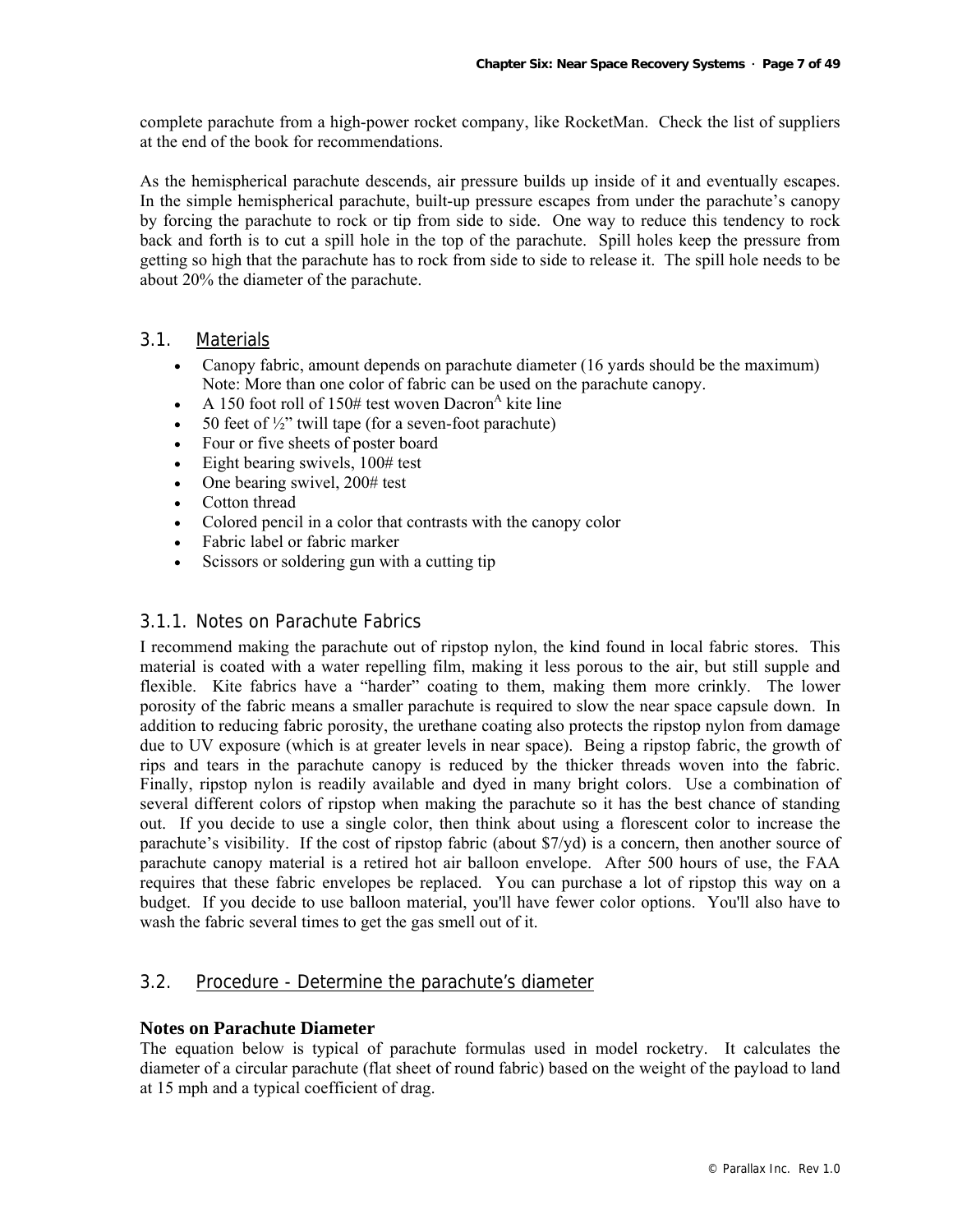# **Diameter (inches)** = [weight (pounds)  $* 0.454$ ]<sup>1/2</sup>  $* 39.6$

#### *From http://www.info-central.org/recovery\_psize.shtml*

I modify the results by assuming the calculated diameter is actually half of the circumference of a sphere. So multiply the results by  $\pi/2$ , or about 1.5 to determine the diameter of the hemispherical parachute. The results match the diameter of the hemispherical parachute I currently use. One factor has a big influence on the accuracy of an equation like the one above. That is the porosity of the fabric being used to make the canopy. If a "leaky" fabric (with a higher porosity) is used, then increase the diameter of the parachute.

For most cases, assuming a payload weight of 13 pounds is sufficient. Why 13 pounds? Because you can assume the parachute weighs one pound, which must be added to the near space capsule weight of 12 pounds.

#### **Making a Parachute Gore Pattern**

The parachute described here is a simple hemispherical cap made from eight identical gores. To increase the parachute's stability, there is a hole in the top of the parachute to vent excess pressure inside the canopy. The vent is 20% of the parachute's final diameter. The pattern for this hemispherical parachute was calculated by dividing a hemisphere into 90 rings, each one-degree thick. The diameter of each ring with respect to the central axis of the parachute is proportional to the angular elevation of each ring. From this the diameter of each ring was calculated. Next, from the calculated diameters, the circumference of each ring was determined. At this point the distance of the ring from the apex of the parachute and its circumference has been determined. Divide each circumference by eight (the number of gores) and the width of the gore at each point has been determined. Add a little billow to the parachute by adding another 5% to 10% to the gore width.



Gore dimensions are calculated by measuring the width and length of pie-shaped wedges cut out of a hemisphere.

# 3.2.1. Generating Your Own Pattern

If you wish to design your own parachute using your own spreadsheet program, the commands I used are shown below.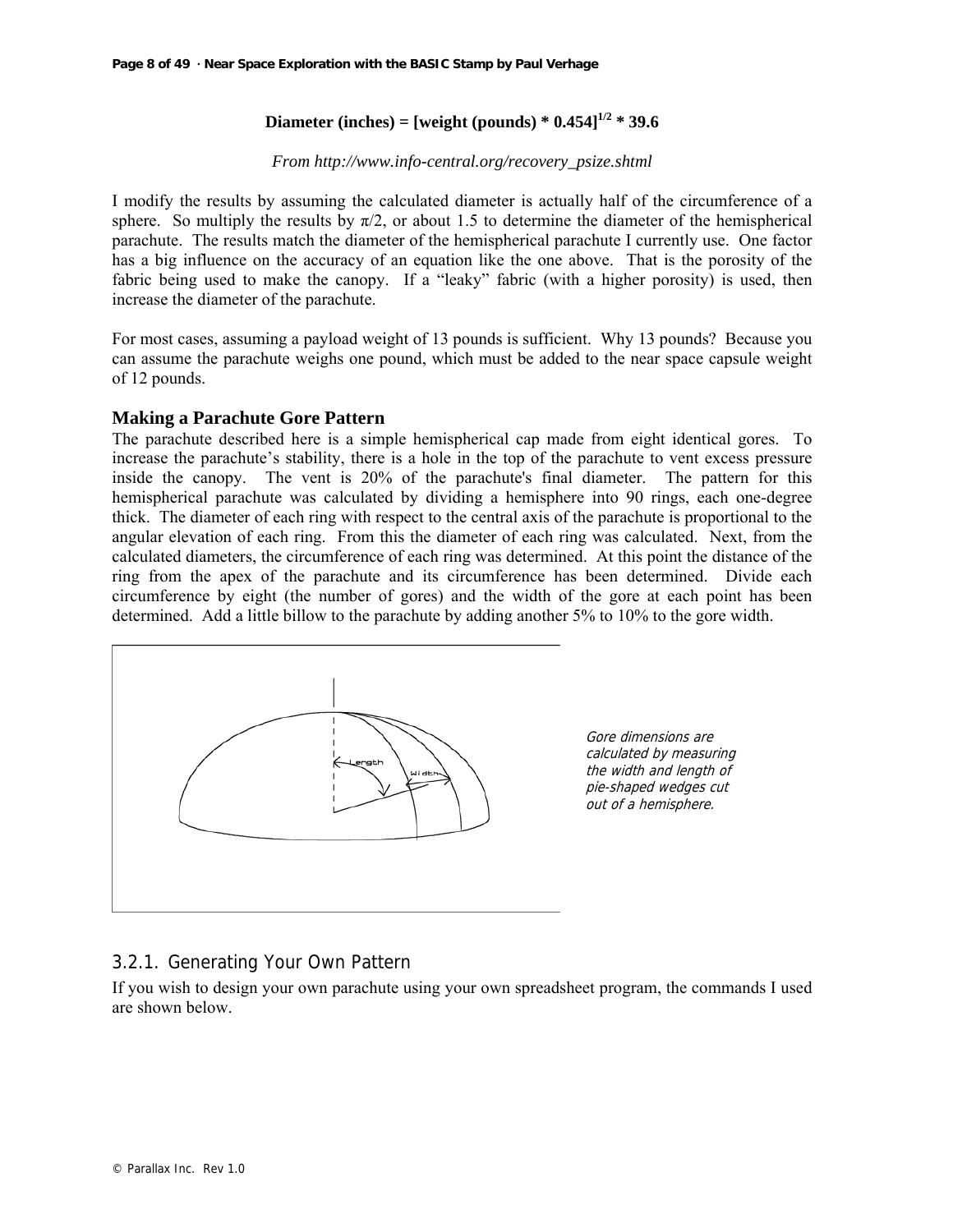| A                                           | ÷В        | $\mathbf{c}$ | D                                         | F                                                                                            | F          |
|---------------------------------------------|-----------|--------------|-------------------------------------------|----------------------------------------------------------------------------------------------|------------|
| $\frac{1}{2}$ Diameter $\frac{1}{2}$ (feet) |           |              |                                           |                                                                                              |            |
|                                             |           |              |                                           |                                                                                              |            |
|                                             |           |              |                                           |                                                                                              |            |
| Degrees                                     | : Radians | Ring         | Radius of: Half Width of<br>$\vdots$ Gore | Length along Gore : Half width of Gore                                                       |            |
|                                             |           | units        | $\frac{1}{2}$ units                       | inches                                                                                       | $:$ inches |
|                                             |           |              |                                           |                                                                                              |            |
|                                             |           |              |                                           |                                                                                              |            |
|                                             |           |              |                                           | +A6/57.3 SIN(B6) $\left(-C6*3.14159\right)/8$ $\left(-A6*SC$1)*0.105 \right] (-D6*SC$1*6)+1$ |            |

#### **Spreadsheet Commands**

#### **Procedure**

Enter the diameter of the parachute to design in cell C1 (diameter in feet). Column A values begin at one degree (cell A6) and increments in units of one degree until the angle of 90 degrees is reached. Remember, the number generated in column F is half the width of the gore at the distance down the center of the gore indicated in column E.

Before cutting parachute gores out of fabric, a pattern in poster board is needed. The poster board pattern is placed on top of a sheet of fabric and the outline of the gore traced in pencil. Then the fabric can be cut into eight near identical gores. Several pieces of poster board are needed to make a gore pattern. The maximum dimensions of the gore pattern determine the number of sheets of poster board required to make a gore pattern. Tape the poster board sheets together to make a single sheet large enough to fit the pattern. Draw a straight line down the center this sheet of poster board. Mark along the length of this centerline at every point listed in column five of the spreadsheet. Draw a perpendicular line from each marked point that extends both directions away from the centerline. Mark a distance on the perpendicular line equal to the distances indicated in column six of the spreadsheet. Every  $15<sup>th</sup>$  line, make an extra dot near each end to indicate where seam-matching marks will be transferred to the fabric. Ignore the spreadsheet values where the angle is less than about 9 degrees, as that is the location of the spill hole. You can use your spreadsheet's graphing ability to take a peek at the final pattern, but remember the graph will not by default print the X and Y-axis to the same scale. Your final pattern should look similar to this one below.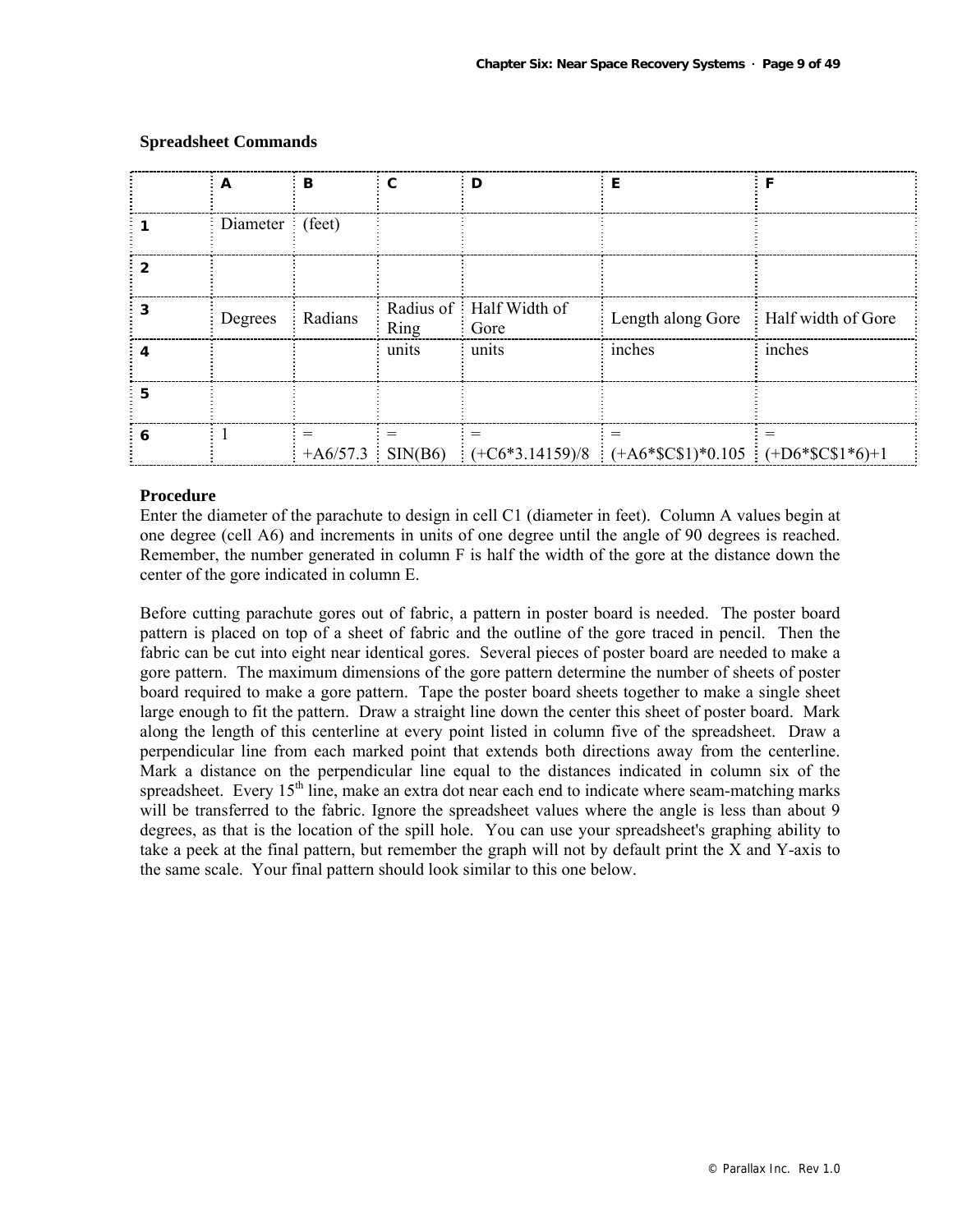

Before cutting the poster board pattern, add a one-inch seam allowance to the top and bottom edge. There already is a one-inch seam allowance included on the sides.

# 3.2.2. Tables of Gore Patterns

If you would rather not calculate your own gore pattern, I have included several calculated gore patterns below. Add a one-inch seam allowance all the way around the dimensions given below.

| <b>Six Foot Diameter Parachute</b> |                   |  |        |                   |
|------------------------------------|-------------------|--|--------|-------------------|
| Length                             | <b>Half Width</b> |  | Length | <b>Half Width</b> |
| (in.)                              | (in.)             |  | (in.)  | (in.)             |
| 0.0                                | 4.3               |  | 27.6   | 24.8              |
| 1.3                                | 5.3               |  | 28.9   | 25.5              |
| 2.5                                | 6.4               |  | 30.6   | 26.2              |
| 3.8                                | 7.5               |  | 31.4   | 26.8              |
| 5.0                                | 8.6               |  | 32.7   | 27.4              |
| 6.3                                | 9.6               |  | 33.9   | 27.9              |
| 7.5                                | 10.6              |  | 35.2   | 28.5              |
| 8.8                                | 11.6              |  | 36.4   | 29.0              |
| 10.1                               | 12.7              |  | 37.7   | 29.4              |
| 11.3                               | 13.6              |  | 39.0   | 29.8              |
| 12.6                               | 14.6              |  | 40.2   | 30.2              |
| 13.8                               | 15.6              |  | 41.5   | 30.6              |
| 15.1                               | 16.5              |  | 42.7   | 30.9              |
| 16.3                               | 17.5              |  | 44.0   | 31.2              |
| 17.6                               | 18.4              |  | 45.2   | 31.4              |
| 18.8                               | 19.3              |  | 46.5   | 31.6              |
| 20.1                               | 20.1              |  | 47.7   | 31.8              |
| 21.4                               | 21.0              |  | 49.0   | 32.0              |
| 22.6                               | 21.8              |  | 50.3   | 32.0              |
| 23.9                               | 22.6              |  | 51.6   | 32.1              |
| 25.1                               | 23.4              |  | 52.8   | 32.1              |
| 26.4                               | 24.1              |  |        |                   |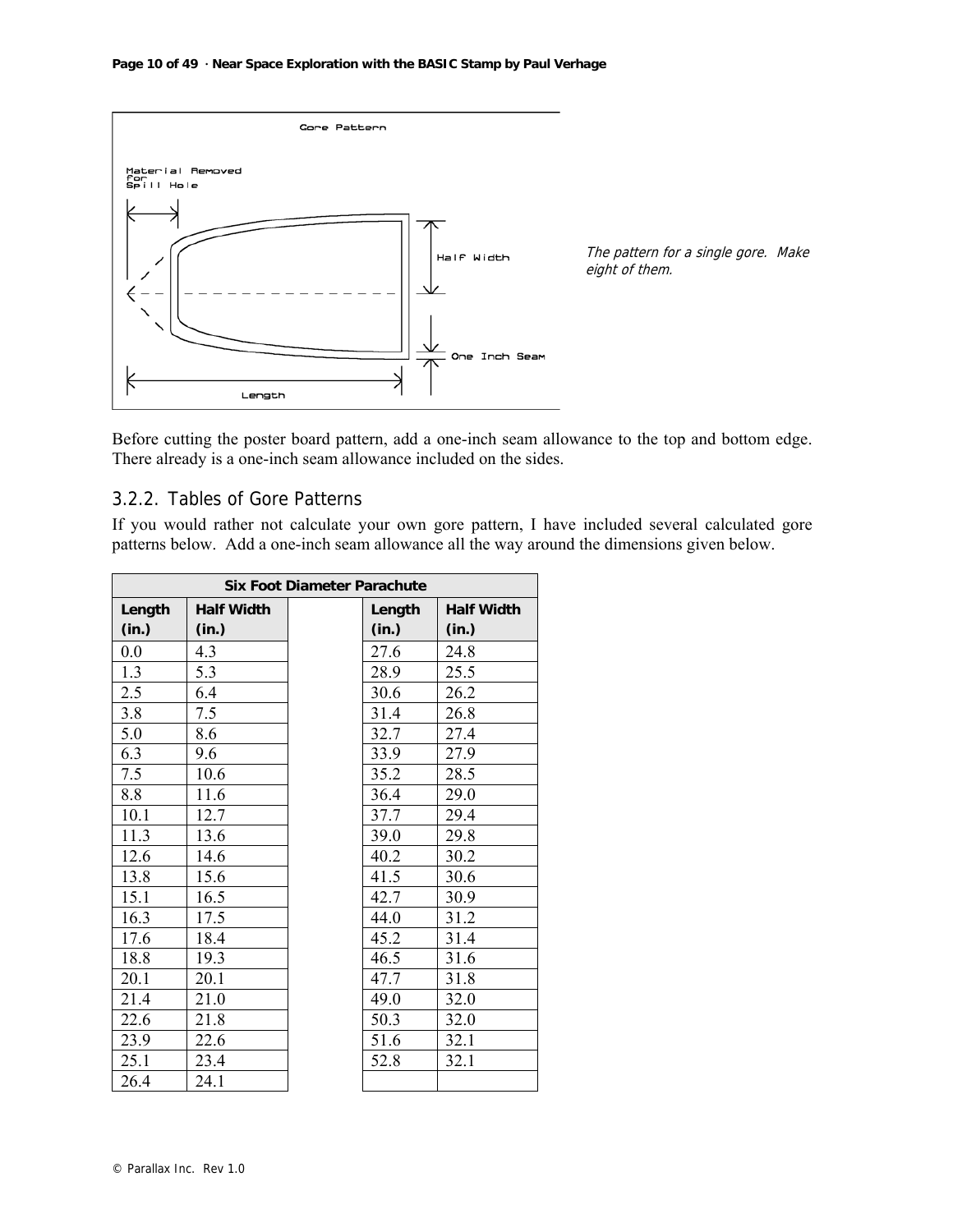| Seven Foot Diameter Parachute |                   |  |        |                   |  |
|-------------------------------|-------------------|--|--------|-------------------|--|
| Length                        | <b>Half Width</b> |  | Length | <b>Half Width</b> |  |
| (in.)                         | (in.)             |  | (in.)  | (in.)             |  |
| 0.0                           | 4.8               |  | 32.2   | 28.8              |  |
| 1.5                           | 6.0               |  | 33.7   | 29.6              |  |
| 2.9                           | 7.3               |  | 35.2   | 30.4              |  |
| 4.4                           | 8.5               |  | 36.6   | 31.1              |  |
| 5.9                           | 9.8               |  | 38.1   | 31.8              |  |
| 7.3                           | 11.0              |  | 39.6   | 32.4              |  |
| 8.8                           | 12.2              |  | 41.0   | 33.0              |  |
| 10.3                          | 13.4              |  | 42.6   | 33.6              |  |
| 11.7                          | 14.6              |  | 44.0   | 34.1              |  |
| 13.2                          | 15.8              |  | 45.4   | 34.6              |  |
| 14.7                          | 16.9              |  | 46.9   | 35.1              |  |
| 16.1                          | 18.0              |  | 48.4   | 35.5              |  |
| 17.6                          | 19.1              |  | 49.8   | 35.9              |  |
| 19.0                          | 20.2              |  | 51.3   | 36.2              |  |
| 20.5                          | 21.3              |  | 52.8   | 36.5              |  |
| 22.0                          | 22.3              |  | 54.2   | 36.7              |  |
| 23.5                          | 23.3              |  | 55.7   | 36.9              |  |
| 24.9                          | 24.3              |  | 57.2   | 37.1              |  |
| 26.4                          | 25.3              |  | 58.6   | 37.2              |  |
| 27.9                          | 26.2              |  | 60.1   | 37.3              |  |
| 29.3                          | 27.1              |  | 61.6   | 37.3              |  |
| 30.8                          | 28.0              |  |        |                   |  |

7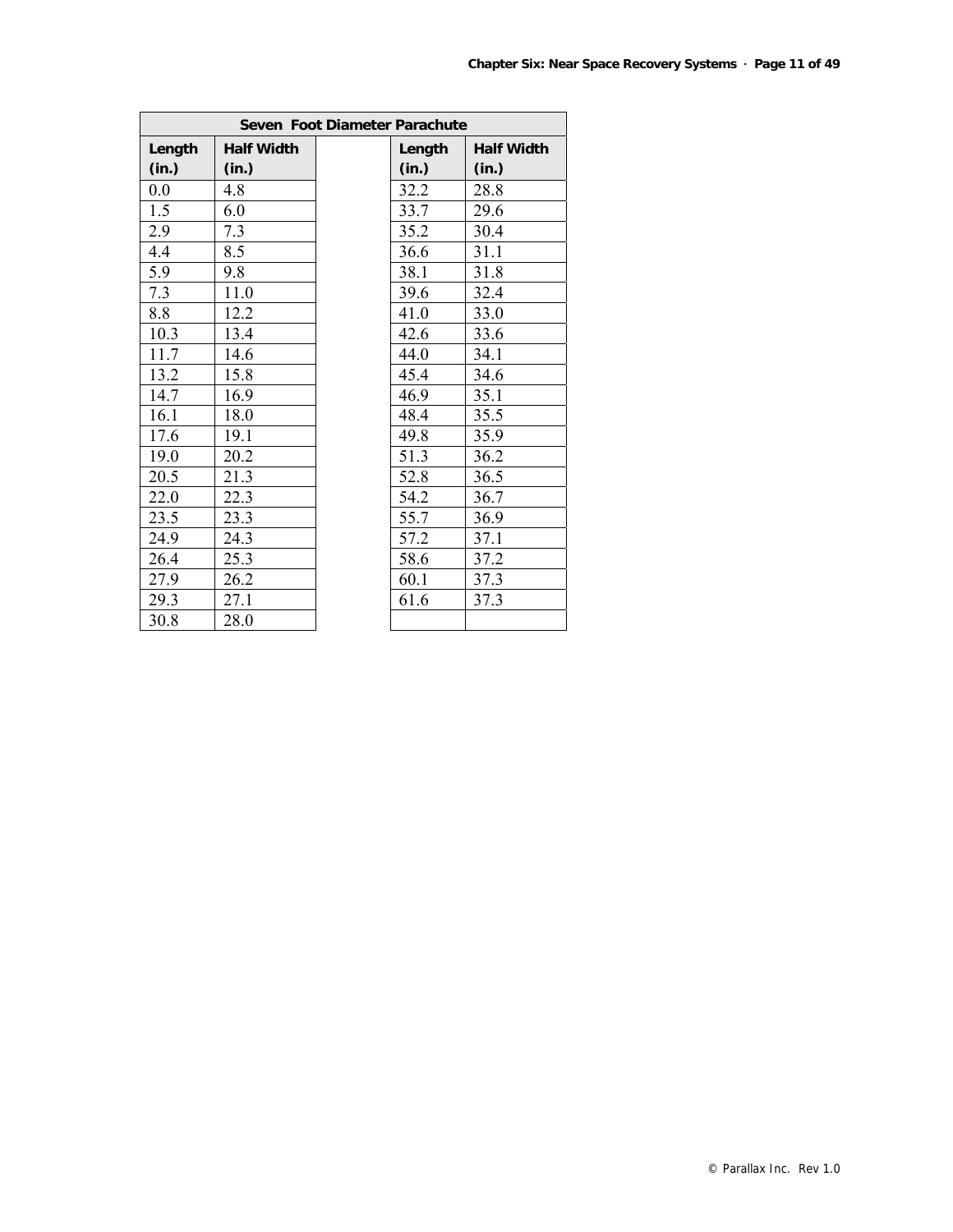|        | Eight Foot Diameter Parachute |  |        |                   |  |  |
|--------|-------------------------------|--|--------|-------------------|--|--|
| Length | <b>Half Width</b>             |  | Length | <b>Half Width</b> |  |  |
| (in.)  | (in.)                         |  | (in.)  | (in.)             |  |  |
| 0.0    | 5.3                           |  | 36.9   | 32.8              |  |  |
| 1.7    | 6.8                           |  | 38.5   | 33.7              |  |  |
| 3.3    | 8.2                           |  | 40.2   | 34.6              |  |  |
| 5.0    | 9.6                           |  | 41.9   | 35.4              |  |  |
| 6.7    | 11.0                          |  | 43.6   | 36.2              |  |  |
| 8.4    | 12.4                          |  | 45.2   | 36.9              |  |  |
| 10.0   | 13.8                          |  | 46.9   | 37.6              |  |  |
| 11.7   | 15.2                          |  | 48.6   | 38.3              |  |  |
| 13.4   | 16.5                          |  | 50.3   | 38.9              |  |  |
| 15.1   | 17.9                          |  | 51.9   | 39.4              |  |  |
| 16.8   | 19.2                          |  | 53.6   | 40.0              |  |  |
| 18.4   | 20.5                          |  | 55.3   | 40.4              |  |  |
| 20.1   | 21.7                          |  | 57.0   | 40.9              |  |  |
| 21.8   | 23.0                          |  | 58.6   | 41.2              |  |  |
| 23.5   | 24.2                          |  | 60.3   | 41.6              |  |  |
| 25.1   | 25.4                          |  | 62.0   | 41.8              |  |  |
| 26.8   | 26.6                          |  | 63.7   | 42.1              |  |  |
| 28.5   | 27.7                          |  | 65.3   | 42.2              |  |  |
| 30.2   | 28.7                          |  | 67.0   | 42.4              |  |  |
| 31.8   | 29.8                          |  | 68.7   | 42.4              |  |  |
| 33.5   | 30.8                          |  | 70.4   | 42.5              |  |  |
| 35.2   | 31.8                          |  |        |                   |  |  |

Transfer the desired gore pattern to poster board. Every  $15<sup>th</sup>$  line, make an extra dot near each end to indicate where seam-matching marks will be transferred to the fabric.

Note: If you don't want to make 90 separate measurements on the gore, throw out every other one; the result should be just as good. Be sure to make as many seam-matching dots.

Note: There's no reason the gore has to be in a single piece. The gore pattern can be cut into two pieces, and a different color of fabric used on each piece. Be sure to include an extra seam allowance where the panels overlap and extra twill tape to sew over the extra seams.



Some possible parachute patterns.

#### **Transferring Gore patterns to Fabric**

Align the poster board pattern along the major threads in the ripstop.

Trace the gore pattern on to the fabric with a contrasting colored pencil. Make an extra mark on the fabric on each side at every location where you indicated seam-matching dots on the pattern, about  $\frac{1}{2}$ inch in from the edge. Trace a total of eight gores onto the fabric.

#### **Cutting the Fabric**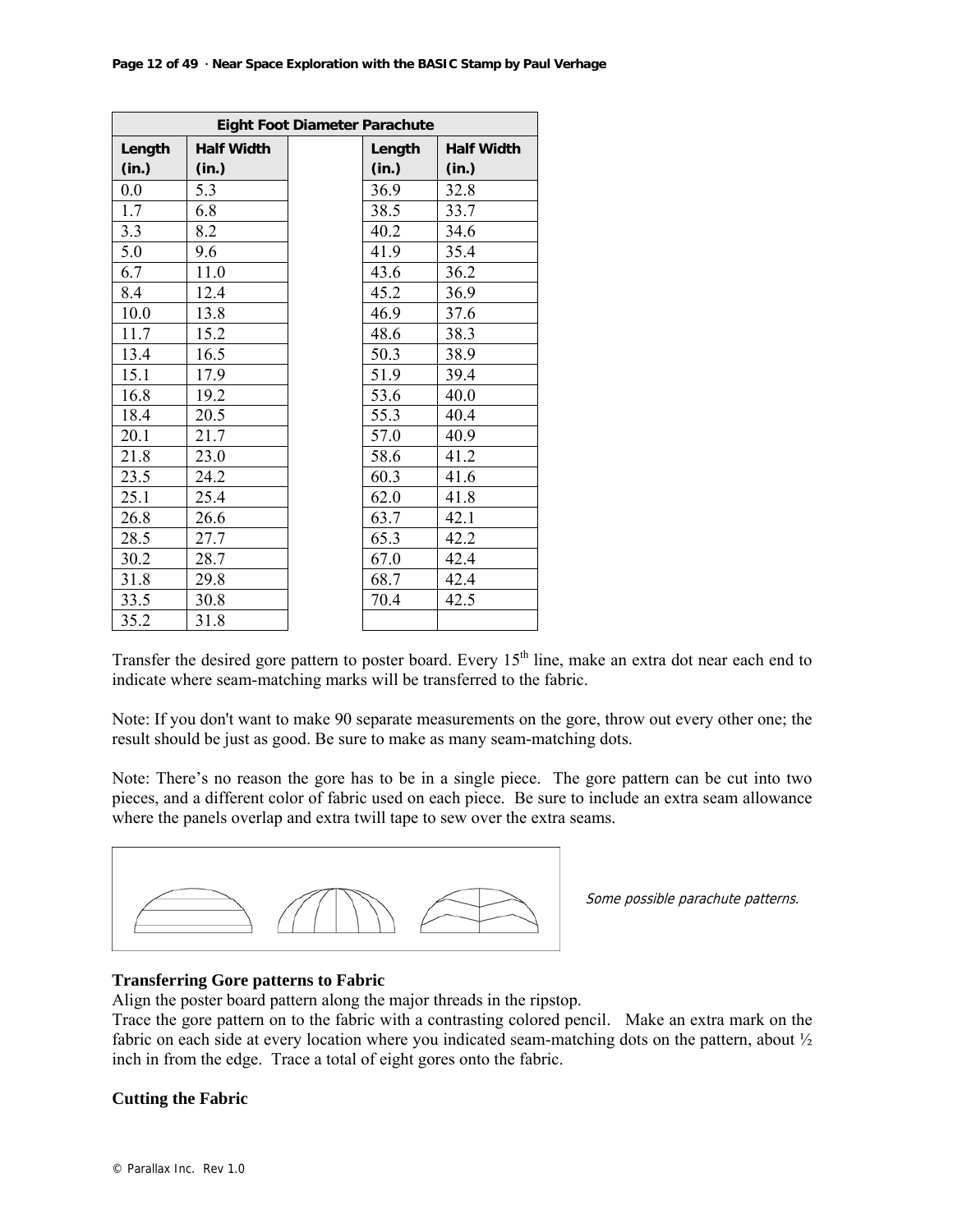To cut the gores out of the ripstop nylon, it's best to use a hot soldering iron equipped with a cutting tip. The hot tip melts the nylon threads of the fabric together, keeping the fabric from unraveling.

#### **Sewing the Gores into a Canopy**

Note: I am not a seamstress; so if you're an expert, please do not get upset with my sewing directions. At the time of this writing I have constructed five parachutes successfully and experienced no failures. No doubt there is a better way to construct a parachute than I am describing here (sounds like another topic for a sequel to this book).

Sew the parachute with a strong cotton thread and use a needle with an eye to match the diameter of the thread. Lock the beginning and ending of each seam by backstitching a few times, running the sewing machine briefly in reverse each time.

- $\sqrt{\phantom{a}}$  Draw a line  $\frac{1}{2}$  from the edges of the long sides only on each gore.
- $\sqrt{\phantom{a}}$  Fold the fabric along these lines, folding the right-side edges up and over and the left side edges down and under. You may run a fingernail along the seam as you fold to "iron" in the creased hem.
- $\sqrt{\phantom{a}}$  Sew these folded hems in place with a single line of stitching on each gore.
- √ Take two gores and overlap their hemmed edges, with a down-folded hem facing an upfolded hem so the seam allowances are sandwiched in between.
- √ Align and pin the top and bottom edges of the two gores, and also align and pin the seammatching marks you made.
- √ Sew down the middle of the overlapping edges. You will be sewing through four layers of fabric. Pull out the pins as you approach them; try to avoid sewing over pins.
- √ Rotate the sewn seam by 180 degrees, interlocking the folded seams. You may use pins to keep the seam rotated and taut.
- √ Sew down the interlocked seams. You will now be sewing through six layers of fabric.

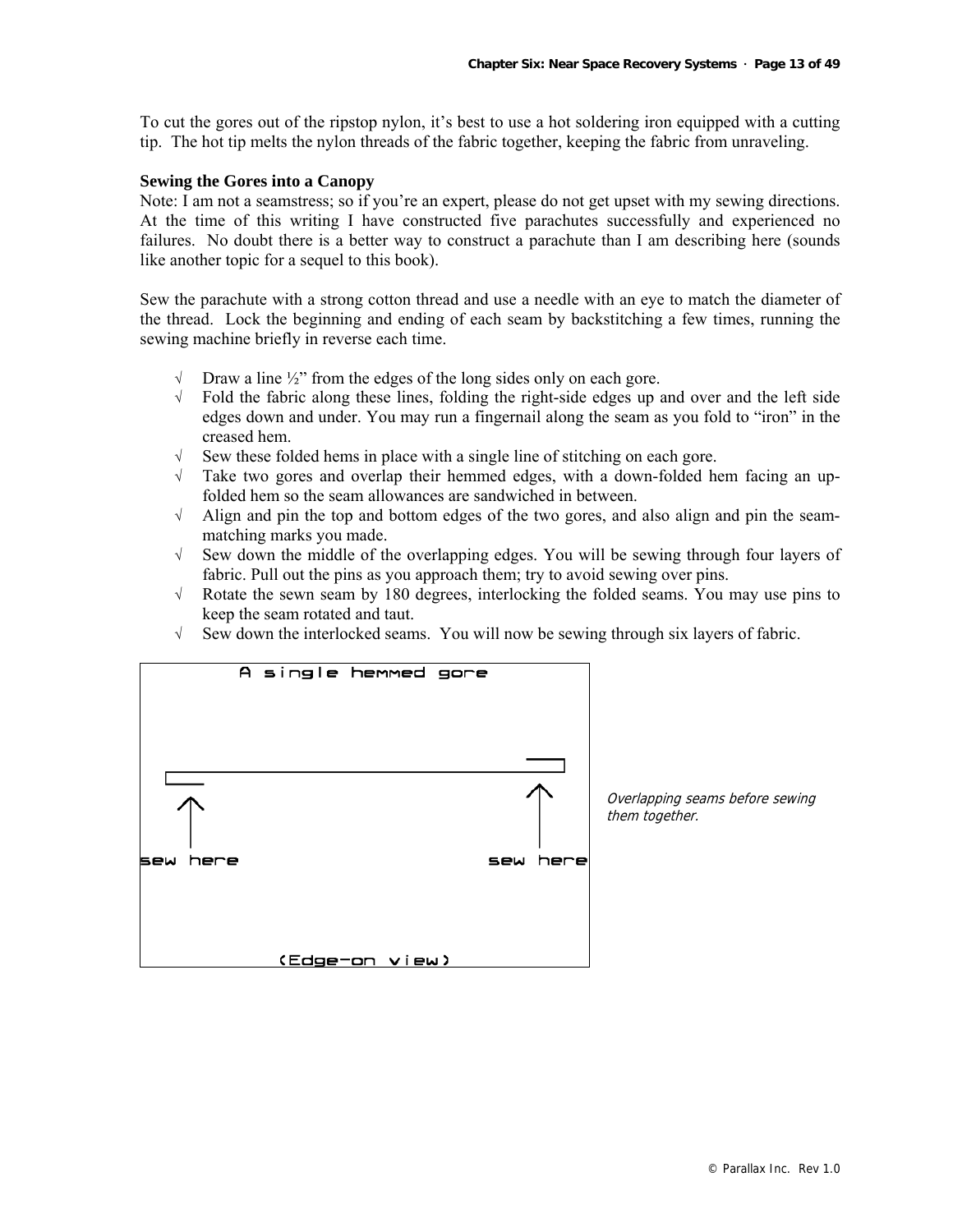

Add the next gore in the same fashion, until all the gores are sewn together to form a single sheet. Close the parachute by sewing the first and last gores together. If you're like me, the edges of the canopy will not line up. In this case, I start the seam at the spill hole first and make that my reference.

#### **Top and Bottom Seams of the Parachute**

Trim the top and bottom edges of the parachute canopy to make even edges all the way around. Hem the top and bottom edges by folding the edge over by  $\frac{1}{2}$  inch and sewing it down, then turning this hem by ½ inch again and sewing through all three layers. The doubled over seams protect the raw edges of the fabric from the force of the passing air during descent and add strength to the parachute's edges.



#### **Twill Reinforcement**

The eight gore seams of the parachute canopy will be overlaid with twill tape. The twill tape will add reinforcement to the seams, and will also form loops at the bottom edge of the canopy where the shroud lines will connect. Only four pieces of twill tape are used, each covering one seam, crossing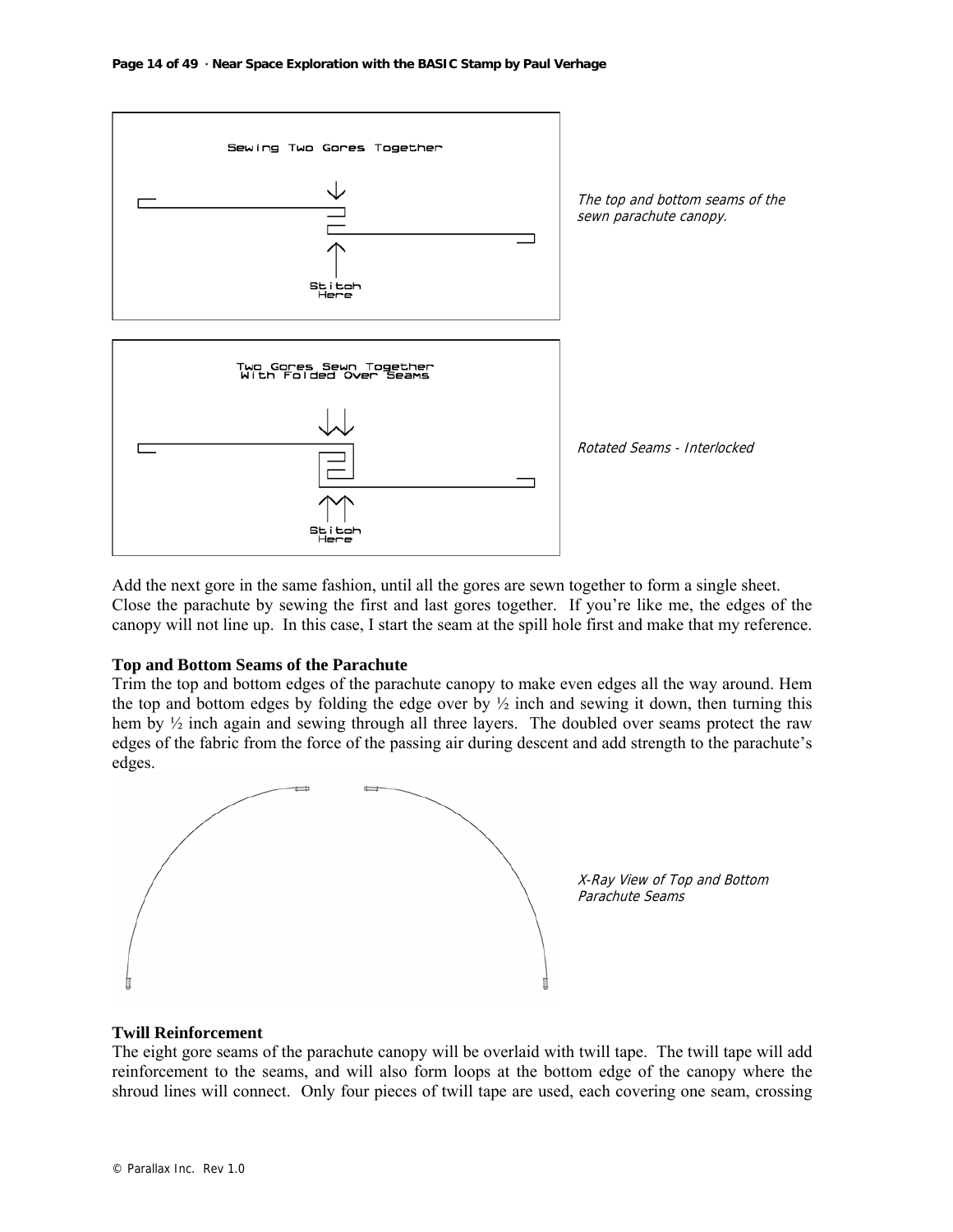over the spill hole, then covering the seam directly opposite. Therefore, you will need to cut four strips of 1/2" wide twill tape to a length that begins at one end of the parachute, crosses over the top (apex) and back down to the opposite side, plus an additional twelve inches for shroud line loops.



- $\sqrt{\phantom{a}}$  To calculate the required length, multiply the radius (one half the diameter) of the parachute by  $\pi$  and add twelve inches.
- $\sqrt{\phantom{a}}$  Cut four lengths of  $\frac{1}{2}$  inch twill tape to the calculated length.
- √ Mark each tape at four inches and at six inches from each end. Note: Ideally, the six-inch mark on the twill tape will align with the bottom edge of the canopy. The four-inch mark is where the twill doubles back on itself and gets sewn to the underside of the canopy
- Use the gore pattern to determine the radius of the canopy's spill hole.
- √ Find and mark the center of each tape.
- √ From the center of each twill tape, place two diameter marks on the twill tape at a distance equal to the spill hole radius plus an additional couple of inches for slack. Note: These marks are where the twill tape begins to be sewn to the canopy.

The table below gives the expected spill hole radii. However, since sewing skills vary, the diameter of the spill hole never comes out as expected. The better your sewing skills, the less slack the twill tape requires. The author recommends two inches of slack for the first parachute (the excess is tied off at a later time).

| <b>Parachute Diameter</b> | <b>Spill Hole Radius</b> |
|---------------------------|--------------------------|
|                           | 4.7 in.                  |
|                           | 5.6 in.                  |
|                           | $6.5$ in                 |

Note: A second method to determine the placement of the diameter marks is to measure the current diameter of the spill hole. To do so, grab two opposite ends of the spill hole and pull them a part as far as they will go. This collapses the spill hole. Measure the distance between the extreme points, which is half the circumference of the spill hole. Divide this distance by  $\pi$  to calculate the radius of the spill hole.

- $\sqrt{\phantom{a}}$  Lay the tape on top of the canopy and over a seam (between two gores).
- √ Align the spill hole radius markings with the top edge of the canopy.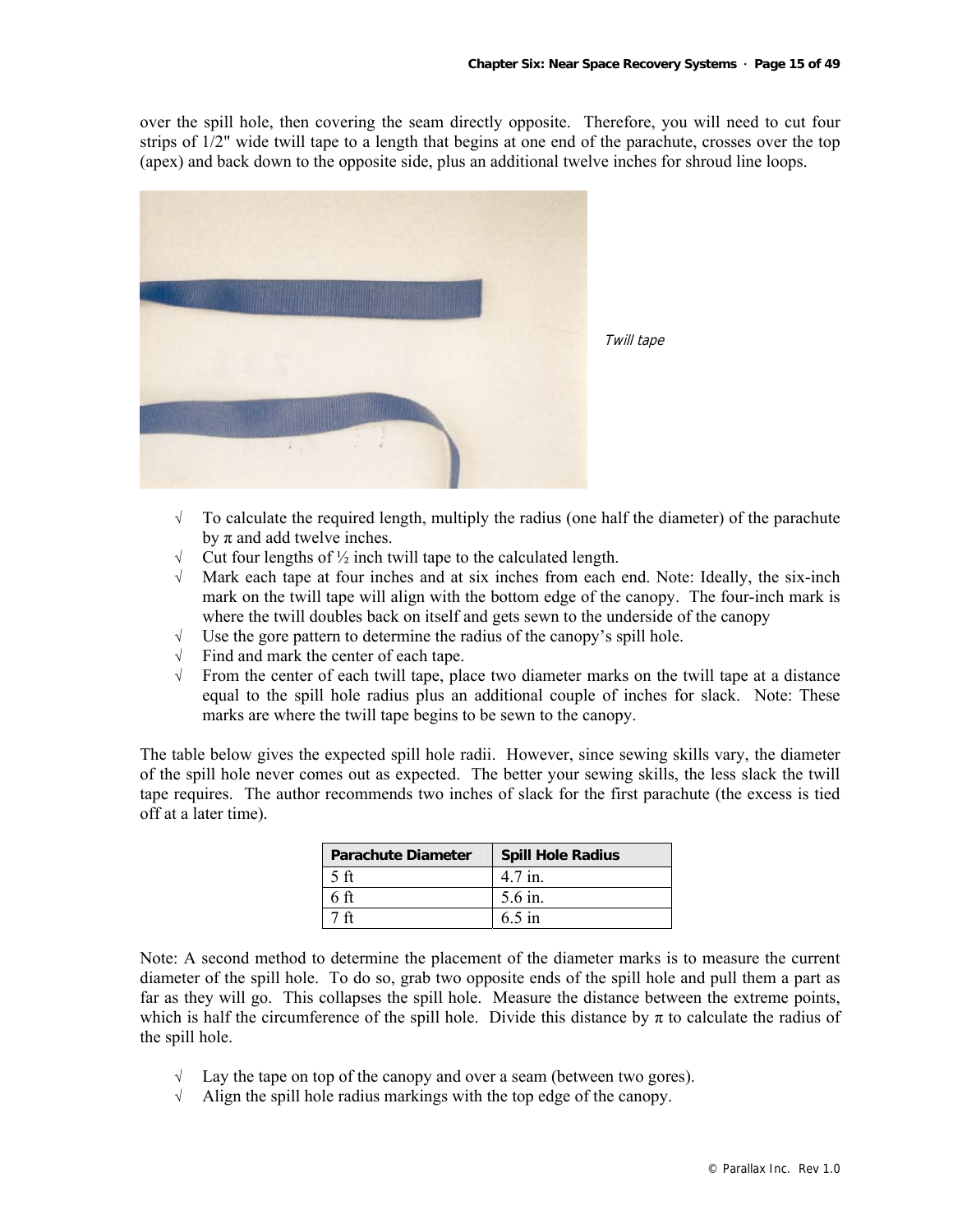- $\sqrt{\phantom{a}}$  Starting at the spill hole, sew along one edge of the twill tape.
- √ About 4 inches before sewing to the edge of the canopy, fold the end of the twill tape two inches past the edge of the canopy. Ideally, the edge will line up with the six-inch mark, and you can fold the tape under at the 4 inch mark.
- √ Align the end of the tape with the underside of the seam.
- $\sqrt{\phantom{a}}$  Continue sewing the twill tape to the end of the canopy, making sure you sew the end of tape to the underside of the canopy. This will leave a two inch loop at the bottom of the canopy.
- √ Turn the canopy around and continue sewing up along the other edge of the twill tape, returning to the beginning position at the edge of the spill hole.
- $\sqrt{\phantom{a}}$  Examine the twill tape loops at the bottom of the canopy to make certain that the ends are secured firmly underneath. It the tape spilled out of place and was not sewn down properly, resew the ends of the twill tape from the inside.
- √ Reinforce the area were the twill tape meets the edge of the canopy at top and bottom by sewing crosswise over and slightly beyond the tape several times.
- $\sqrt{\phantom{a}}$  Repeat for the three remaining twill tapes.



Twill tape after being sewn to canopy.

- $\sqrt{\phantom{a}}$  Gather together the twill tapes at the top of the canopy (over the spill hole).
- Align the center marks of each tape.
- √ Cut a twelve-inch length of woven Dacron kite line and tie on a strong, 200# bearing swivel in its center.
- The the other ends of the line around the center of the twill tapes.
- $\sqrt{\phantom{a}}$  Take out the slack in the twill tapes by tying a knot in the twill tapes between the bearing swivel and spill hole edge. The position of the knot depends on the amount of slack in the twill tape, so be prepared to experiment with the knot placement.

# 3.2.3. Shroud Lines

Each shroud line begins at twill loop on the canopy, drops to a bearing swivel at the parachute ring, and returns to the next twill loop on the canopy. Shroud line knots are covered with heat shrink tubing to reduce the chances of the knot from coming undone. Make the shroud lines from  $150#$ woven Dacron kite string. Use kite line rather than purchasing the twisted nylon cord, as the woven kite line stays together as a unit better than the twisted cord does.

- $\sqrt{\phantom{a}}$  Cut four shroud lines, each with a length four times the parachute's diameter.
- √ Mark the center of each shroud line.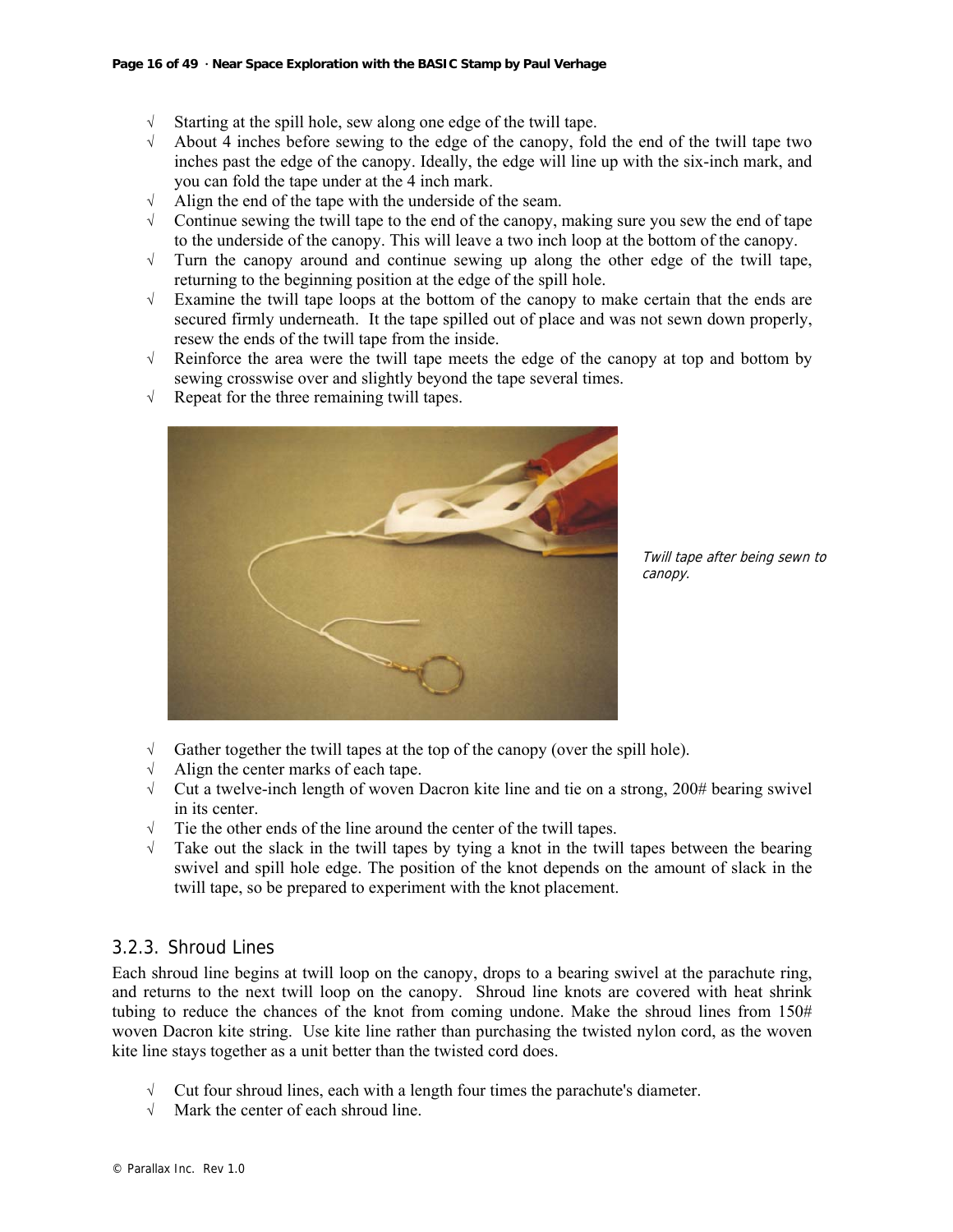- Run the shroud line through one loop of a 100# bearing swivel.
- √ Center the mark in the loop and tie an overhand knot, trapping the bearing swivel inside the loop formed by the knot. The bearing swivel will be used to attach the parachute ring.



The end of the shroud line. It terminates in a bearing swivel.

- Mark each end of the line 6" from the end
- √ Cut eight two-inch lengths of thin heat shrink tubing, a little more than twice the diameter of the shroud lines.
- $\sqrt{\phantom{a}}$  Slip two pieces of tubing on each shroud line (from opposite ends) and push them toward the center of the shroud lines where they are temporarily out of the way.
- √ Tie one end of a shroud line to a twill loop at the bottom of the chute, matching up the knot with the mark that was made 6" from the end of the line. Use a blood knot as it will resist pulling loose of the parachute during descent.
- √ Tie the other end of the Dacron line to a neighboring twill loop, again aligning the knot with the mark on the line.
- √ Repeat this for the other three Dacron loops.
- √ Do not yet shrink the tubing over the knots until the shroud lines are checked.

Test the parachute as follows:

- $\sqrt{\phantom{a}}$  Take the parachute outside and grab the shroud lines at their bottoms, on the center marks you made.
- √ Run as fast as you can and the parachute should open, making it difficult for you to continue running. You should do this when the neighbors aren't looking.
- √ Look at the opened parachute and make sure it looks symmetrical and that none of the shroud lines are grossly slack.
- √ If the shroud lines do not match, then untie the longest shroud line and retie it to match the others, and then repeat the parachute test again.
- $\sqrt{\phantom{a}}$  If the parachute looks good, cut the excess string from each knot back to about 1/2" and carefully use a lighter to melt the ends slightly.
- √ Slide the heat shrink tubing over the knots and shrink it down, taking great care not to damage the nylon lines with the heat gun.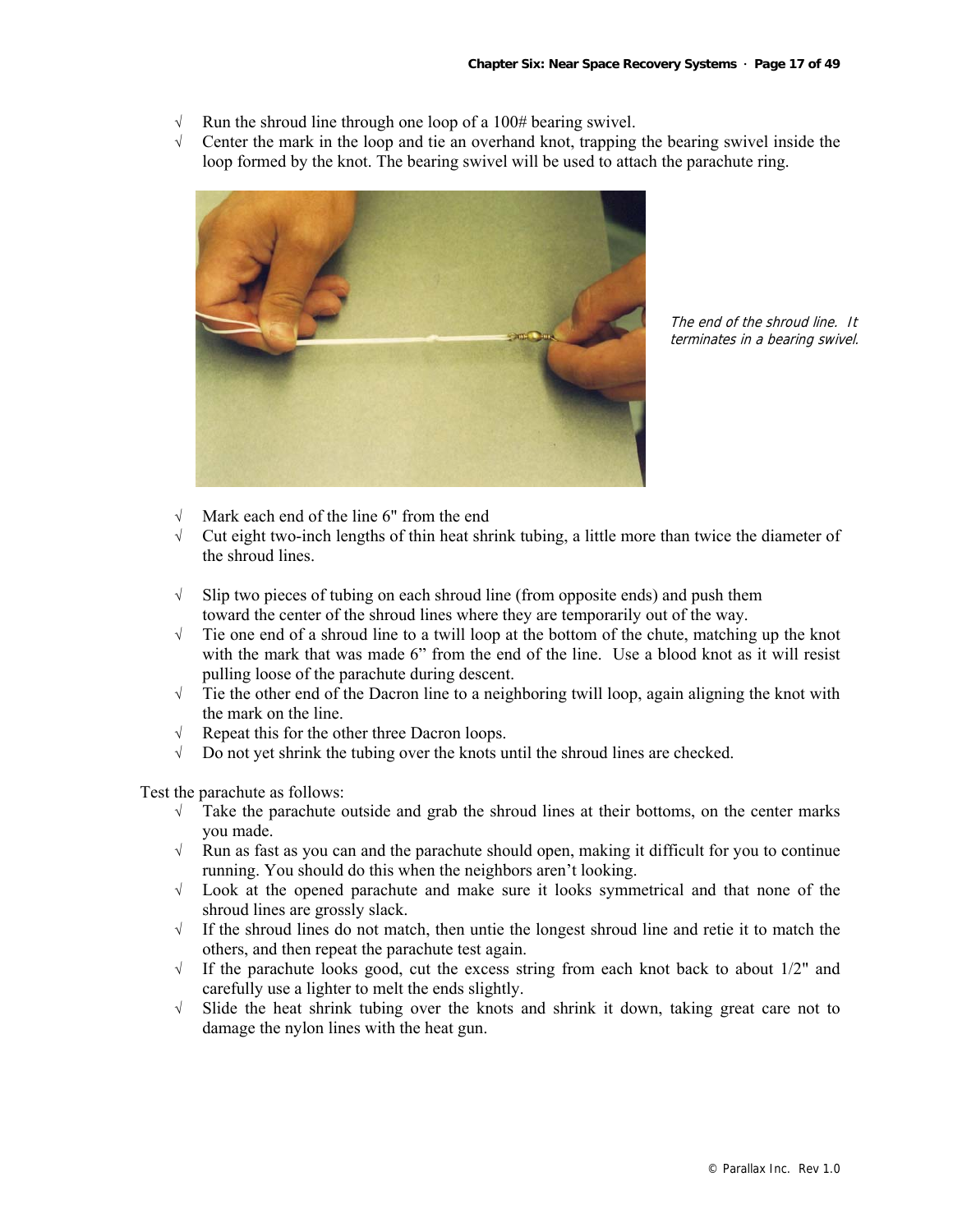

**Tying the Knot – Step 1 - Top Left**  Tying the shroud line to the canopy. Start by making this "figure 8". **Step 2 - Top Right**  Pass the free end of the shroud line though the canopy, then loop the end back through the knot, exactly as in came through originally. **Step 3 – Bottom Left**  Without canopy to make it clearer **Step 4 – Bottom Right**  Knot tightened and an overhand stopper knot added

# 3.2.4. Documentation

At least two items should be recorded on the canopy (where they can't get lost). Document the following items on the canopy:

- Diameter of parachute
- Weight of the parachute

Either write these measurements on the canopy with a fabric marker, or have the measurements embroidered onto a cloth label and sew the label to the canopy.

Along with the previous two, there are three other recommended markings. The first is useful when untangling the shroud lines and the other two are just nice to know items. To simplify untangling the shroud lines, label the bottom of each shroud line with a tag. The tag contains the number of the shroud line. The numbers are written in either clockwise or counterclockwise sequence, as are the positions on the parachute ring. The shroud lines are disconnected from the parachute ring while they are being untangled. Labeling the shroud lines and parachute ring makes quicker work of reattaching the shroud lines to the parachute ring.

The author labels the gores in the canopy. The numbers on the gores uniquely identify each gore. If the canopy is damaged during a mission, the damaged gore can be recorded using its identification number.

Finally, I personally like to record the number of missions the parachute has been used on. I set aside an area of the canopy and label it with the word, "Flights". After each flight or mission, I draw another hash mark. Use a permanent ink fabric marker to make the parachute's hash marks.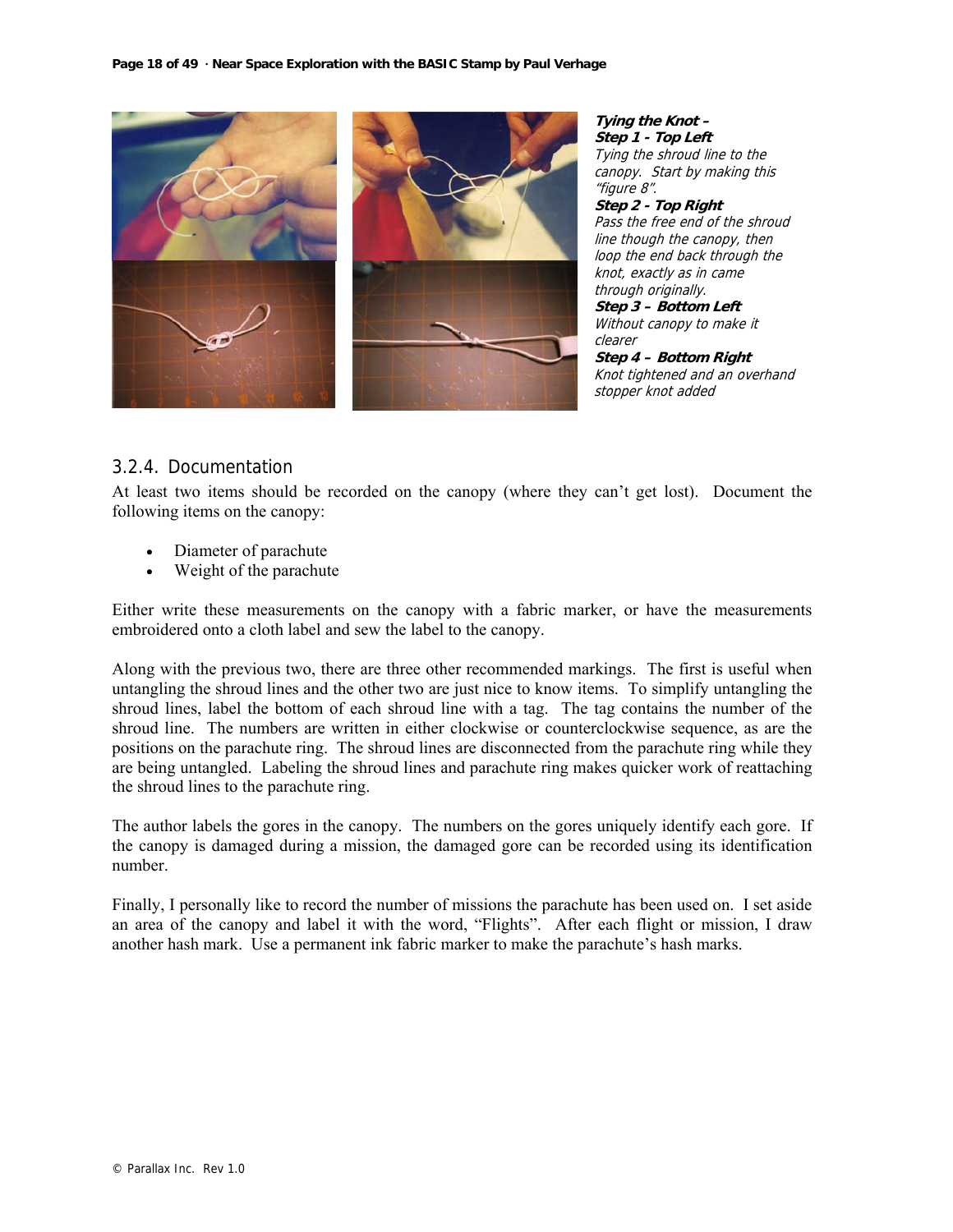

Recording the number of missions

# **4.0 The Parachute Ring**

The parachute ring keeps the shroud lines of the parachute from twisting up during a near space mission. The ring does not take the stress of the weight of the near spacecraft pulling down and the balloon trying to lift up, the parachute shroud lines do that. Instead, the parachute ring only forces the shrouds lines apart so they don't tangle. Described below are two methods of making parachute rings. The simplest design uses a needlepoint ring and has been tested by KNSP and TVNSP. The more elaborate design uses mini-capsule containing recovery aids and had not been adequately tested yet at the time of this writing.

# 4.1. Needle Point Loop Design



Needle point parachute ring

This is the fastest method to create a parachute ring.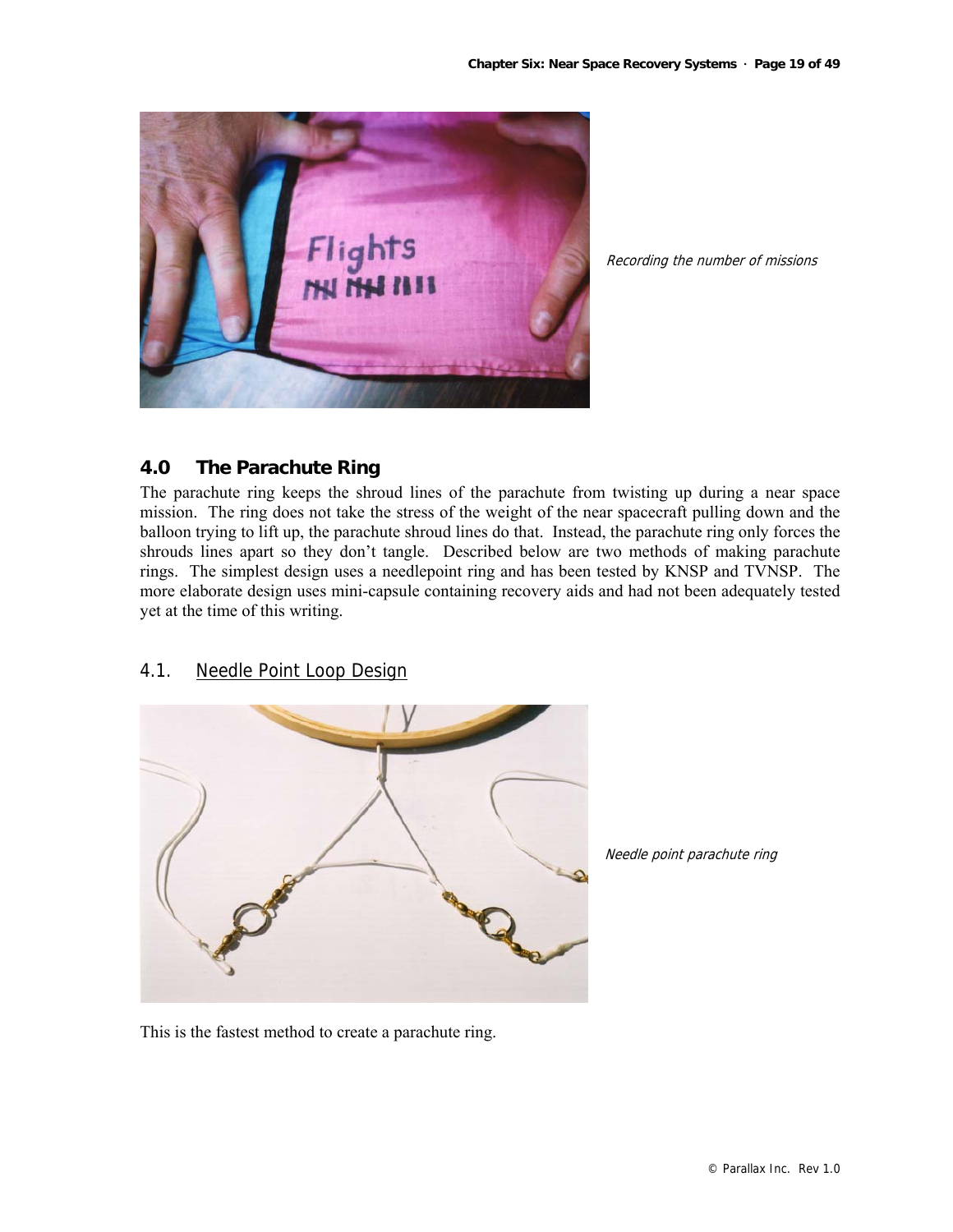## 4.1.1. Materials

- Twelve-inch diameter wood needlepoint loop
- Epoxy
- 1/8" thick Basswood stock
- Woven Dacron kite line (150# recommended)
- Twelve bearing swivels (at least 100# test)
- Eight one-inch split rings
- Heat shrink tubing  $1/8$ " diameter
- Heat shrink tubing  $1/4$ " diameter
- Fine tip fabric marker

# 4.1.2. Procedure

The loop actually consists of two rings. The inner ring is a solid piece of wood and the outer ring is split with a clamping mechanism. Assembling a parachute ring requires that the individual rings be epoxied together to make a single, stronger ring. After the epoxy is set, the clamp is removed and the remaining gap filled. The parachute ring is completed after adding loops of Dacron kite line.



A needle point ring before it is converted into a parachute ring. Opened ring shows the clamp and rivets

- √ Loosen the outer ring of the needlepoint loop.
- √ Separate the inner ring from the outer ring.
- √ Coat the outer surface of the inner ring with epoxy.
- √ Slip the two rings back together and tighten down the clamp.
- √ Let the epoxy set overnight.
- √ Remove the clamp by grinding off the rivet heads with either a metal file or a Dremel with an abrasive cutting wheel. Note: leave the metal rivets in the ring; just grind off the heads of the rivets.
- √ Cut and epoxy a piece of basswood to fill the gap left between the clamps.
- $\sqrt{\phantom{a}}$  Clamp the basswood into place until the epoxy sets.
- $\sqrt{\phantom{a}}$  Drill four equally spaced holes (1/8" diameter) in the parachute ring.
- √ Cut a length of woven Dacron kite line, ten feet long.
- √ Melt the cut ends of the Dacron line with a lighter, carefully.
- √ Slide eight bearing swivels on the Dacron line.
- √ Slide a one-inch length of 1/4" heat shrink tubing on the Dacron line.
- √ Lay the ends of the Dacron line together and tie a doubled, overhand knot.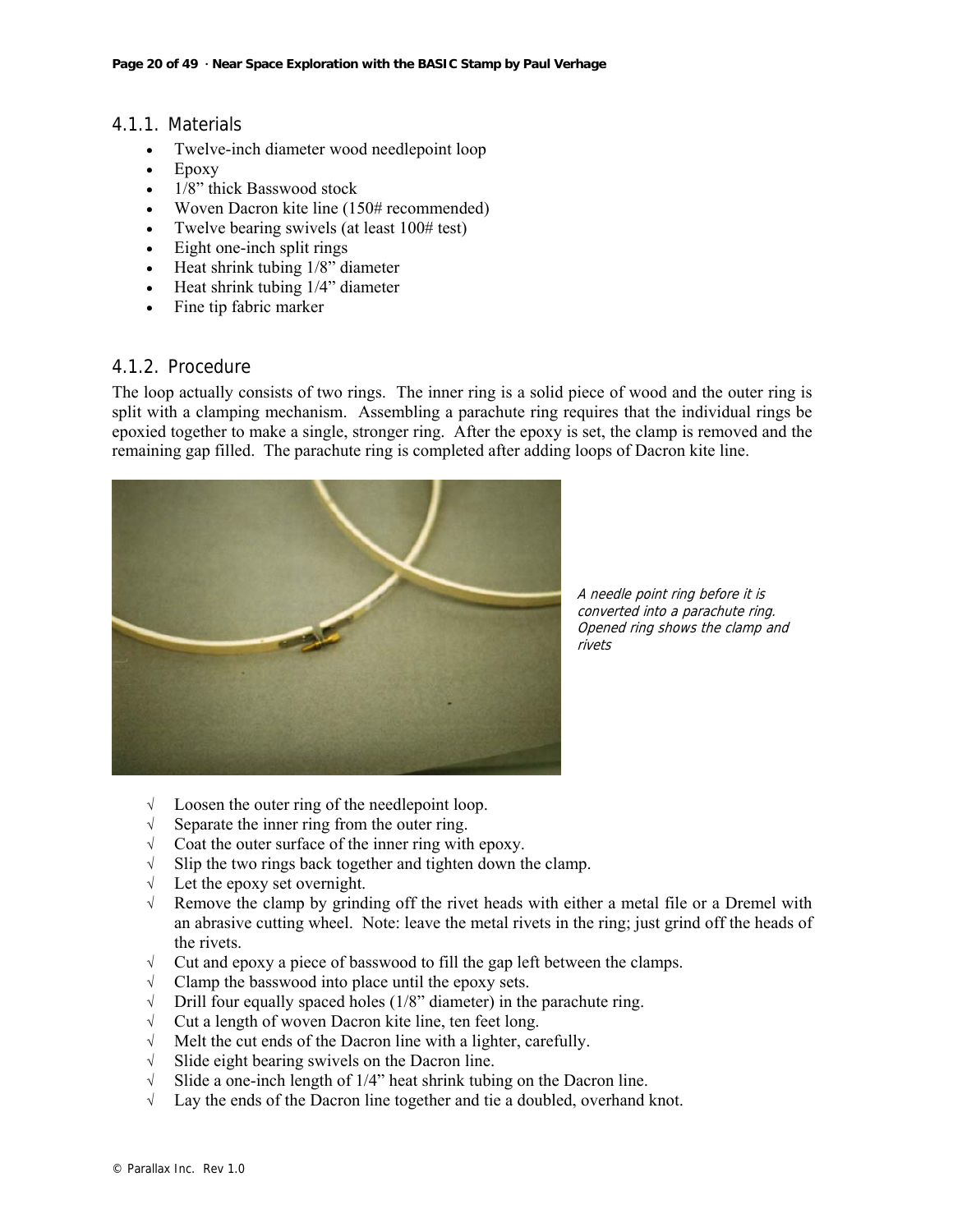√ Slide the heat shrink tubing over the knot and shrink it.

**Heat Shrink Tubing –** Securing the knot.

- √ Stretch out the loop of Dacron into a straight line, positioning the covered knot about 6 inches from one end.
- √ Mark the opposite ends with a fabric marker.
- $\sqrt{\phantom{a}}$  Stretch out the loop again, this time by placing the marks together.
- √ Mark the new ends. This will make four marks on the loop.
- $\sqrt{\phantom{a}}$  Use these marks to find the midpoint between each pair, making 8 equally spaced marks on the loop.
- √ On each mark, position a bearing swivel and tie a knot, trapping the bearing swivel.
- √ Now there should be eight bearing swivels tied around the Dacron loop, equally spaced.



Trapped bearing swivel

- √ Cut four lengths of woven Dacron, 14" long.
- √ Perform the following steps on each piece:
- √ Mark the midpoint of the Dacron cord (this is point "B").
- √ Mark two more locations on the 14" Dacron; two inches in each direction from the previous mid-mark (Label these marks as "A" and "C").
- √ Slide one bearing swivel on the Dacron at mark "A" and tie an overhand knot, trapping the bearing swivel at mark "A".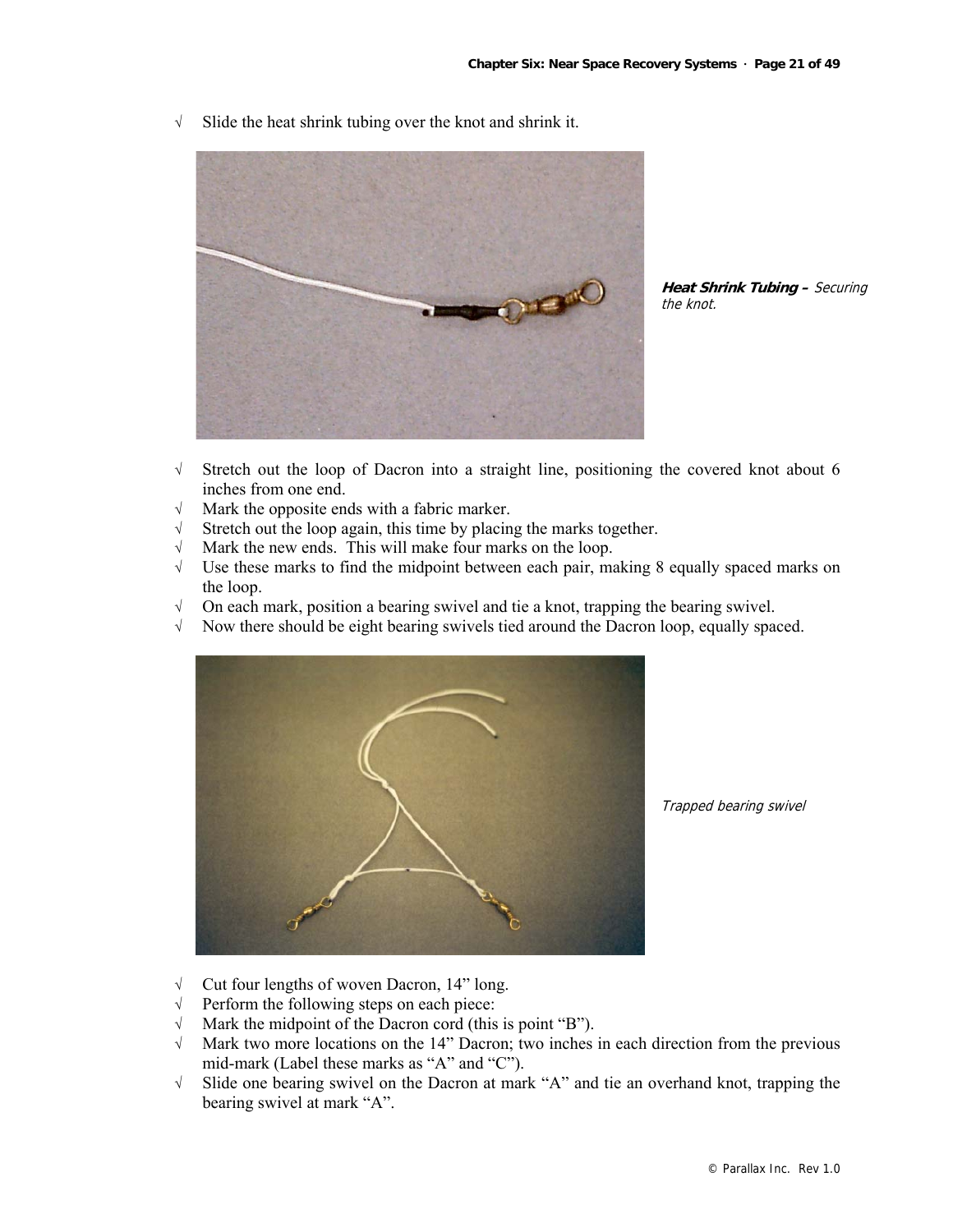- √ Slide a short length of heat shrink tubing over the knot and shrink the tubing to prevent the knot from loosening.
- √ Slide a second piece of heat shrink tubing over the Dacron and push it up against the first knot temporarily; do not shrink this tubing yet.
- √ Slide a second bearing swivel on the Dacron to mark "C" and tie an overhand knot, trapping the bearing swivel at mark "C".
- √ Slide the second piece of heat shrink tubing from its temporary location to cover the second knot and shrink the tubing.



Line gong through the needlepoint loop

- √ Pass the two free ends of each 14" Dacron line through a hole in the needlepoint loop from the outside of the needlepoint loop.
- √ Lay the free ends of the 14" Dacron line together and tie a doubled overhand knot on the inside of the ring.



- $\sqrt{\phantom{a}}$  At this point the needlepoint loop has four small loops of woven Dacron tied to it, with each tiny loop containing two bearing swivels.
- √ Connect every other bearing swivel of the ten-foot Dacron loop to the bottom bearing swivels of the parachute ring with split key rings.
- √ When completed, the ten-foot Dacron loop forms a zigzag beneath the parachute ring. The alternating bearing swivels are connected to the top module of the near spacecraft.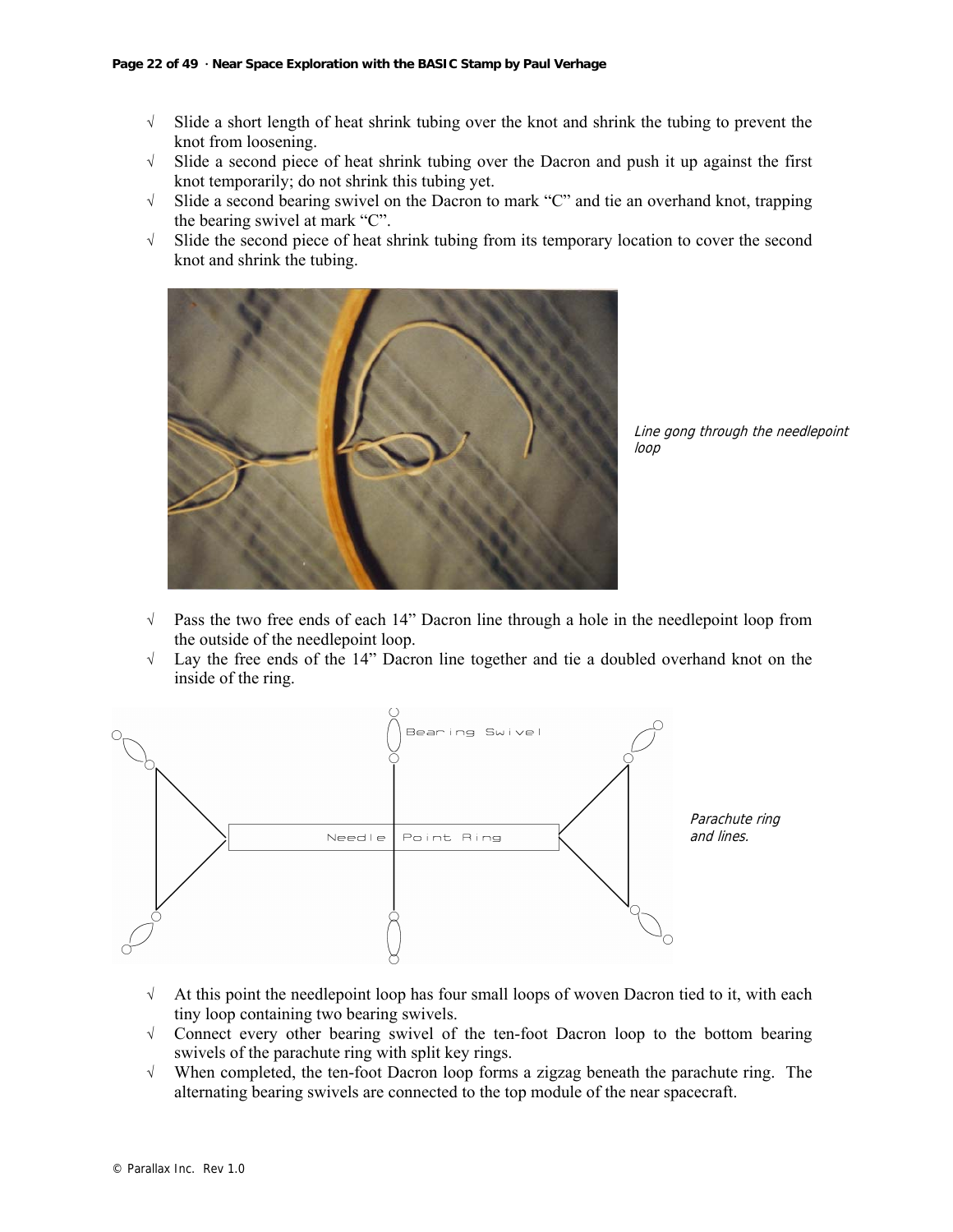√ Connect the top bearing swivels to the ends of the parachute shrouds with one-inch split rings.

#### 4.2. Mini-Capsule Parachute Ring

An alternative to a simple wooden hoop is to construct a mini-capsule in place of the hoop. The minicapsule keeps the shroud lines apart while allowing recovery aids and flight termination systems close to the parachute. This should be considered an experimental design. The author has constructed one mini-capsule, but it has not been thoroughly tested at the time of this writing.

## 4.2.1. Mini-Capsule Design

Build a near spacecraft module as described in Chapter One, but only a few inches tall. Add the normal abrasion jacket and link loops. Add the same 10-foot Dacron loop used in the parachute ring to the bottom link loops of the mini-capsule.



# 4.2.2. Electronics For Mini-Capsules

Good electronics to incorporate into a mini-capsule are recovery aids, like trackers and beacons, and flight termination systems.

#### **Mini-Trackers**

A good recovery aid is the Tiny Trak II based near space tracker, as described in Chapter Two, Section Three. A flexible 2 m or 70 cm dipole antenna, with the top element tied loosely to a shroud line or a 70 cm wire dipole makes good antenna choices. Let the bottom element of the flexible dipole antenna dangle free.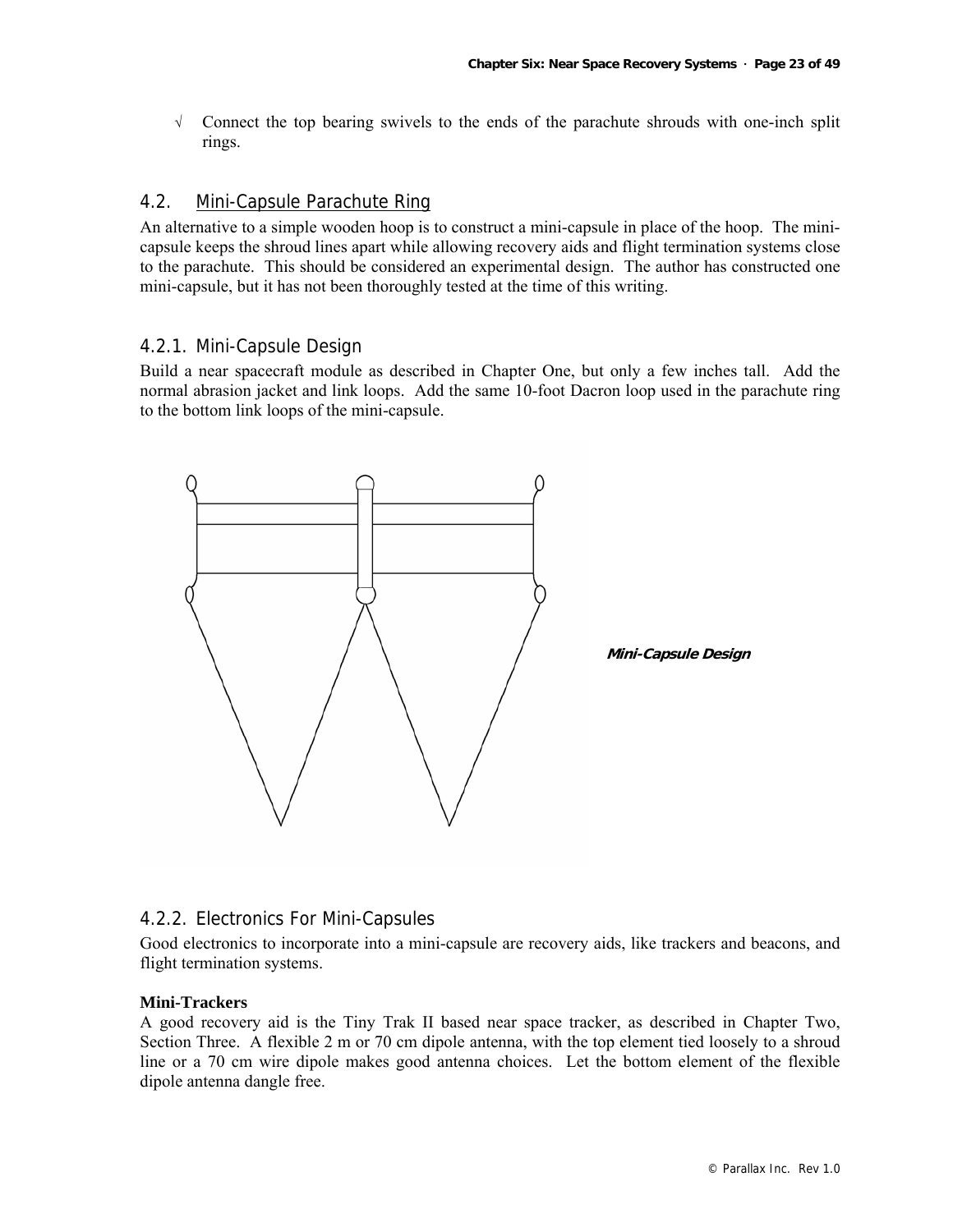#### **Audio Beacons**

Another recovery aid, although of a different nature from the previous one, is the audio locating beacon. Commercial models are available through high power rocket dealers. Quite a serviceable one can be constructed for about \$6 from Radio Shack. Check Section Seven of this chapter for details.

#### **Flight Termination Systems**

Since the HT's receive capability isn't used in the Tiny Trak based near space tracker, a programmable DTMF decoder can be incorporated into the mini-capsule. This keeps the flight termination system close to the parachute. Again, consider this experimental, as there are no formal plans in this book for DTMF-controlled Flight Termination Units. Complete Flight Termination Systems are discussed in Section 6 below.

# 4.2.3. Wrapping Up

Your parachute and parachute ring is complete. The authored tested his first parachute by dropping it from a tall building, but found this hard to do successfully. Below, a different way to test the parachute for proper opening, drag, and stability is explained. The testing lets you characterize the parachute's performance.

# **5.0 Parachute Testing and Proper Storage**

I recommend that you test your completed parachute before use; don't rely on the parachute to work properly (although it probably will) during a mission without first testing it. Testing ensures the parachute opens without tangling, and determines the landing speed of the parachute for different payload weights. With the landing speed of the parachute and knowledge of air pressure at various altitudes you can generate a descent profile of the parachute. Proper storage of the parachute between missions increases the reliability of the parachute. A parachute that is stored wadded up in a tight ball may not function properly during descent.

## 5.1. Parachute Testing

One way to test the parachute at various air speeds is to rent time on a wind tunnel. This author assumes this is not a realistic option. Instead, to accurately measure the descend speed of the parachute, you'll perform drop tests. The drop test measures the parachute's performance under various payload weights and records the descent speed of the parachute.



Parachute and near spacecraft raised beneath the tethered balloon.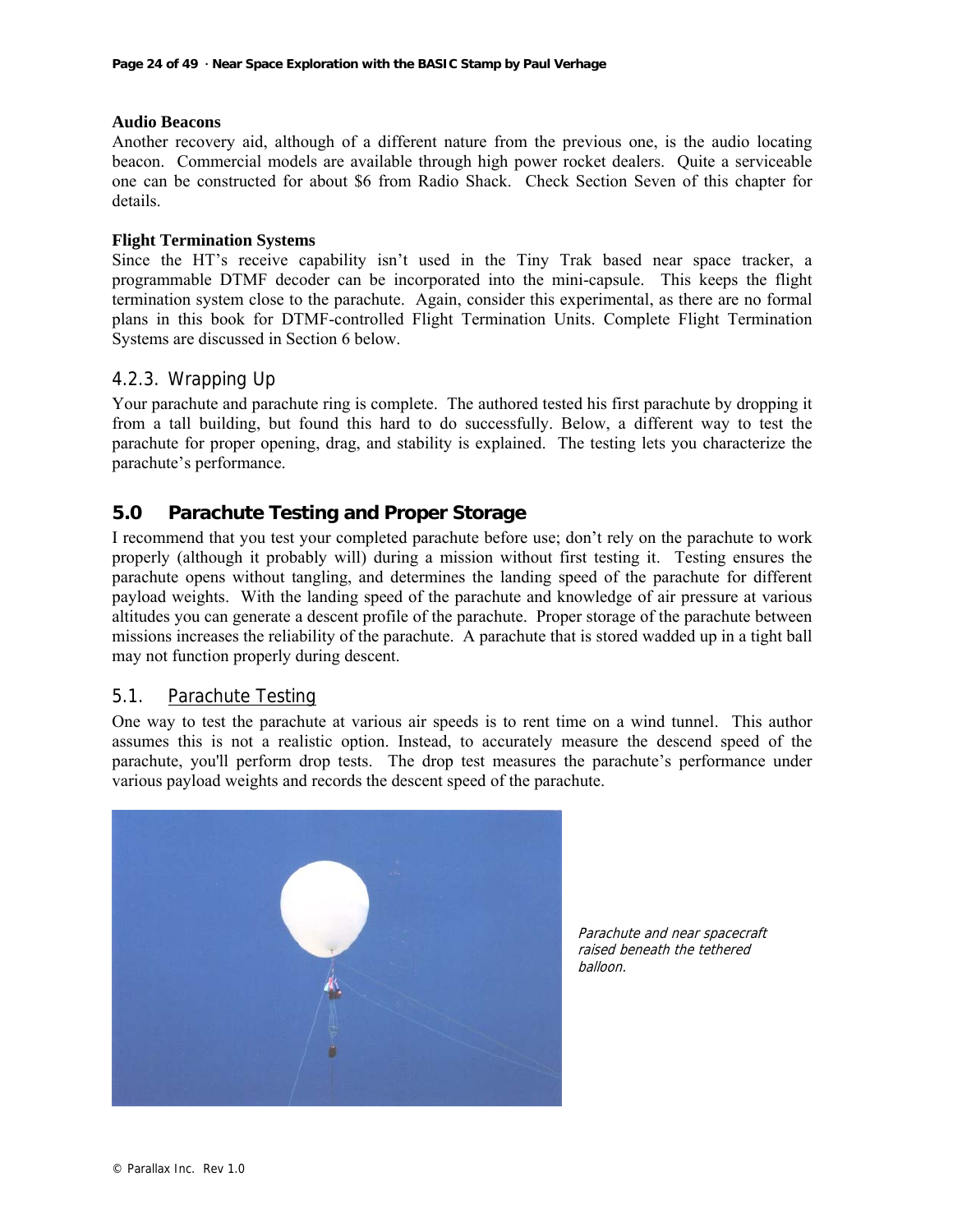This test is fun. The TVNSP crew performed this test in a soccer field in Boise and attracted quite a bit of attention. This test requires the use of a tethered helium-filled weather balloon to carry the parachute and capsule over 100 feet above the ground for a drop test.



**Parachute away!** The release pin was pulled loose and the parachute descends.

# 5.1.1. Materials

Collect the following items for the parachute drop test:

- Latex balloon (the balloon can be used for a mission if handled carefully)
- Two rolls of strong nylon twine
- $2^{\prime\prime}$  3" metal ring
- $\bullet$   $\frac{1}{2}$ " wood dowel, cut six inches long
- Hard hat(s)
- Completed parachute
- Near spacecraft modules
- Small, soft weights and/or packing material
- Duct tape
- Gloves
- Scale to weigh capsules and balloon lift
- Helium
- Ground-based APRS tracker
- Camcorder or camera (you'll want to record this test as it is awesome fun)

## 5.1.2. Construction

- √ Construct the release mechanism
- √ Drill a hole perpendicularly through the dowel near one end, with a diameter large enough to pass the nylon line through. This is the release pin.
- √ Taper the other end of the release pin to a dull point.
- √ Tie a nylon cord through the hole in the release pin.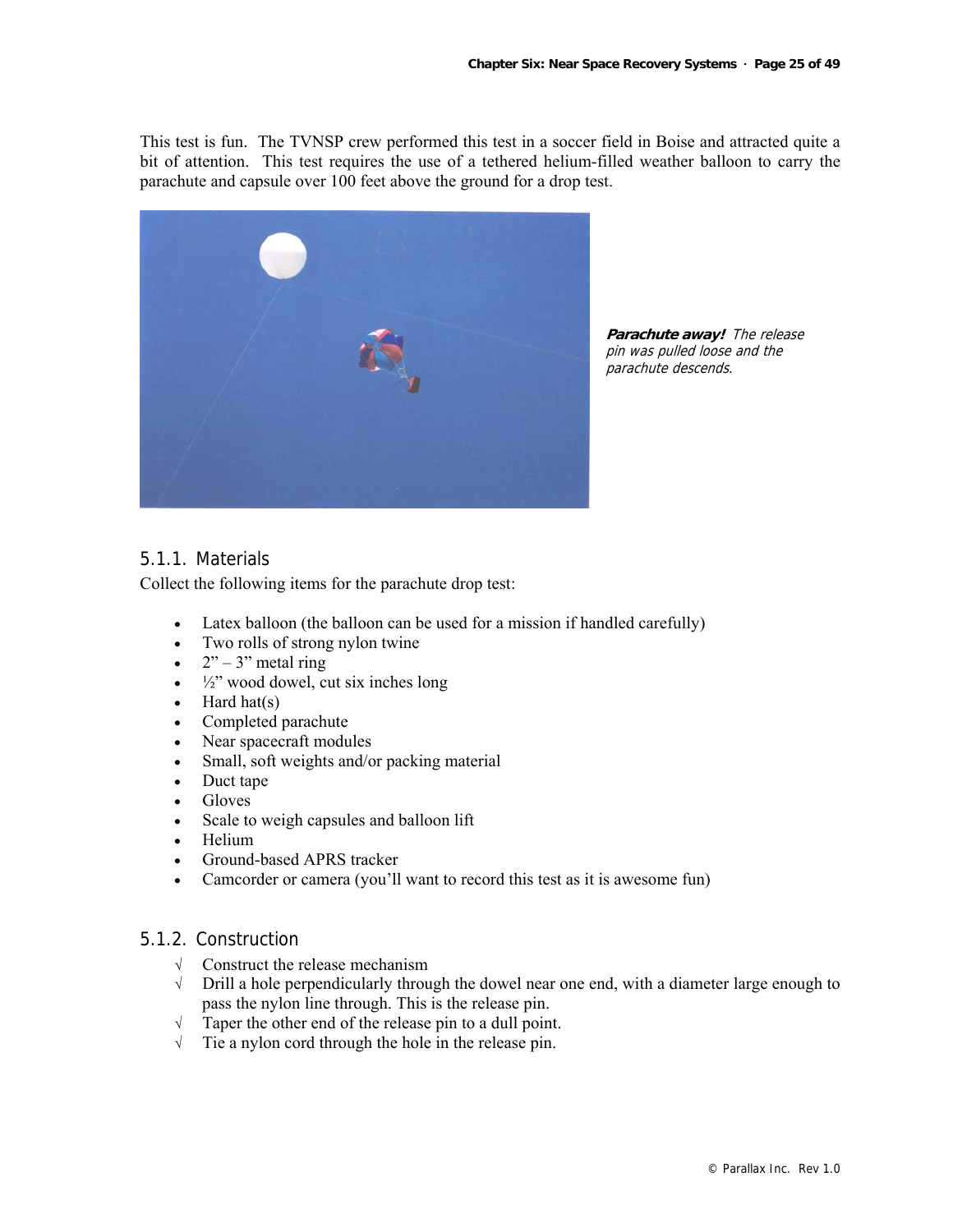

**Release Pin** - Round the end to help prevent snagging.

- √ Prep the near spacecraft
- √ Program the tracker or flight computer to transmit the GPGGA sentence every couple of seconds. The time and altitude data will be recorded in this test.
- $\sqrt{\phantom{a}}$  Move the HT off the APRS frequency so the test does not interfere with local APRS traffic.<br> $\sqrt{\phantom{a}}$  Test that the tracker/flight computer is transmitting properly.
- Test that the tracker/flight computer is transmitting properly.
- √ Attach the second module to the tracker module.
- $\sqrt{\phantom{a}}$  Test that the weights fit inside the empty module and are secure.

#### Parachute Prep

 $\sqrt{\phantom{a}}$  Tie a large loop (about six inches in diameter) to the top of the parachute with sisal line.

# 5.1.3. Procedure

- √ Weigh and record the near spacecraft. Include the parachute's weight in the total.
- √ Attach the parachute to the near spacecraft.
- √ Power up the near spacecraft.
- √ Start up a mobile APRS tracker (this is a good opportunity to test a chase vehicle's tracker).
- √ Start logging APRS data (see Chapter 11, Sections 1.1.3 through 1.1.5 for directions on setting up the TNC and APRS).

Consult Chapter 10, Section 3 for directions on filling and sealing a weather balloon. In place of the 30-foot long load line, use a line over 100 feet long. In this test the lanyard ring is used as the parachute release. After filling the balloon, but before beginning the test, tie the free end of the load line to a car or other object that the balloon cannot carry away. Select several people as the Balloon Crew to operate the balloon. It is their task to raise and lower the balloon for each test. All of them must wear gloves for protection against string burn.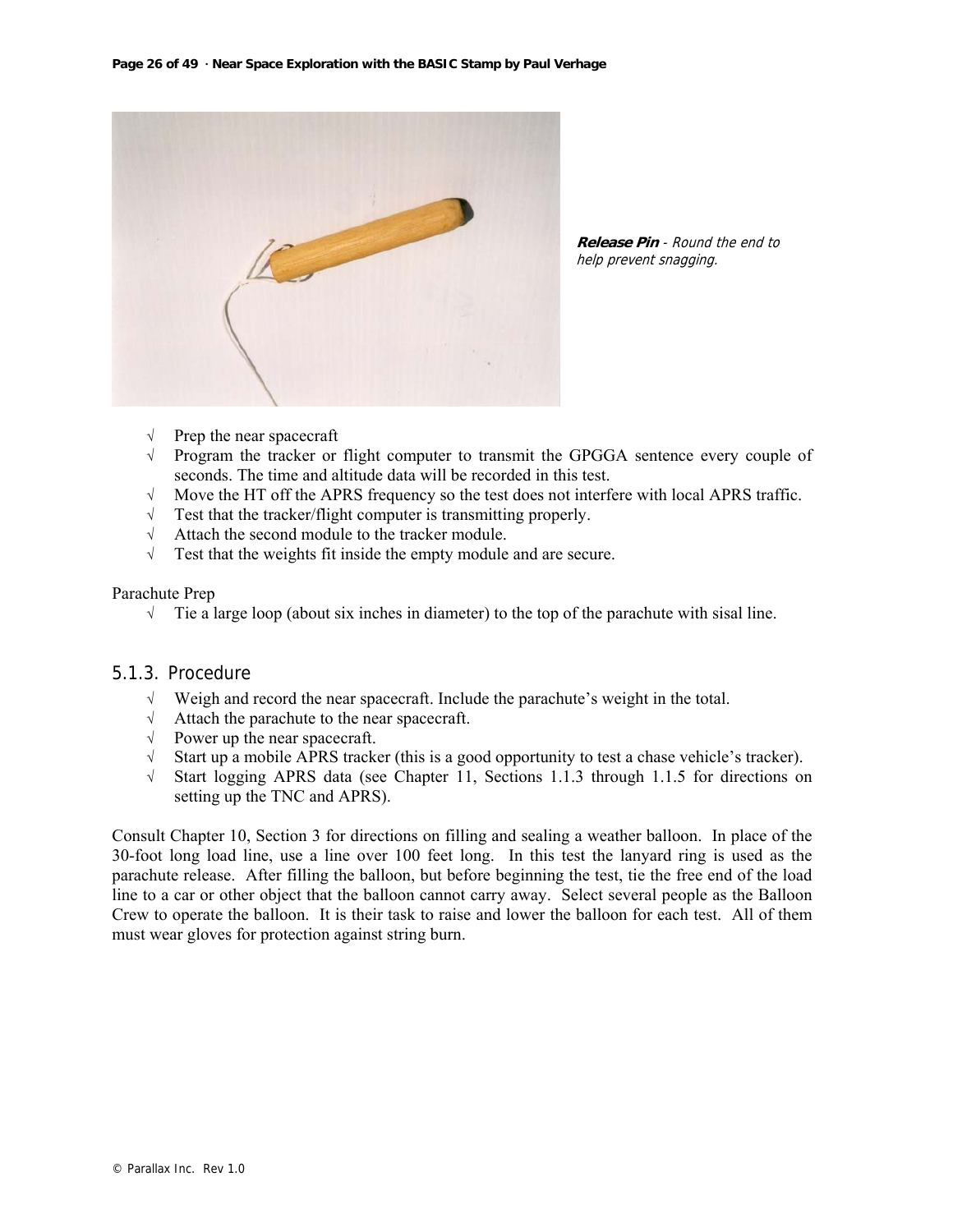



The release line is a separate line from the load line and is operated by a single individual, the Release Operator. It is best that this person be separate from the Balloon Crew to prevent the load line and release line from tangling. This person must wear gloves and a hard hat as the release pin is overhead when they release the parachute from the tethered balloon.

√ Pass the loop of sisal at the top of the parachute through the lanyard ring on the weather balloon and lock it into place with the release pin.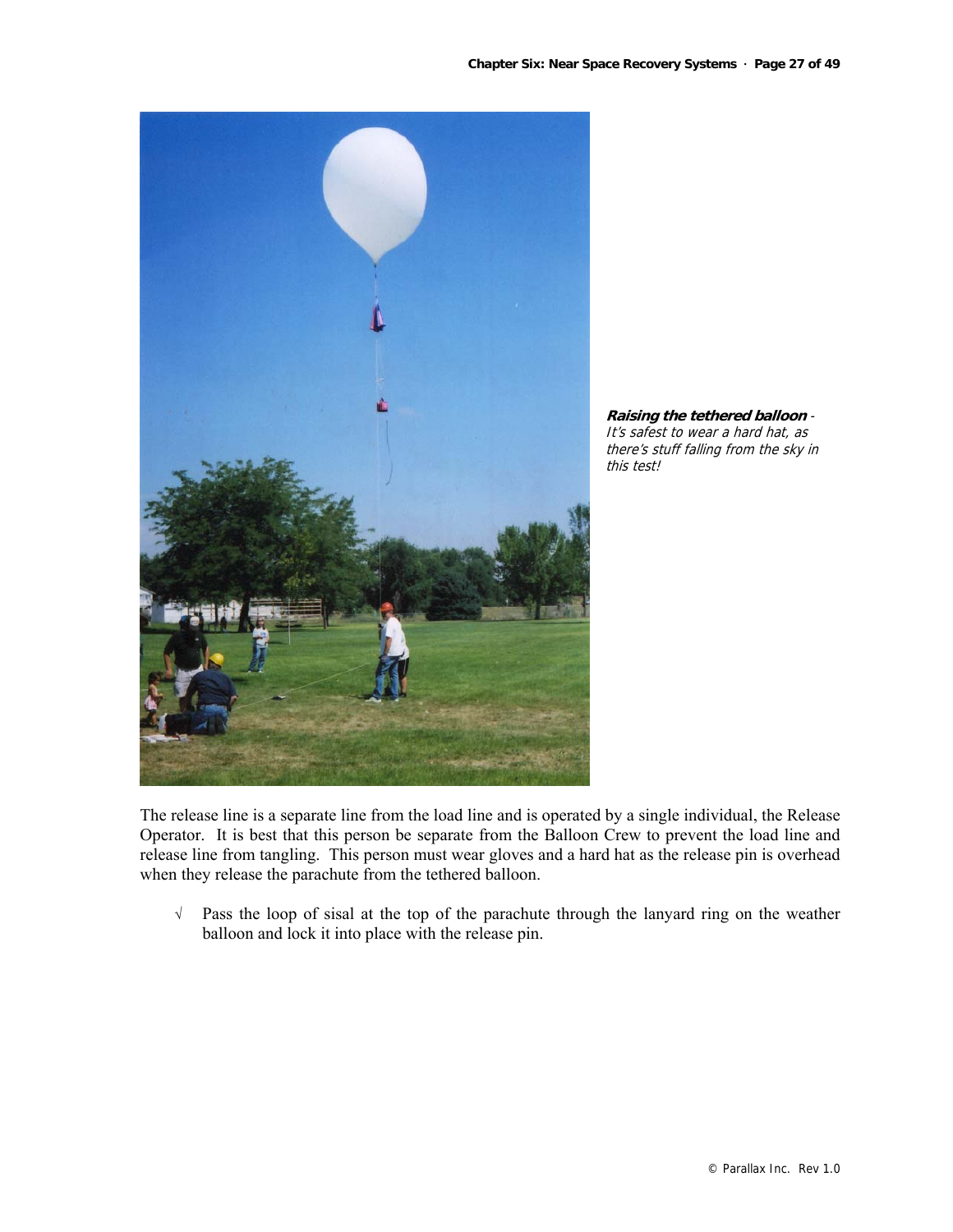

**Release Mechanism** - Release pin connecting the line to the balloon and the loop on the parachute's apex together. Next stop, 100 feet AGL.

- √ The Balloon Crew raises the balloon on the load line. Note: keep tension on the parachute until the weight of the capsule is pulling on the parachute.
- √ After the balloon is at altitude, confirm the parachute and release line are not tangled.
- √ Have the Release Operator call "HEADS UP!" before pulling the release pin loose.
- √ Observe that the parachute opens properly.
- √ Under no circumstances attempt to catch a falling capsule when its parachute has failed as the risk of injury is too great in comparison to the cost of the capsule.
- √ Repeat the Parachute Test with various weights inside the empty module, recording the total weight of the capsule in each test.

After completing the tests, carefully lower the balloon and remove the tape wrapped around the nozzle. It will take a while to dump the helium out of the balloon. However, if the balloon is handled with care, it can be repacked inside the bag it came in and used for your first flight.

# **CAUTION: The interior of the balloon is filled with talcum powder, so be sure no one attempts to breathe the helium being vented.**

## A Final Observation to Make

Mirages occur when pockets of air warmer than the surrounding atmosphere bend or refract light from its original path. One effect is the shimmering observed over warm pavement of more distant objects as pockets of warm air rise and mix with the cooler air higher above the pavement. Helium is a very low-density gas and is capable of refracting light in just the same fashion. As you vent helium from the balloon, observe the scene behind the helium stream leaving the balloon nozzle and look for shimmering.

# 5.1.4. Analysis of Drop Test Data

- √ Change HT frequency back to 144.390 MHz.
- √ Confirm that the parachute opened promptly when released and did not collapse.
- √ Look for asymmetries in the canopy if there is a problem. Make sure the shroud lines look even and are under the same amount of tension.
- √ The time and altitude are the two most important fields during the drop test. Use only the last few GPGGA sentences, when the capsule is descending at a constant rate.
- √ Record the capsule weight and last three or four GPGGA sentences from each drop.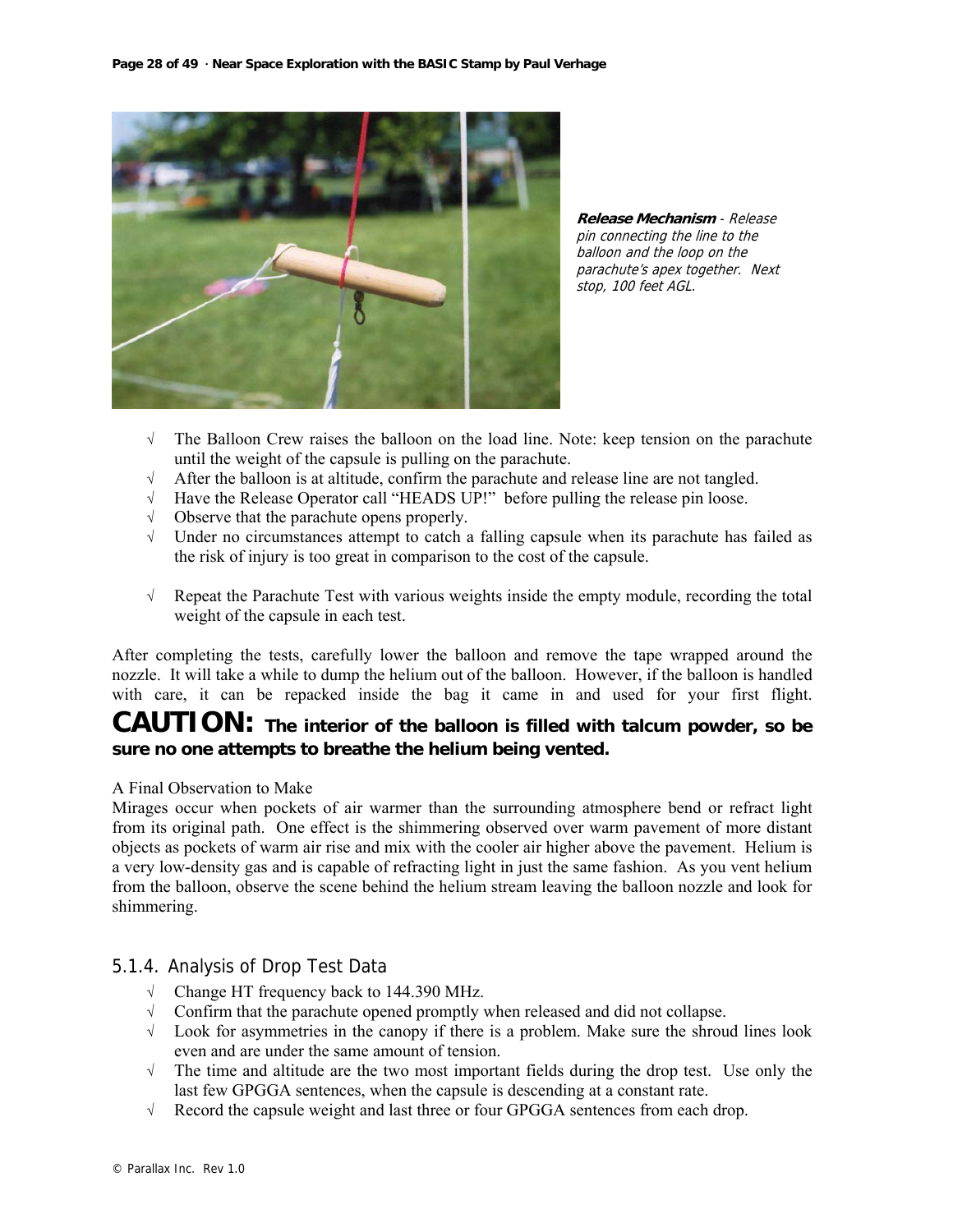- √ Calculate a descent speed for the parachute. Note: As an example, use the last three GPGGA altitudes and UTC times.
- √ Calculate the change in altitude by subtracting the last altitude from the third altitude.
- $\sqrt{\phantom{a}}$  Convert the change in altitude from meters to feet by multiplying meters by 3.28.
- $\sqrt{\phantom{a}}$  Calculate the change in time by subtracting the last UTC time from the third UTC time, being sure to take into account any roll over in minutes. You want the results in seconds.
- √ Divide the change in altitude by the change in time.
- √ Record the descent speed and capsule weight in a spreadsheet.
- √ Record the same data for each drop test.
- $\sqrt{\phantom{a}}$  Create a graph of parachute descent speed as a function of payload weight (use best fit).<br>  $\sqrt{\phantom{a}}$  The graph should be close to a straight line (linear).
- The graph should be close to a straight line (linear).

#### Why Are There Errors?

The descent speed of the parachute may not be as low as calculated. Factors that affect the true descent speed of a parachute includes sewing errors, variations in parachute diameter or spill hole size, and canopy porosity.

# 5.1.5. Generating a Descent Profile

You just measured the characteristic descent speed of a parachute at your local elevation. The Descent Profile determines the speed of the recovering near space capsule as a function of altitude.

- √ Begin by creating a spreadsheet with altitudes for every 1000 meters, starting at your elevation.
- √ Add a second column with the Standard Atmosphere density at those altitudes (found in the table below).
- √ Create a third column of altitude in feet by multiplying the first column by 3.28.
- √ Create a fourth column of the inverse, square root of air density.
- √ Create a fifth column of predicted descent speeds by multiplying the fourth column by the landing speed of the parachute and divide by the inverse air density at the elevation the drop test was performed.
- $\sqrt{\phantom{a}}$  Graph the third (altitude in feet) and fifth columns (descent speed in feet per minute).

#### **Spreadsheet Commands**

|                 | $\frac{1}{2}$ 1   Altitude | Density                                             | Altitude | $1/Density^{1/2}$                                                           | Descent<br>Speed |
|-----------------|----------------------------|-----------------------------------------------------|----------|-----------------------------------------------------------------------------|------------------|
|                 |                            | $\frac{1}{2}$ meters inewtons/meter <sup>2</sup> is | feet     |                                                                             | feet/second      |
| $\frac{1}{2}$ 3 | 1000                       |                                                     |          | $\frac{1}{2}$ = +A3*3.28 $\frac{1}{2}$ = 1/SQRT(+B3) $\frac{1}{2}$ = +D3*15 |                  |

|                 | <b>Standard Atmosphere</b> |  |  |
|-----------------|----------------------------|--|--|
| <b>Altitude</b> | <b>Density</b>             |  |  |
| (m)             | (kg/m <sup>3</sup> )       |  |  |
| 0               | 101325.0                   |  |  |
| 1000            | 89874.6                    |  |  |
| 2000            | 79495.2                    |  |  |
| 3000            | 70108.6                    |  |  |
| 4000            | 61640.2                    |  |  |
| 5000            | 54019.9                    |  |  |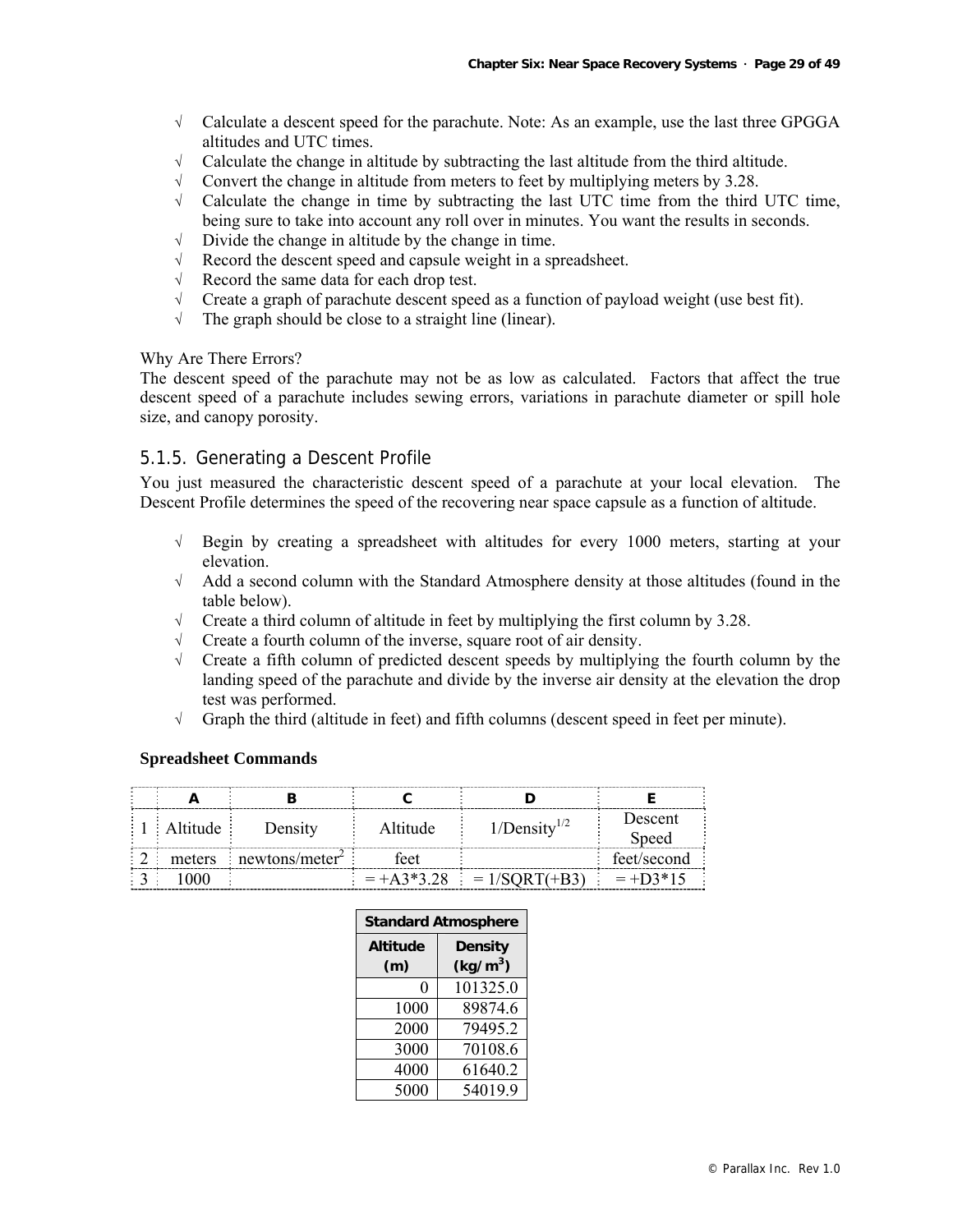| 6000  | 47181.0 |
|-------|---------|
| 7000  | 41060.7 |
| 8000  | 35599.8 |
| 9000  | 30742.6 |
| 10000 | 26436.3 |
| 11000 | 22632.1 |
| 12000 | 19330.4 |
| 13000 | 16510.4 |
| 14000 | 14101.8 |
| 15000 | 12044.6 |
| 16000 | 10287.5 |
| 17000 | 8786.7  |
| 18000 | 7504.8  |
| 19000 | 6410.0  |
| 20000 | 5474.9  |
| 21000 | 4677.9  |
| 22000 | 3999.8  |
| 23000 | 3422.4  |
| 24000 | 2930.5  |
| 25000 | 2511.0  |
| 26000 | 2153.1  |
| 27000 | 1847.5  |
| 28000 | 1586.3  |
| 29000 | 1363.0  |
| 30000 | 1171.9  |

The resulting graph predicts the descent profile for this particular parachute for a given weight. The descent speed of a parachute above 100,000 feet is usually greater than 150 feet per second, or 100 miles per hour. Again, don't let this worry you. The air pressure at this altitude is so low that high speeds are necessary to generate enough drag. As far as the parachute is concerned, it appears that the force of the rushing air on the parachute at this altitude is equal to the force of the slower rushing air at a lower altitude. The force on the parachute is constant all the way down. One test to perform is to calculate the actual descent of the parachute during a mission and comparing the results to the predicted descent speeds.

# 5.2. Storing And Transporting Parachutes

# 5.2.1. Storing Parachutes Between Missions

Parachutes should never be stored folded up. Instead, let the parachute's apex hang from a nail in the wall or ceiling. Place the parachute where it is protected from direct sunlight and drafts of cold or hot air.

# 5.2.2. Untangling Shroud Lines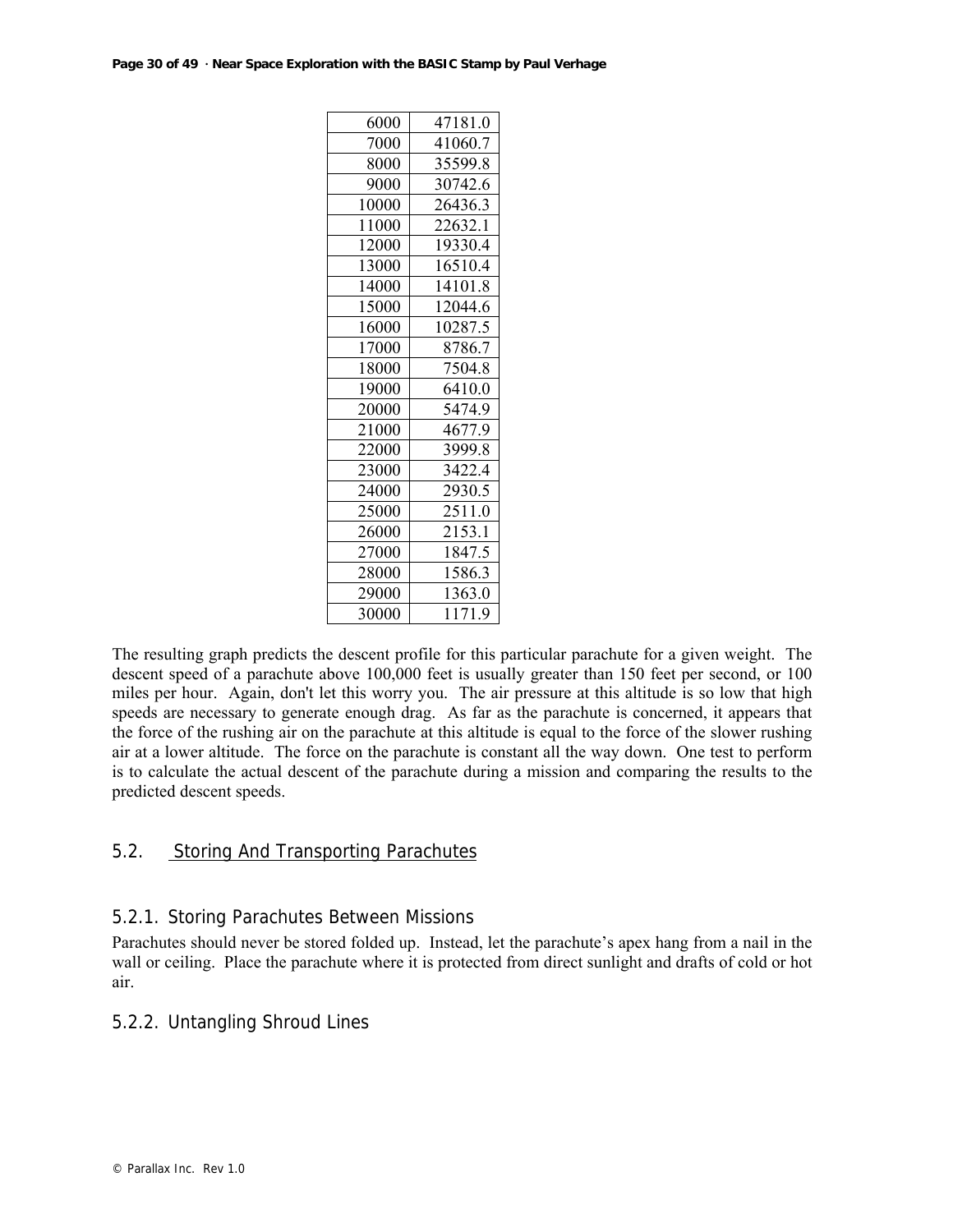

Oh joy! Untangling shroud lines!

Someone must have responsibility for untangling the shroud lines during a mission's Flight Readiness Review (FRR). Link the split rings at the ends of the shroud lines together with a fifth split ring to keep the lines from tangling again. Mike Manes of EOSS recommends wrapping the stretched-out, untangled shroud lines with several twist ties. That's such a good idea that I wish I had thought of it.



To keep shroud lines under control, wrap wire twist ties around the bundled shroud lines. (A suggestion from Mike Manes of EOSS)

Alternatively, a parachute transport bag also helps keep shroud lines from tangling during transport.

# 5.2.3. Transporting a Parachute to a Launch

Only on the night before a flight should the parachute be folded into a transporting bag. One good bag for transporting a parachute is a laptop case (after the shroud lines are tied together).

Another option is to sew a transport bag from a heavy-duty nylon fabric. Below are directions for making one type of transport bag. This bag is a long, narrow tube sewn closed at both ends. A Velcro<sup>B</sup> closure along the length of the bag makes it easy to lay out the parachute inside, and avoids snagging the parachute in a zipper. A flap of fabric inside the opening protects the parachute's shroud lines from making contact with the Velcro. Small gaps at the top and bottom of the Velcro closure allow the ends of the parachute to protrude, preventing it from sliding down and tangling inside the bag.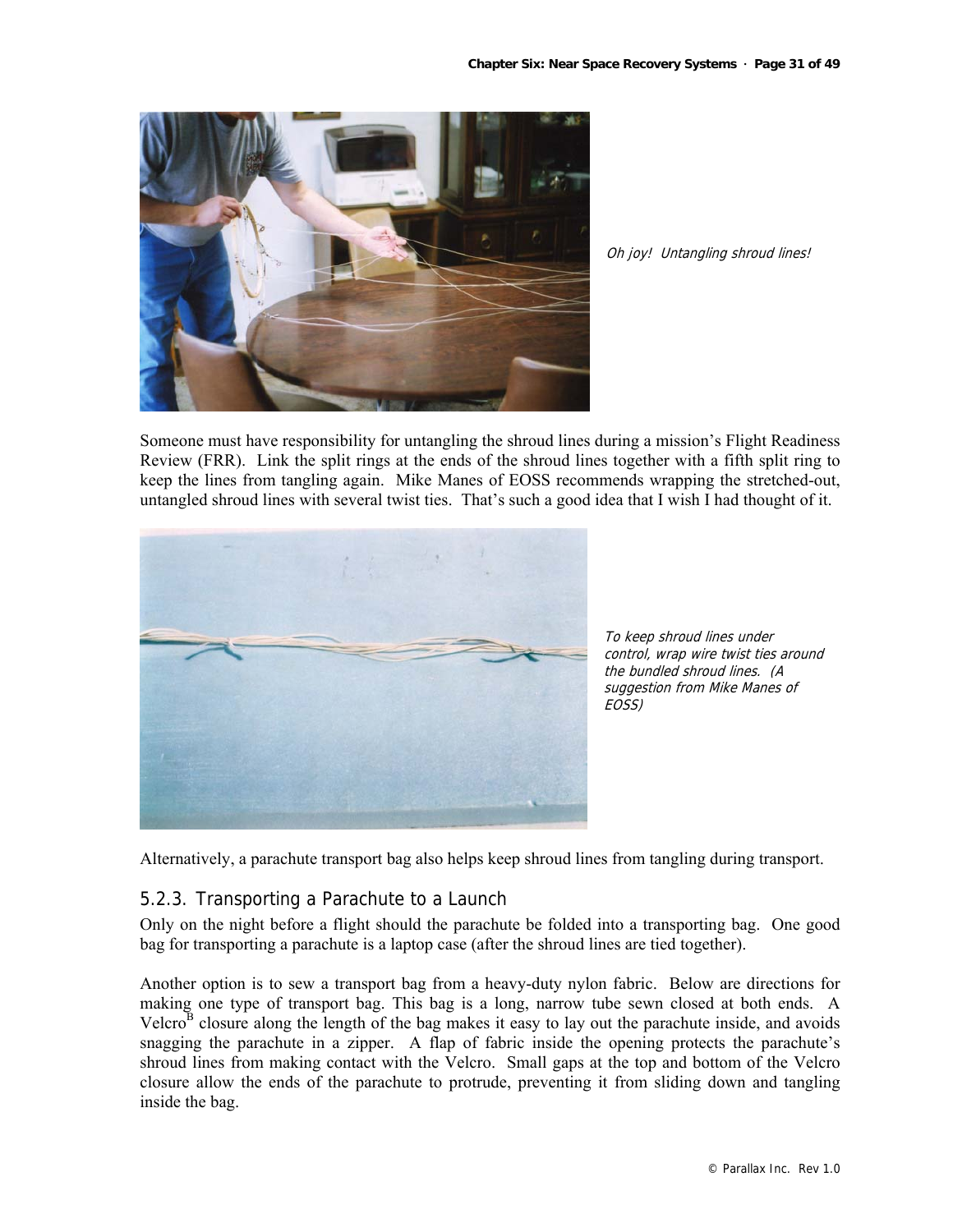#### **Materials**

- Two yards of heavy cloth like a nylon canvas
- Several sheets of poster board
- Five feet of  $\frac{3}{4}$ " sew-on Velcro tape

#### **Procedure**

- √ Determine the dimensions of the rectangular bag pattern:
	- Lay out the parachute and measure its length. The length of the pattern is two inches longer than parachute's length.
- √ Determine the circumference of the canopy when it is wrapped in a tight roll. The width of the pattern will be 7 inches wider than this circumference.
- √ Make a pattern on poster board and cut out.
- Trace the cardboard pattern onto the cloth and cut out.
- $\sqrt{\phantom{a}}$  Fold over all four sides by one inch, then fold again to form a hem that is one inch wide.
- √ Sew the hems down; you will be sewing through three layers of fabric.
- √ Cut the Velcro strip six inches shorter than the length of the bag. This leaves a small opening at each end of the tube.
- √ Sew one face of the Velcro furry side up on the face-up side on the right hand hem, equidistant from both ends.
- √ Flip the cloth over and sew the other side of the Velcro strip on the opposite side of the cloth, with its edge two inches from the edge of the cloth. These two inches of overlapped fabric will be on the inside of the bag, forming a flap to protect the parachute from coming in contact with the Velcro.
- √ Fold the rectangle length-wise, forming a tube with the Velcro strips sealed together, and with the two-inch overlap inside.
- √ Sew the tube closed across both ends. This will leave a small opening between the Velcro and the end seam at both ends of the bag.

## **Directions for Use**

- $\sqrt{\phantom{a}}$  Untangle the parachute during the FRR and tie shroud lines with twist ties.<br>  $\sqrt{\phantom{a}}$  Open the tube and place the parachute inside at the top
- √ Open the tube and place the parachute inside at the top.
- $\sqrt{\phantom{a}}$  Lay the shroud lines inside the bag, keeping them straight.
- √ Cover the parachute and shroud lines with the inner flap, leaving parachute's apex ring and the ends of shroud lines extending from the bag.
- $\sqrt{\phantom{a}}$  Fold the tube closed by first folding the inner flap over the parachute, then folding the outer flap over to line up the Velcro.
- √ Seal the Velcro closure
- √ Fold bag in half and link parachute's top and bottom rings together.
- $\sqrt{\phantom{a}}$  Roll the tube into a ring.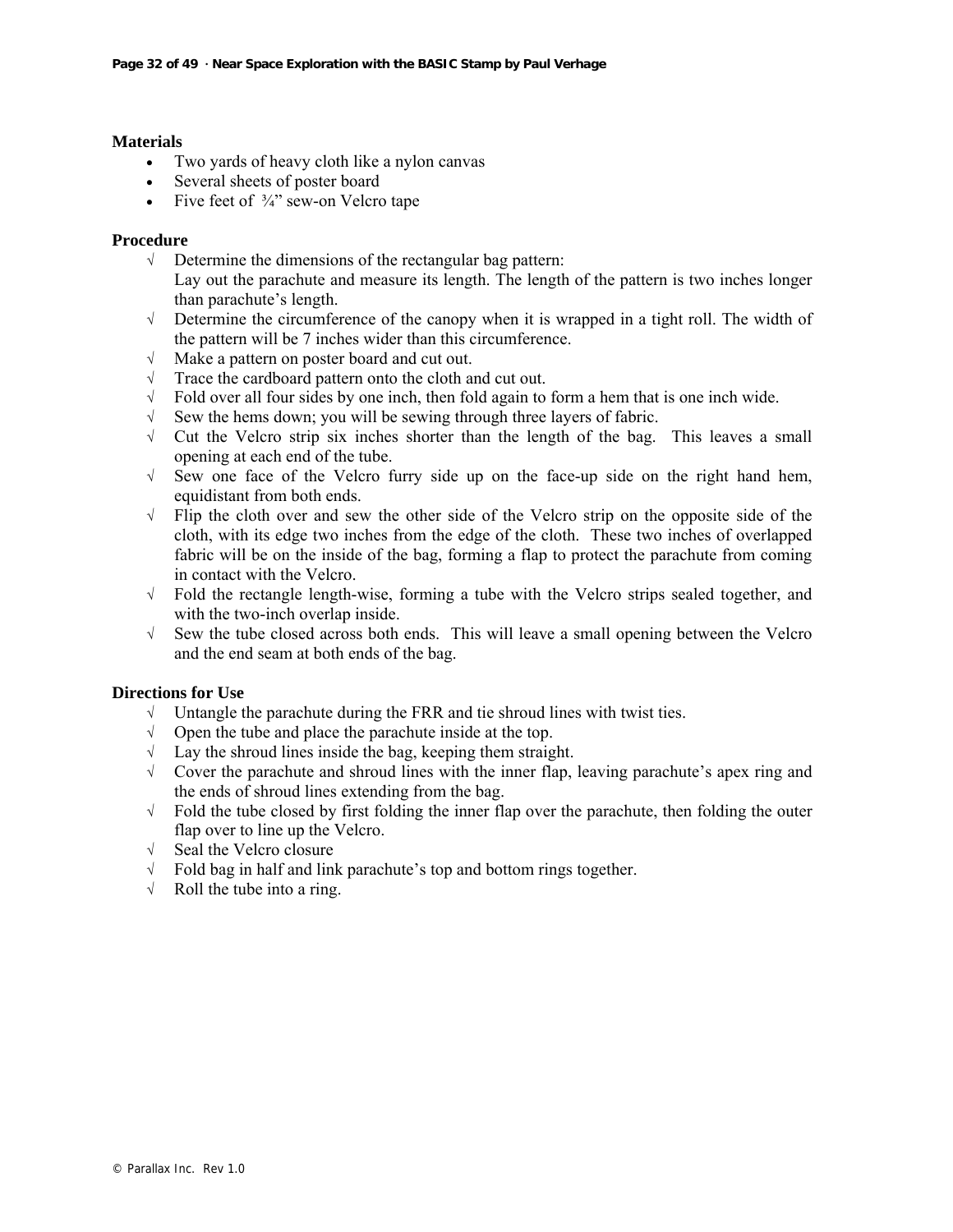

You can either buy a bag or sew your own.

# **6.0 Flight Termination Systems**

The function of the flight termination system is to cut the balloon and load line away from the parachute during descent. Cutting away the balloon lets the parachute lower the near spacecraft in a gentler manner than when the burst balloon is swinging around the parachute apex at the end of a thirty-foot load line. As long as the near space capsule meets the weight limits imposed by FAR 101, the stack doesn't require a flight termination device. But in the long run, you should carry one of these to prevent losing an expensive near space capsule in case the balloon becomes neutrally buoyant or if a main battery begins to fail during a mission.

# 6.1. Types of Failures Requiring Flight Termination

There are two broad categories of failures requiring flight termination, Near Spacecraft Emergencies (NSEs) and Flight Path Violations (FPVs). NSEs occur when some event compromises telemetry, such as when flight cells fail and telemetry is no longer being sent. FPVs occur when the course of the near space capsule deviates substantially from the predicted flight path and it risks landing in hazardous areas, like tall mountains, great lakes, or restricted areas. Another FPV is when the stack becomes neutrally buoyant. When events like these occur, you have no other option than to terminate the flight early. By terminating missions early, the near space capsule lands sooner and closer to its current position.

This section describes the construction of a Flight Termination Unit (FTU). The FTU uses a thermal knife to sever the load line between the balloon and parachute. At flight termination the near spacecraft drops from the balloon, the recovery parachute deploys, and the balloon begins rising much more rapidly. Since near space missions described in this book are flown on latex balloons, the balloon is guaranteed to terminate, meeting the requirements of the FAA (a balloon capable of lofting a near spacecraft does not become neutrally buoyant when the near spacecraft is released). The FTU design in this section allows one or more sources to terminate a mission. Using separate batteries and termination signals lets the FTU meet the FAR 101 requirement for multiple, independent, and redundant termination methods for larger payloads. At the time of this writing, the FTU described in this section has only been tested in flight with timers and on the ground with a pager.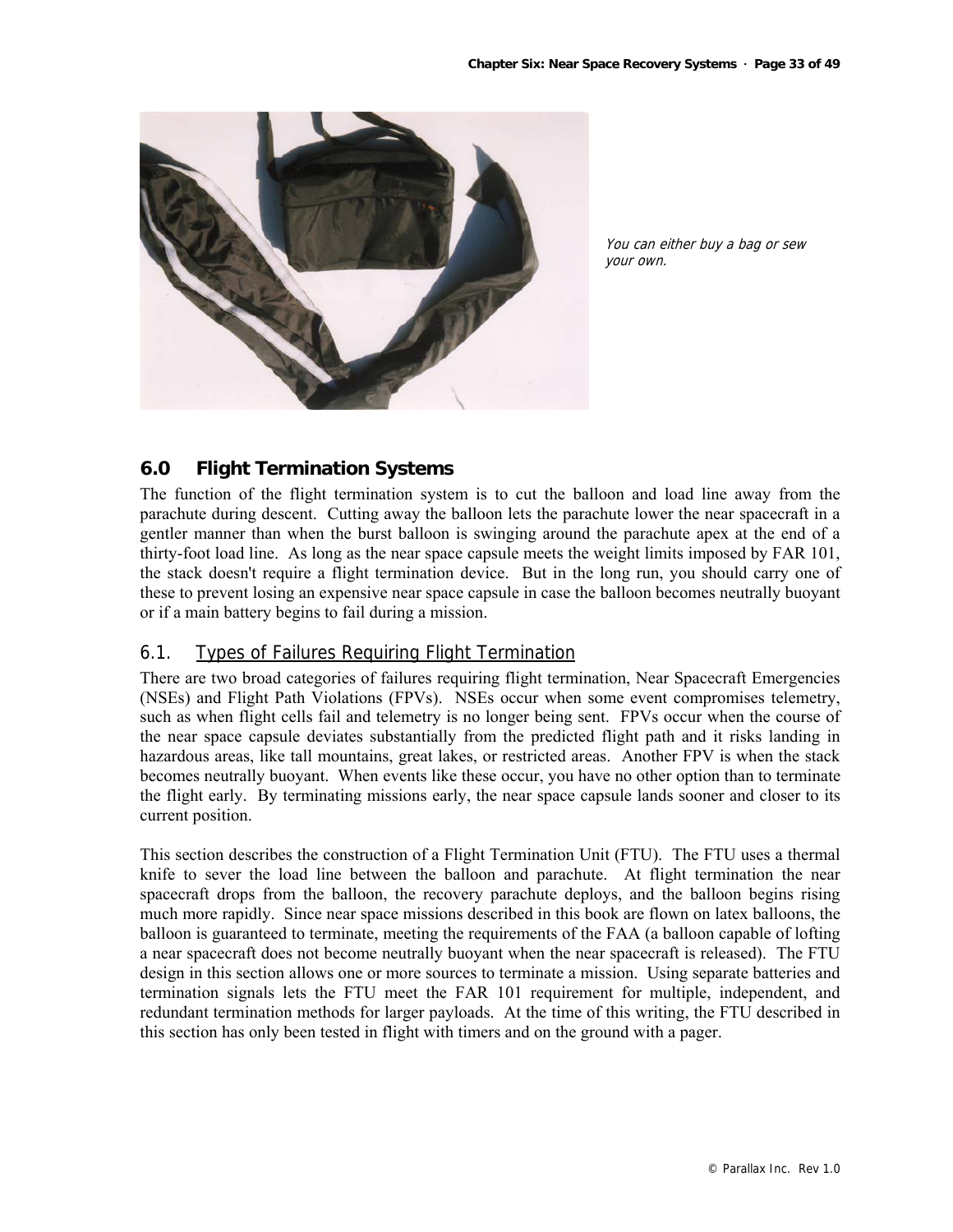# 6.2. The Near Space Flight Termination Unit (FTU)

The FTU is an electronically controlled thermal knife designed to cut the load line between the parachute and the balloon.



Several signaling sources can operate the FTU. The first method described in this section is with a stopwatch. With a stopwatch, the FTU acts as a stand-alone device that ensures the termination of a flight in cases where the balloon becomes neutrally buoyant. The second termination method is a telecommand method and uses triggering devices like a pager, flight computer, or DTMF decoder. Flight computer connection to the FTU allows a software command to terminate the ascent when events like when balloon burst is detected, a low main voltage alarm occurs, or telecommands to the flight computer are transmitted from ground stations. Pagers and DTMF decoders allow telecommands from ground stations to terminate near space missions at the detection of a failure. The stopwatch method is described in detail, while other methods of triggering the FTU are described only in general details. I have not had the time to complete my tests of telecommanding the FTU, so I leave it as an exercise for the reader.

# 6.2.1. Theory of Operation

Refer to the schematicbelow. The resistance of a three-inch length of 30-gauge nichrome wire is less than one ohm.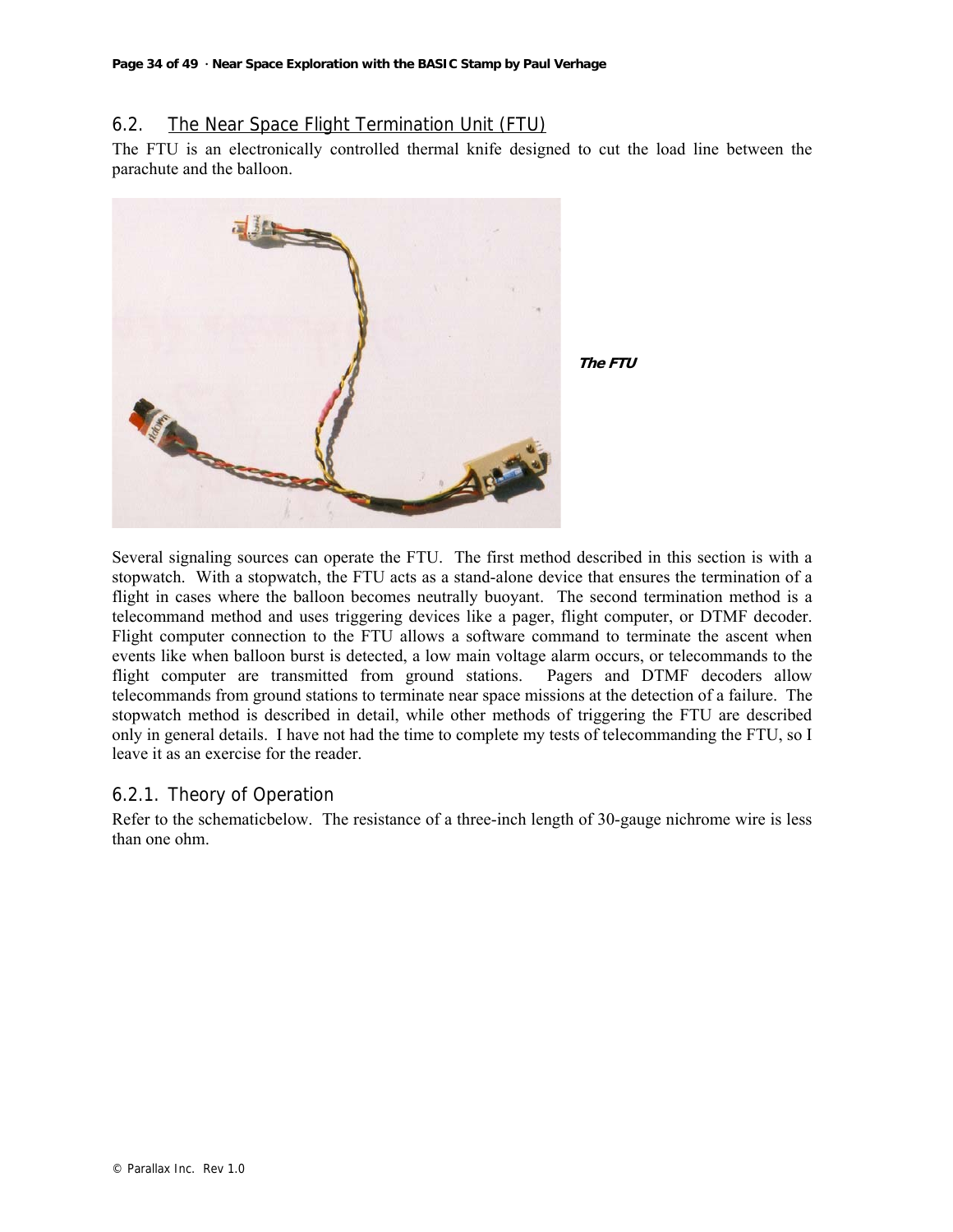

According to Ohm's and Watt's Laws, when sufficient voltage is present on the nichrome wire, the voltage creates enough current and power to make the nichrome wire glow incandescently. Nichrome is also designed to tolerate such high temperatures without melting or otherwise failing. Temperature sensitive cords, like nylon or Dacron, melt from the heat produced by a glowing nichrome wire coil. According to Ohm's Law, when six volts is present on a 0.75 ohm nichrome wire, it generates a current of:

| $I = V/R$    | (Ohm's Law)                                               |
|--------------|-----------------------------------------------------------|
| $I = 6/0.75$ | (substitute the voltage and resistance into the equation) |
| $I = 8$ Amps |                                                           |

According to Watt's Law, when eight amps of current flows through a volt difference of six volts, the current generates a power of:

| $P = I*V$      | (Watt's Law)                                           |
|----------------|--------------------------------------------------------|
| $P = 8*6$      | (substitute the current and voltage into the equation) |
| $P = 48$ Watts |                                                        |

Dissipating a power of 48 watts within a coiled three-inch length of nichrome wire generates enough heat to make the nichrome wire coil glow orange hot within a second. Any nylon or Dacron cord threaded inside of this glowing coil melts the cord into two pieces very quickly.

However, a stopwatch, microcontroller, pager, or DTMF decoder is incapable of sourcing or sinking enough current (8A) to operate a coil of nichrome wire. The FTU uses a reed relay to sink the necessary amount of current. This creates a new problem. Not every stopwatch, microcontroller, pager, or DTMF decoder can source or sink enough current to ensure the reed relay operates reliably. To ensure reliability, a bipolar, NPN transistor triggers the reed relay. External signaling devices can provide sufficient current to saturate the transistor when the proper base resistor is used. When the proper value is used, the current from the signaling device is low enough not to damage it, but high enough to saturate the transistor.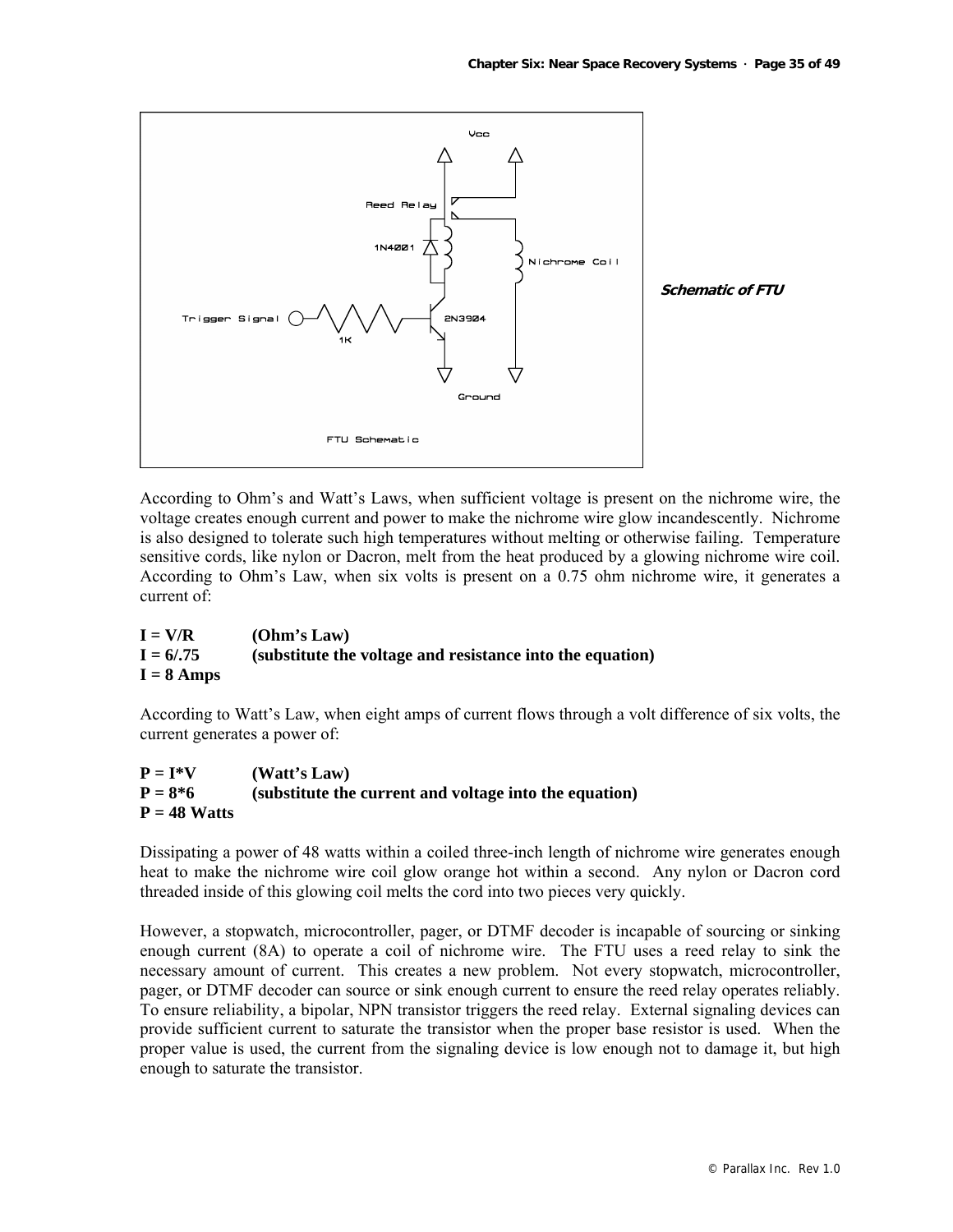The entire FTU sequence of operation goes as follows: initially there is no current flowing into its base. With no base current, the resistance between the transistor's emitter and collector is so high that effectively, no current flows, so the transistor behaves like an opened switch. When triggered, a small current flows from a signaling device into the transistor's base, saturating the transistor. The resistor (R1) limits the amount of current flowing into the base of the transistor (Q1), protecting the transistor from excessive current. However the value of R1 must be small enough to allow sufficient current to flow into the base of Q1 to saturate it. When saturated, there is virtually no resistance between the transistor's emitter and collector. The transistor now acts like a closed switch, letting current flow from between the battery and the coil of the reed relay. When the relay's coil is energized, contacts inside the relay close, letting several amps of current flow through the nichrome wire coil. The current flowing through the coil produces enough heat to melt the load line passing through the coil. When the signal to the transistor ends, the transistor is no longer saturated, completely cutting off current to the relay's coil. As a result, the contacts in the relay open, stopping the flow of current to the nichrome coil. Diode (D1) protects the transistor, Q1, from current induced by the coil (inductor) within the relay. When current stops flowing through the relay, the magnetic field created by current flowing through the coil collapses, generating a new current flowing in the opposite direction. It's this current that the diode protects the transistor from.

# 6.2.2. Materials

- FTU PCB
- One resistor, with a value between 330 ohms and 10k ohms<sup>C</sup>
- One 1N4001 diode
- One 5-volt reed relay, Radio Shack 275-232
- One 2N3904 transistor
- Three inches of 30 gauge nichrome wire
- #2 mounting hardware (nuts, bolts, and washers)
- One pair of Powerpole<sup>D</sup> connectors
- Stopwatch or other triggering device<sup>E</sup>

# 6.2.3. Construction

## Modifying the Stopwatch

Locate on the back of the stopwatch the four small screws that hold the two halves of the stopwatch's case together. Use a small jeweler's Phillips screwdriver to remove them. They're small, so set them in a safe location where they can't drop or roll out of sight. Inside the back of the stopwatch you'll notice a one-inch diameter brass disk with the piezo crystal. Use small cutters or an Exacto knife to trim the plastic lip holding the piezo speaker down. Remove the speaker. Save the speaker for fun science experiments. Now turn your attention to the front half of the stopwatch case. Keeping the face of the stopwatch face down, rotate the stopwatch so that the buttons are at the top. Be careful not to knock the three stopwatch buttons loose. They are spring-loaded and are easily replaced should they come loose. Remove the lanyard from the stopwatch.

- √ Notice that the piezo speaker received its power from two spring contacts mounted to the back of the stopwatch PCB. These two springs provide the connection to the timer signal (and power). Use either 26 or 24 gauge stranded wire to extend the springs.
- √ Cut a six-inch length of two pieces of wire, red for positive and black for ground.
- √ Strip back ¼ inch of insulation from one end of both wires.
- $\sqrt{\phantom{a}}$  Stick the stripped end of the bright wire into the right spring and stick the dark wire into the spring on the left side.
- √ Get a soldering iron hot and heat up one spring and its wire.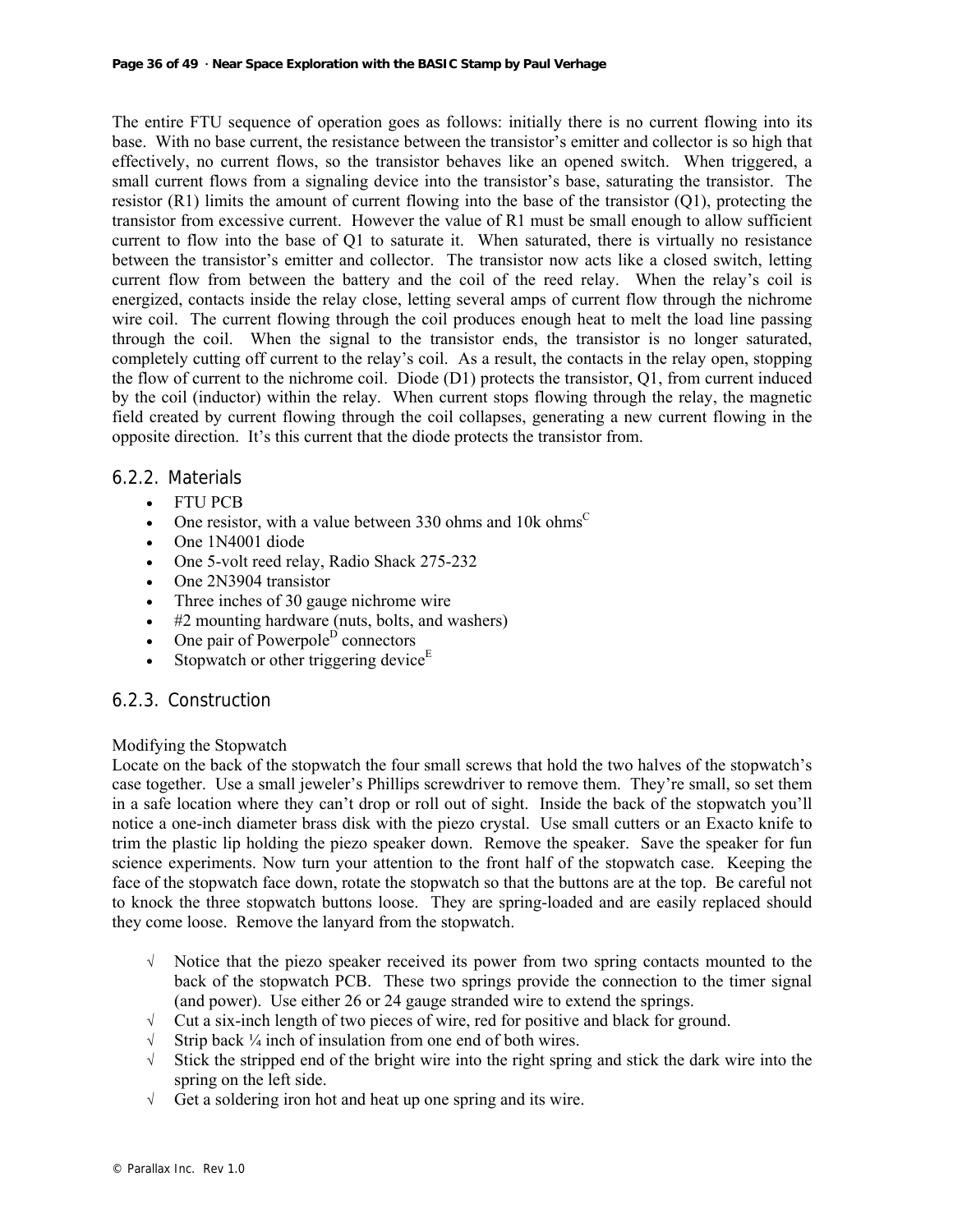- √ Use solder sparingly and solder the wire into the spring. Do this as quickly as you can, and don't let the soldering iron touch the stopwatch PCB.
- √ Repeat this to the other spring.
- $\sqrt{\phantom{a}}$  After the soldered has cooled, cut short lengths of 1/16" heat shrink tubing and slip them over the soldered springs.
- √ Shrink them down, increasing the strength of the wires' connection to the springs.



Find the springs connecting the piezo speaker and solder wires inside the springs.

- √ Fold the wires down and pass them outside the stopwatch case through one of the lanyard holes.
- √ Use a small amount of hot glue and seal the wires to the opening of the stopwatch, to provide a strain relief.
- √ Close the back plate of the stopwatch and screw it back on.

Now, instead of ringing, the stopwatch sources a current when the alarm rings.

#### Assembling the PCB

#### Soldering Discrete Components

Refer to the folllowing diagram when placing components into the FTU PCB. Only the diode and transistor are sensitive to orientation. With the PCB turned with the nichrome pads at the top, the transistor is mounted with its flat face to the right. The diode is mounted so that the band of the diode is at the top.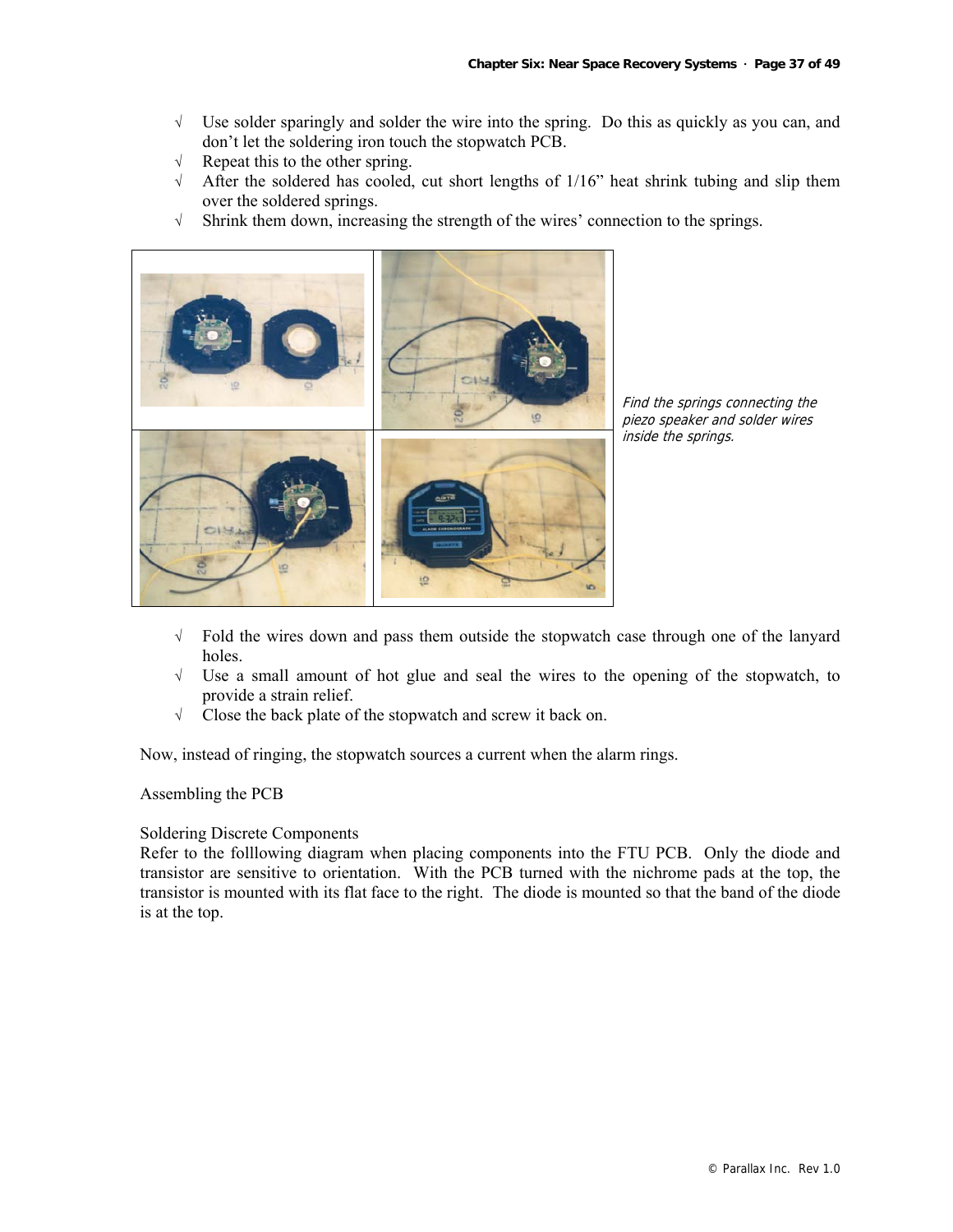

**Top Silk of FTU**

Solder the components in this order.

- 1. The reed relay
- 2. The 2N3904 transistor
- 3. The 1N4001 diode
- 4. The current limiting resistor

Recommended resistors are:

| Pager: | 500 Ohm |
|--------|---------|
| CC/PS: | 10k Ohm |
| DTMF:  | 1k Ohm  |

#### Coil Power Connection

Power to heat the nichrome coil comes from the two bottom right pads of the PCB (the coil power pads). Depending on the current from the triggering device, the power source for the nichrome coil may be the same power source for the transistor. For example, if a stopwatch is used to trigger the FTU, the nichrome coil battery must be used to also operate the transistor. However, if a flight computer that is capable of sourcing several milliamps of current is used to trigger the FTU, then the nichrome coil's battery is not needed to operate the transistor. If using the coil's battery only for the coil, then solder heavy wire, 12 gauge or higher, to the coil power pads. The length of the wires should be as short as realistic for the application. If instead the FTU is sharing the battery between the coil and the transistor, then split the positive wire from the battery into a "Y" and solder one arm of the "Y" to the coil power pad marked POWER and the other arm of the "Y" to the pad marked +5V (on the bottom left of the FTU PCB).

Crimp and solder pins and attach Powerpole housings on the ends of the coil power wires. The polarity of these wires does matter, so use one black and one red housing. Backfill the Powerpole housings with hot glue for additional strength.

#### Making and Mounting the Nichrome Coils

Wrap three inches of 30-gauge nichrome wire around a 1/8" dowel, like a jeweler's screw driver, leaving  $\frac{1}{2}$ " to  $\frac{3}{4}$ " of wire sticking straight out from the ends of the coil. These ends are connected to the FTU coil pads (not the coil power pads), located at the top center of the FTU PCB. Nichrome does not solder well, so 2/56 hardware is used to bolt the coil to the FTU. Bend a kink into the ends of the coil arms to lock the bolts around. Enlarge the coil pads if necessary to get the mounting hardware into the PCB. Tighten the bolts securely, locking the ends of the coil to the FTU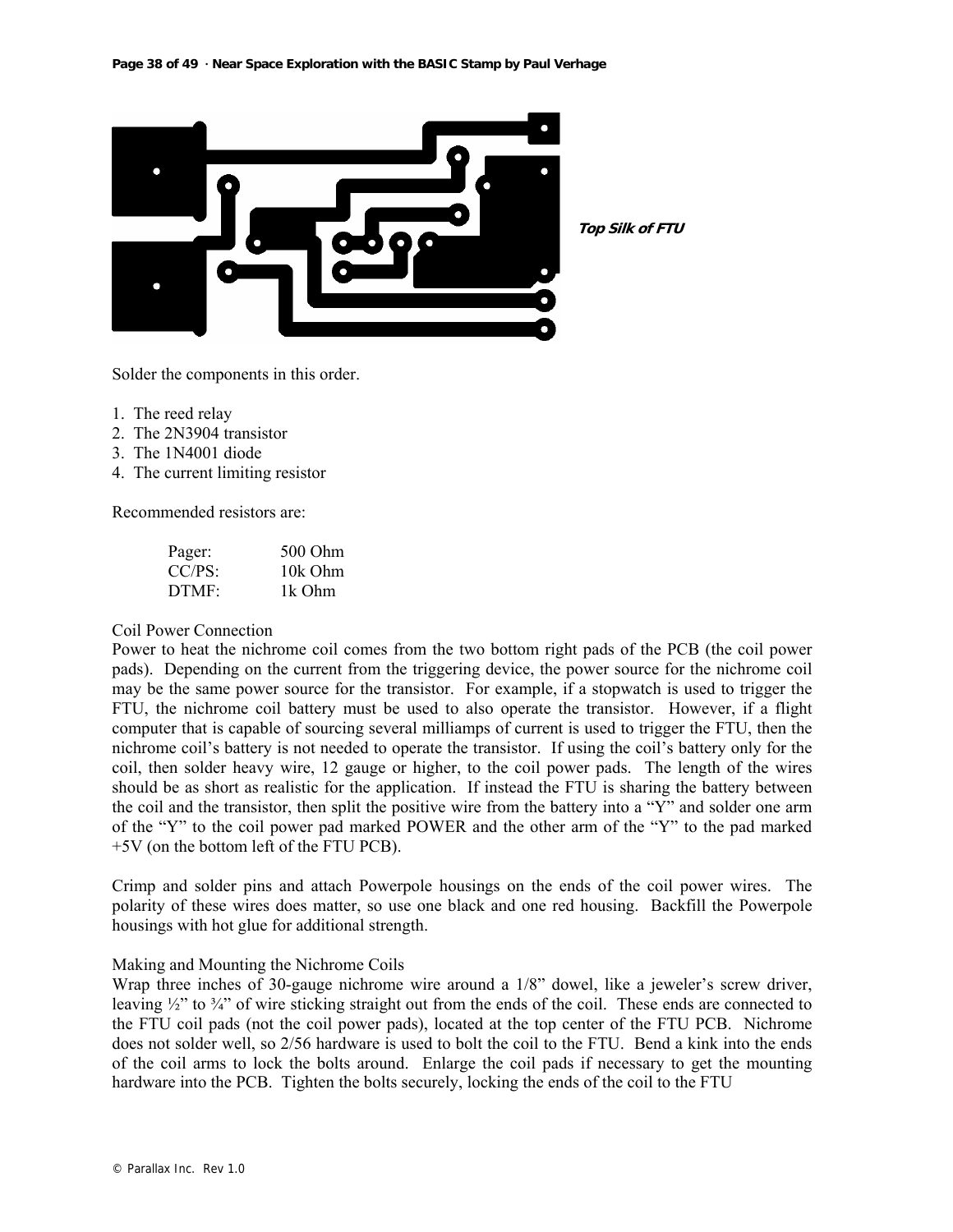

The nichrome coil.

# Triggering Device

If using a stopwatch or pager, solder the wires extending from the stopwatch to the FTU to the bottom pads marked SIGNAL and GROUND (the stopwatch does not connect to the +5V pad). If instead of using a stopwatch, you use a triggering device that provides enough current to operate the transistor, then connect wires from the triggering device to the three bottom left pads marked SIGNAL, +5V, and GROUND. The pad marked +5V will not trigger the FTU until the SIGNAL pad is energized. The length of the triggering wires depends on the application. If using a lightweight triggering device like a stopwatch or pager, then the wires can be short and the triggering device kept close to the FTU. If the triggering device is a flight computer or DTMF decoder from a radio, then the wires must terminate in Powerpole connectors. A wire cable, like 20-gauge zip wire (speaker wire) can make the run from the flight computer or radio to the FTU. Finally, there is no reason the pager or stopwatch must be permanently connected to the FTU PCB. A set of Powerpole connectors on the pager/stopwatch and a second set on the PCB will let you disconnect the triggering device from the FTU.

#### Mounting the Flight Termination Unit

Securely mount the FTU PCB to a base that is fire resistant. A 1/8" thick sheet of polystyrene plastic works well. Make the backing large enough to hold the FTU, its battery, and the stopwatch, if used. Tie everything down to the plastic base with nylon wire ties.

To protect against fires, the FTU and its nichrome coil must be mounted inside a block of Styrofoam<sup>F</sup>. Also, any device triggering the cutdown must limit its signaling time to only a few seconds. However, in the case of the stopwatch, it has such a low duty cycle that it can ring for a minute without significant fire risk.

Make the Styrofoam block in two halves so that the two halves trap the FTU between them. Cut a notch into the top and bottom of both halves where the load line enters and exits the nichrome coil.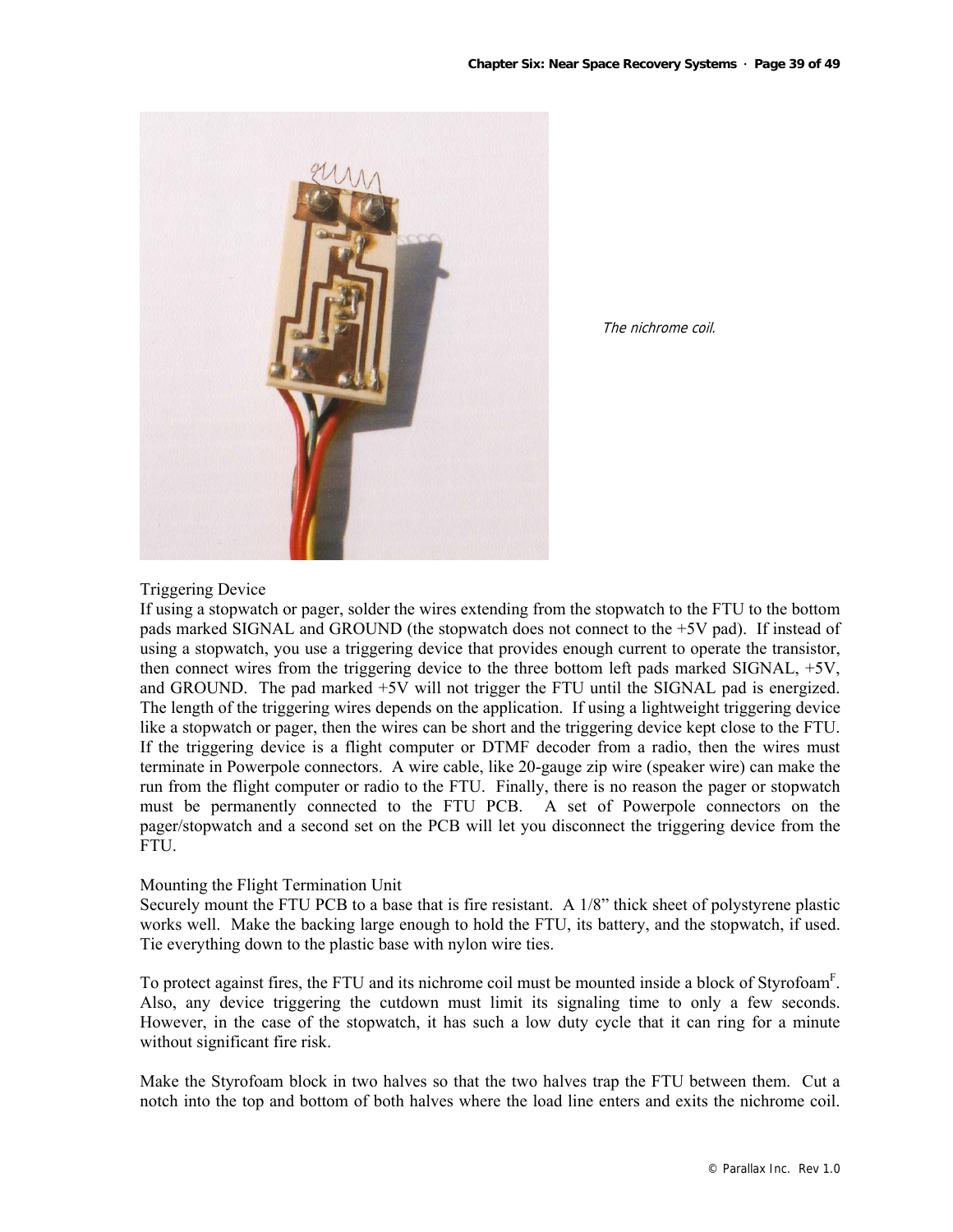Epoxy dowels or Popsicle sticks to the foam halves so that rubber bands can clamp the foam halves around the FTU. On one of the foam halves, tie a heavy cord and a split ring. This line and ring secures the FTU to the apex of the parachute after the load line is cut free.



# 6.2.4. Operation

The night before a launch, test that the nichrome coil battery has sufficient capacity to make the coil glow. Then cut 12" of load line and thread it through the cooled nichrome coil. Tie loops into both ends of the line. Close the foam halves around the FTU PCB, leaving the ends of the load line sticking outside the block. Clamp the foam halves together with rubber bands, trapping the FTU inside. Test that the load line can slide within the block, but be careful not to pull the load line out of the block. Secure the FTU to the apex of the parachute with the split ring and the bottom end of the load line coming out of the FTU. The parachute now has two attachments to the FTU, one being the FTU's load line, and the other is the split ring.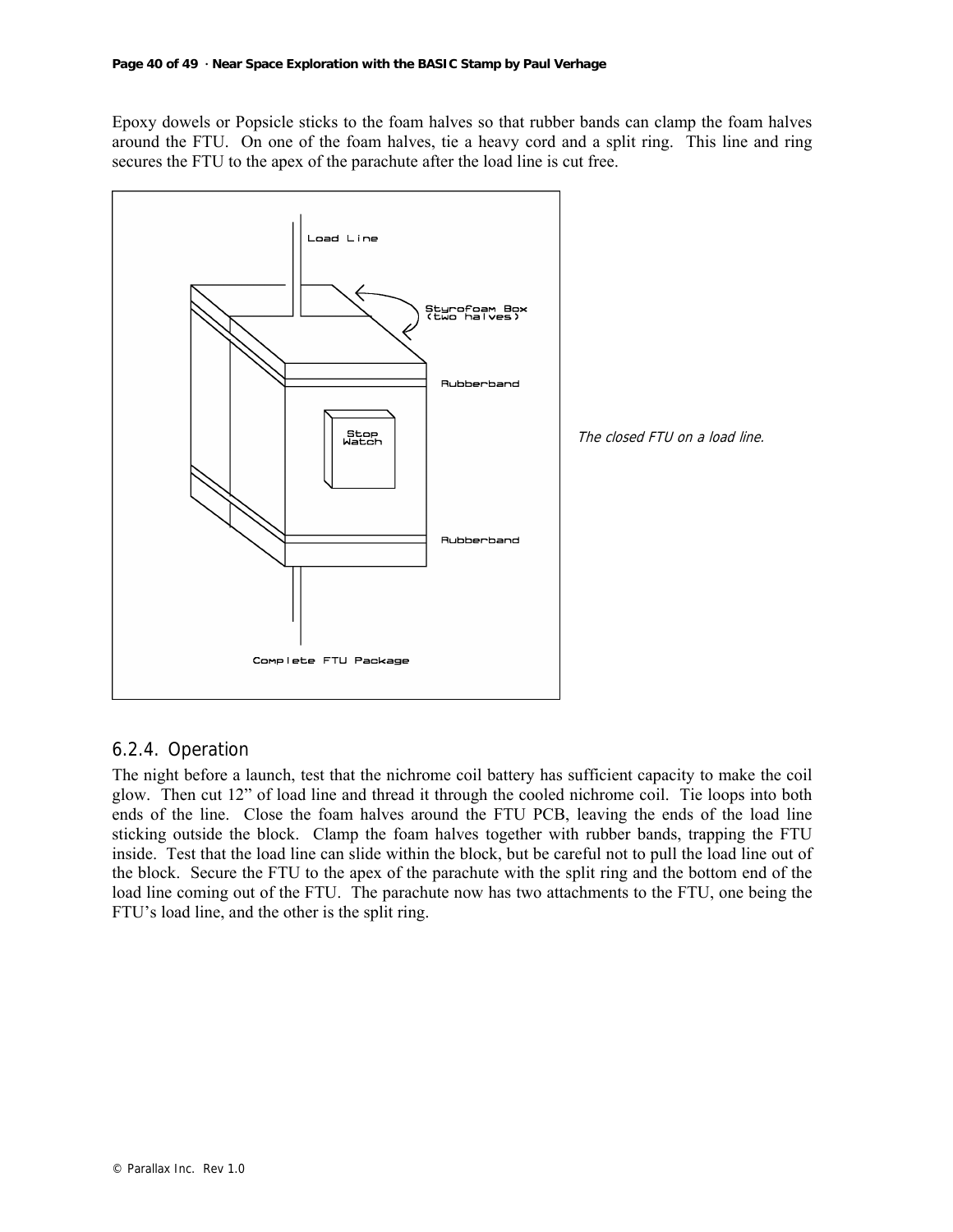

The next morning, during balloon fill, tie one end of the load line to the loop at the top of the FTU and the other end of the load line to the balloon. Tape all knots.

If using the stopwatch, set the timer. Be sure the time is long enough for the balloon to reach its predicted max altitude. If using a pager instead of the stopwatch, then be sure to disconnect the pager from the FTU before switching on the pager. Pagers test their alarms when first powered up and the pager self-test will trigger the FTU if the pager is attached (it's embarrassing to launch a balloon without the near spacecraft). After the pager self-test, attach the pager to the FTU signal connectors. If using a flight computer to trigger the FTU, then make sure the signal from the flight computer is low at power up. If there's a risk the signal may be high momentarily, then disconnect the signal line from the FTU at flight computer power up. Also, make sure the flight code loaded into the flight computer will not trigger the FTU before launch. While the stack is still on the ground, GPS altitude errors may fool the flight computer into thinking the balloon has burst. It's best if the flight computer will not check for balloon burst until several minutes after launch.

# 6.2.5. CC/PS as Flight Termination Signals

The Block 1 and Block 2 CC/PS are capable of sourcing 20 mA of current. This is sufficient current to trigger the FTU's NPN transistor with a 1k resistor in series with the base. The command cable should be sewn into the parachute's canopy, then tied to a shroud line on the parachute ring. Create a "tube" from twill tape along a previously sewn twill tape. Pass the cable through the tube after it is sewn. The tube lets the parachute canopy flex without binding from the command cable. From there a cable can connect the CC/PS to the command cable. A command cable that drops through the spill hole of a parachute risks tangling shroud lines. Make the command cable from thin speaker cable. The cable contains two stranded wires, enclosed in flexible insulation.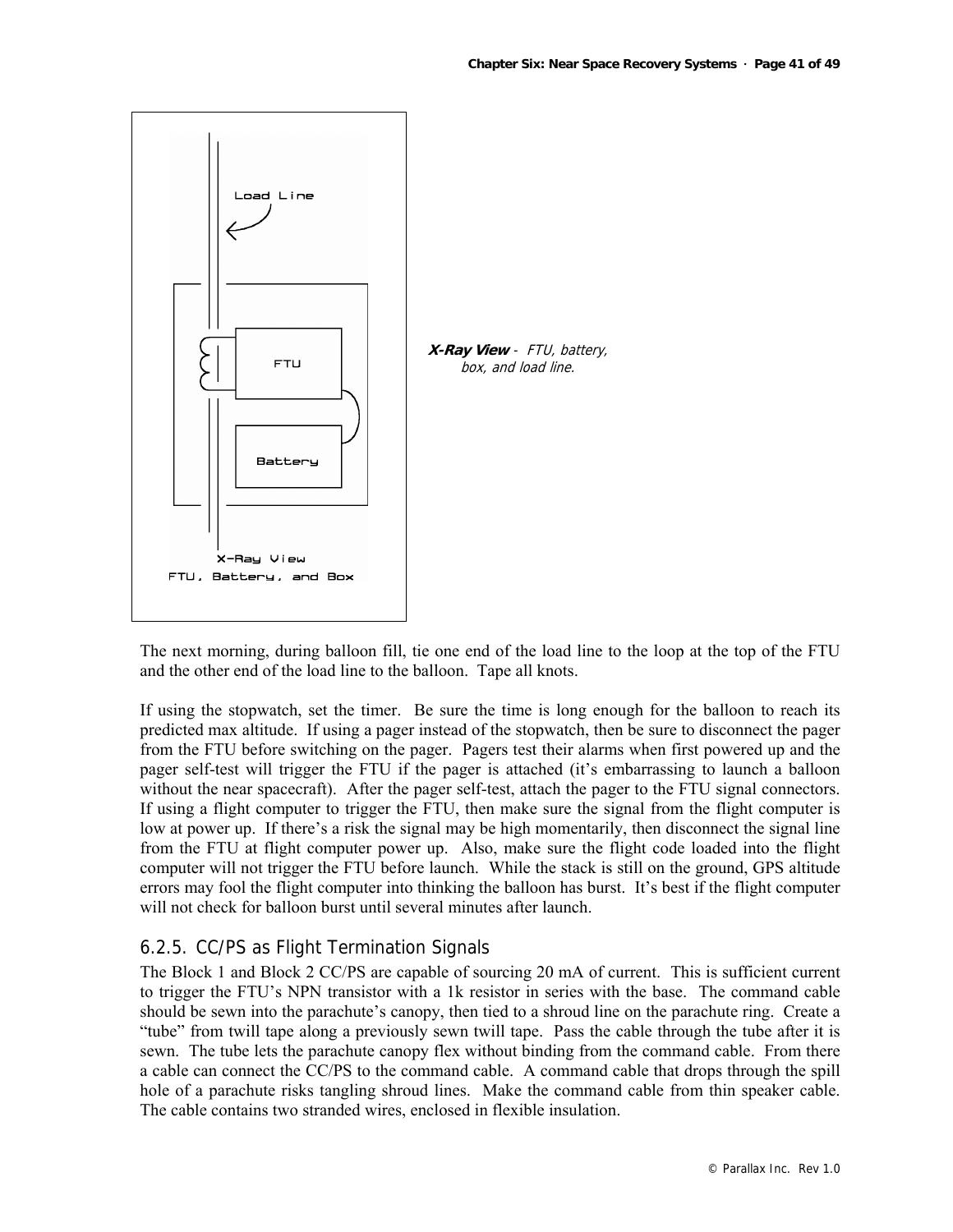

**A parachute with the signal lines for the FTU sewn in –** 

Top – Cutdown signal line at apex of canopy

Bottom – FTU Signal line at bottom of canopy



If the CC/PS has control of the FTU, then it should terminate the flight when the main battery voltage drops too low. Experiment with low voltage conditions on the ground before giving the CC/PS control of the FTU.

To terminate the flight, use the following BS2p commands (assuming the FTU signal is connected to  $I/O$  pin  $8$ )

FTU con 8 high FTU pause 5000 low FTU

# 6.2.6. Pagers as Flight Termination Signals

The simplest independent receiver you can use to terminate flight is a pager. Pagers have thousands of hours of development and testing to insure reliability and are durable and inexpensive. The following directions explain how to modify a \$20 pager so that it can terminate a near space flight.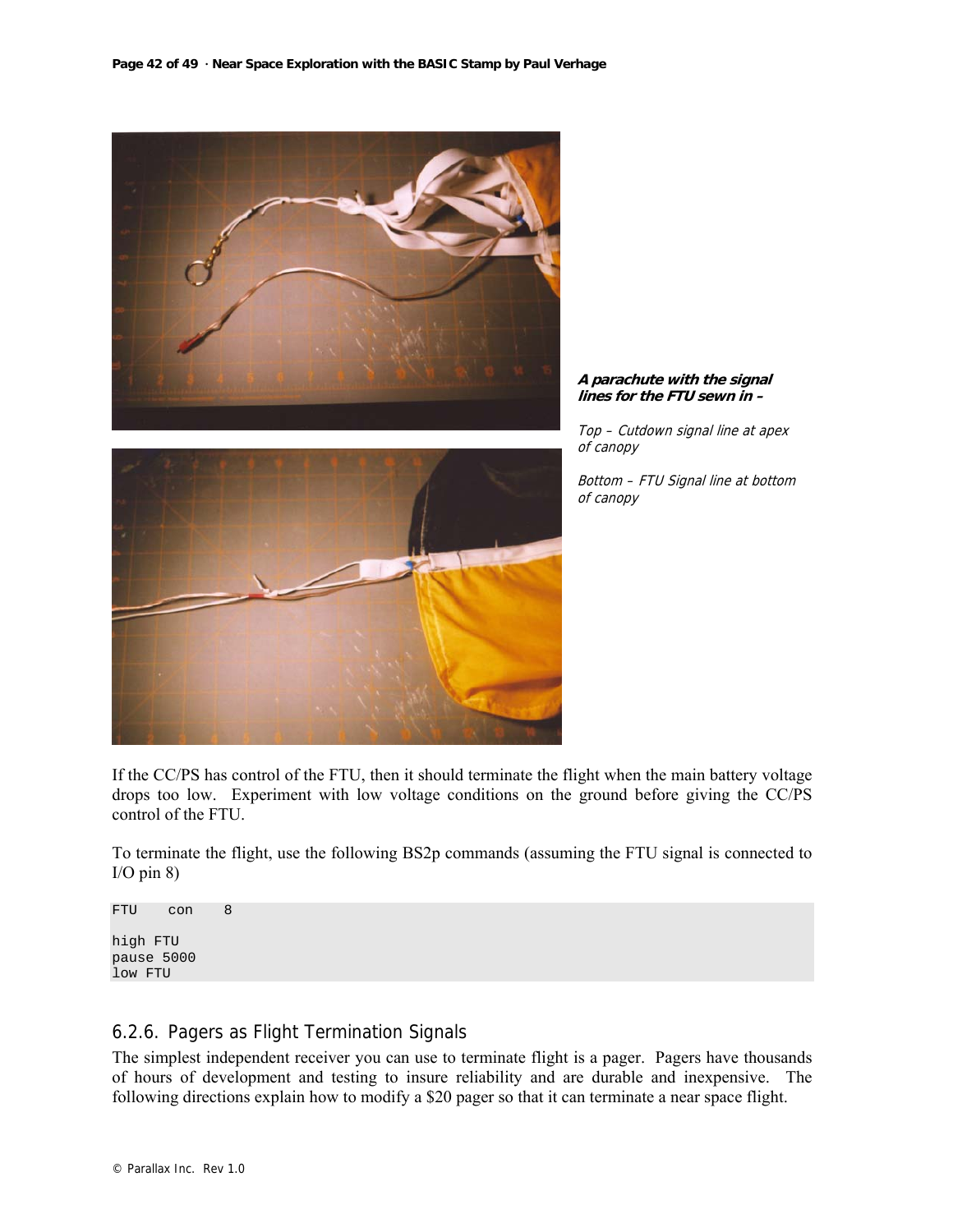There are two types of pagers in use. The first kind uses a five number cap code as an ID. When this type of pager is called, a set of five tones is sent over the radio. Only the pager with that specific cap code will respond to the signal and all other pagers will ignore it. The typical frequency used for these pagers is 152.24 MHz, just above the two-meter band. You can use a scanner to hear these tones. The second type of pager uses a seven digit data string made up of digital tones. The tones are sent FSK (frequency shift keying).

Rather than develop a new radio receiver, which could fail due to construction errors, or use a heavy HT, I decided to experiment with a dependable pager. Software at the Paging Service allows passwords to be required to ring a pager, preventing an accidental or malicious termination event. Pagers operate in two modes, beep and vibrate modes. These directions take advantage of the vibrate mode. The vibrator in a pager is a tiny motor with an off-center weight. When the motor spins, the off-center weight rocks the pager, creating the vibration sensation. In its new life, the pager is used sans motor to operate an FTU.

#### Construction



The opened pager

- √ Purchase a pager (do not modify a rented pager as the Paging Service does look kindly to this).
- √ Open the back of a pager.
- √ Locate the vibrator motor (this is a tiny motor with an off-center weight).
- √ Physically disconnect the motor from the pager case.
- $\sqrt{\phantom{a}}$  Cut the power leads to the motor close to the motor, leaving the leads as long as possible.
- √ Strip about ¼" of insulation from the ends of the motor leads.
- √ Cut two #24 or 26 stranded AWG wires to a length of 12 inches.
- $\sqrt{\phantom{a}}$  Strip ¼" of insulation from one end of the wires and about ¼" of insulation from the other ends.
- $\sqrt{\phantom{a}}$  Cut two  $\frac{1}{2}$  lengths (at least) of heat shrink tubing large enough to cover the above wires.
- √ Solder the stranded wire to the motor leads and cover the solder joint in heat shrink tubing.
- √ Find a location in the pager case to pass the wire through.
- $\sqrt{\phantom{a}}$  Cut a small notch in the pager case at this location.
- $\sqrt{\phantom{a}}$  Test fit the wires, making sure the pager cover can still close.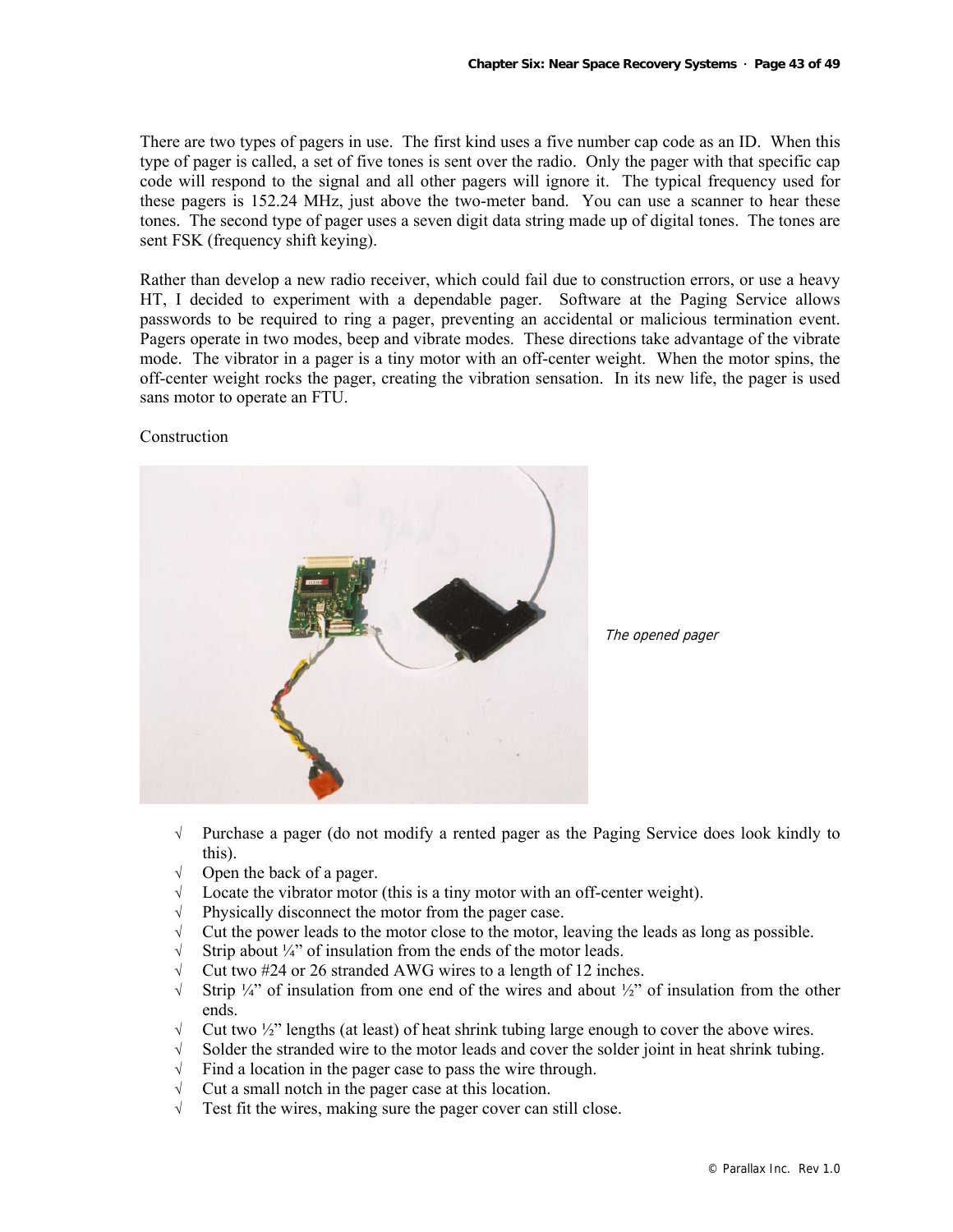- $\sqrt{\frac{1}{\text{C}}\times \text{C}}$  Close the pager cover.
- Terminate the wires with connectors like Powerpoles or Dean's Connectors. Note: the author recommends using a different style of connector than is normally used for battery connections in the near spacecraft.



The pager after removing the vibrating motor and soldering wires to the motor's pads on the PCB.

Procedure for Using Pager

- √ Before powering up a pager, disconnect the pager from the FTU.
- $\sqrt{\phantom{a}}$  Power up the pager.
- √ Set the pager to vibrate mode.
- √ Wait until pager stops vibrating.
- √ Connect the pager to the FTU.

Note: After powering up the pager, the pager performs a self-test. The test will trigger the FTU if it is connected. To prevent a premature and embarrassing surface termination of the balloon, disconnect the pager from the FTU before powering up the pager. After a few seconds you can reconnect the pager.

During a mission the pager listens for a signal to vibrate. If an FPV occurs, Chase Crews or Mission Control calls the pager number. To protect the flight from being terminated by accident, ask the Paging Service to install a password on the pager. Only authorized individuals are given the password.

TVNSP has performed two tests on pagers in near space. The missions experienced pager failures because the radiating pattern from paging tower antennas is concentrated on the horizon. When selecting a Paging Service, make sure they have antennas several hundred miles from the launch site, as these antennas are located on the horizon during a flight.

# **7.0 Audio Beacons**

A good recovery aid to add to all near space capsule is the audio beacon. Amateur rocketry has used similar devices for years to located model rockets in tall grass. A recovered near space capsule may not be visible one hundred feet away from its last recorded GPS location, but the beeping of the audio beacon can be heard. Check with Adept rocketry for one of their loudest models or make your own (recommended).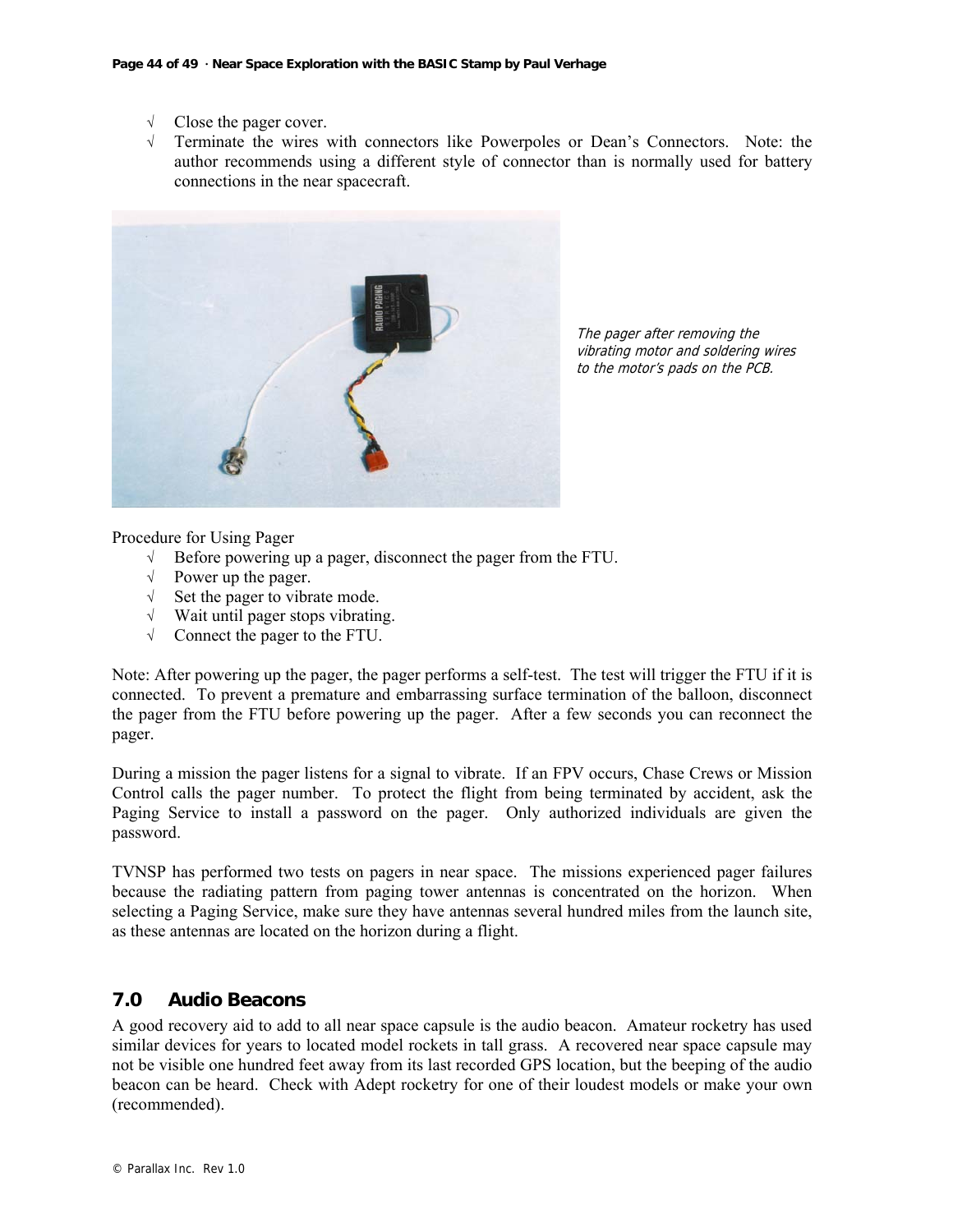# 7.1. Constructing an Audio Beacon

A suitable audio beacon can be constructed from materials available at Radio Shack. In addition to the satisfaction of constructing more of the near space program is the money that is saved.

# 7.1.1. Materials

- One loud,  $12V$  DC piezo buzzer<sup>G</sup> (Radio Shack 273-060 will work)
- Nine-volt battery snap
- SPST (or SPDT) toggle switch
- Two colors of #24 AWG stranded wire (Red and black are good color choices)
- 3/16" diameter heat shrink tubing
- "Remove Before Flight" tag<sup>H</sup>

# 7.1.2. Procedure

- √ Cut 30 inches of both colors of wire.
- √ Strip ½" of insulation from both ends of both wires.
- √ Twist 30-inch wires to the leads of buzzer and solder. Use a meaningful combination of colors.
- √ Cut four pieces of heat shrink tubing, ½" long.
- √ Slide two pieces of tubing onto the soldered wires and shrink.
- √ Solder battery snap to other end of the 30-inch wires.
- √ Cover soldered connection with heat shrink tubing and shrink. Note: Ensure the red battery lead is connected to the red lead of buzzer.
- √ Cut positive (red) lead ten inches from battery snap.
- √ Strip ½" of insulation from each wire end.
- √ Cut two pieces of heat shrink tubing and slide one onto each cut wire.
- √ Tin the ends of the wires and the terminals of the switch.
- √ Solder the wires to the switch terminals.
- √ Note: If using a SPDT switch, one wire must be soldered to the center terminal; otherwise, the terminals soldered to are not important.
- √ Cover exposed solder joint with heat shrink tubing and shrink.
- √ Twist wires to keep them neat.



The completed audio beacon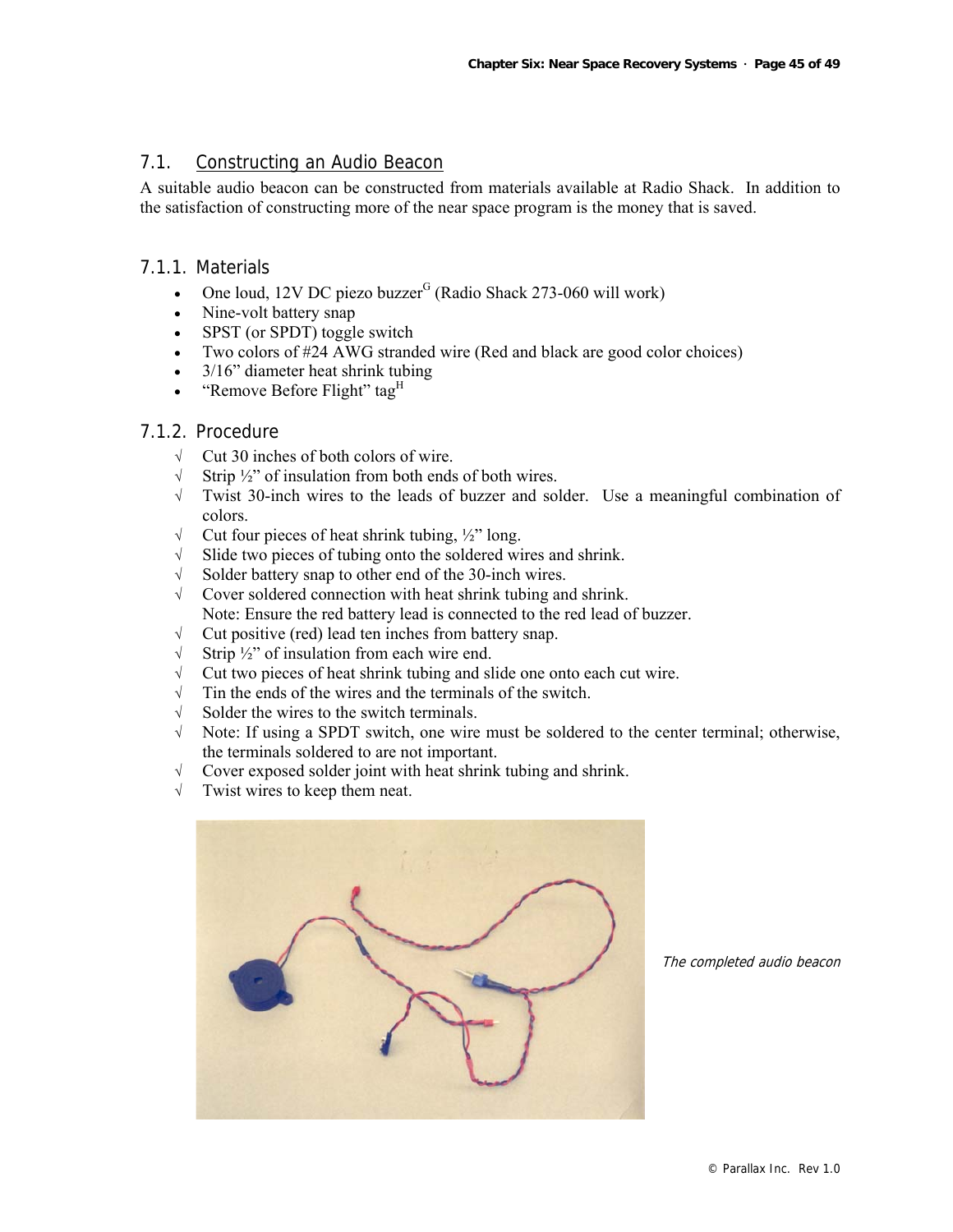# 7.2. Recommendations for Audio Beacon

Find a location for the buzzer on the outside of the near space capsule or its recovery system. A good location is on a boom, like the antenna boom. Attach the buzzer to the exterior of the capsule with rubber bands. Then slide the power wires, battery snap and power switch through an opening in an E-Quad Port. Using the pass-through hole for an antenna coax is a good idea. Install the beacon battery where it can't pop loose and then give the capsule a real good shake just to make sure. Since the beacon is loud and annoying, don't power it up until just before launch. Attach a "Remove Before Flight" tag to the beacon power switch to remind launch crews to power up it. A silent beacon is useless dead weight.



Place the audio beacon securely on a boom.



Don't forget a little reminder to start the beacon before launch.

If the mission includes a camcorder, then position the buzzer away from the camcorder. It is best if the buzzer is placed on a different module and on the opposite side from the camcorder lens and microphone. By placing the buzzer as far as possible from the camcorder, the volume of their awful noise is reduced on the camcorder's audio recording. One thing to notice after recovery of the videotape is the change in the audio beacon's volume during the flight because of the reduced air pressure in near space.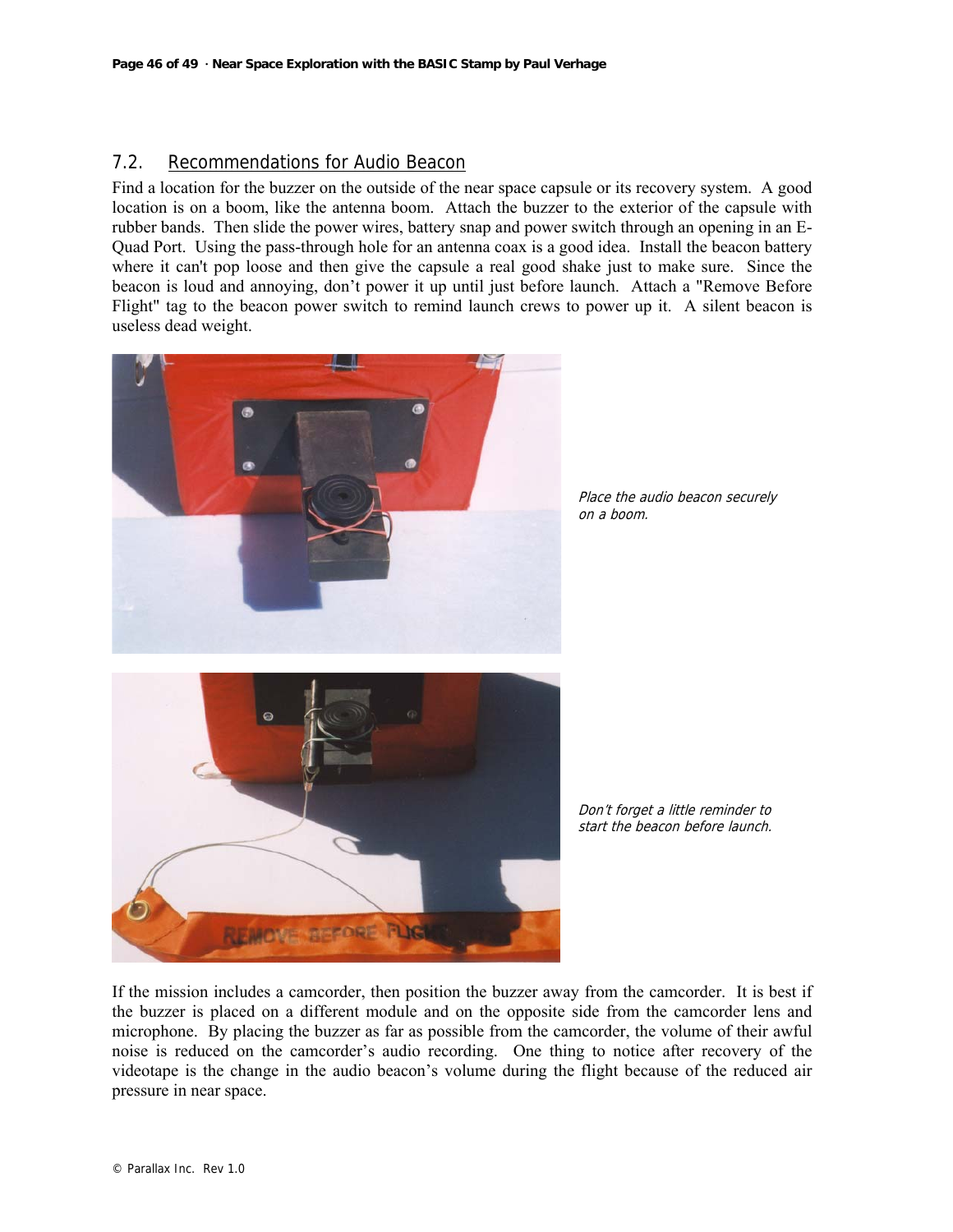# **Good to Know**

#### **Air Pressure**

Air molecules are matter and, like all other forms of matter, have mass. Gravity pulls on anything with mass, giving it weight. What we measure as air pressure is the weight of the air column above us. In terms most Americans are familiar with, the weight of the air column above us is 14.7 pounds per square inch. In the SI, it is equal to 1013 millibars (mb), or 101.3 kilopascals. Think of it this way. Every square inch you can draw on a ground, table, or person has almost fifteen pounds of weight pressing down on it. As seen from above, I measure approximately six inches by twenty-four inches. This gives me a surface area of 144 square inches. At approximately fifteen PSI there is 2,160 pounds of weight pushing straight down on me. I am carrying an automobile's worth of weight on my shoulders. No wonder I feel tired at the end of the day! Since air is a fluid medium it flows around and inside of me, exerting pressure in all directions. The balance of air pressure inside and outside of me keeps me from being crushed by the weight of the air column above me. Without this, I would be crushed just as if there was car placed on my shoulders.

As a balloon ascends into near space, it leaves more air below it and less air above it. So as the balloon climbs higher, there is less weight from the air above the balloon. In the standard atmosphere, air pressure drops by a factor of two every 18,000 feet. The average air pressure at mean sea level is 1013 millibars (mb). A millibar is one thousandth of a bar.

Let's round this figure down to 1000 mb for this exercise in air pressure. If the air pressure is 1000 mb at sea level, then when the balloon reaches an altitude of 18,000 feet, the air pressure will be 500 mb. At 36,000 feet, which is 18,000 feet higher still, the air pressure drops another factor of two. So at 36,000 feet the air pressure is 250 mb. A constant factor of change for one variable for every fixed change in a second variable creates a logarithmic curve.

Here is a second way to state the change in pressure as a function of altitude. For every 50,000 feet change in altitude, the pressure drops by a factor of ninety percent. At 50,000 feet the air pressure is 90% lower than at the surface. Using our first example, the air pressure is 100 mb at 50,000 feet. At an altitude of 100,000 feet, the air pressure is 10 mb, or one percent of surface pressure.



#### **Air Pressure**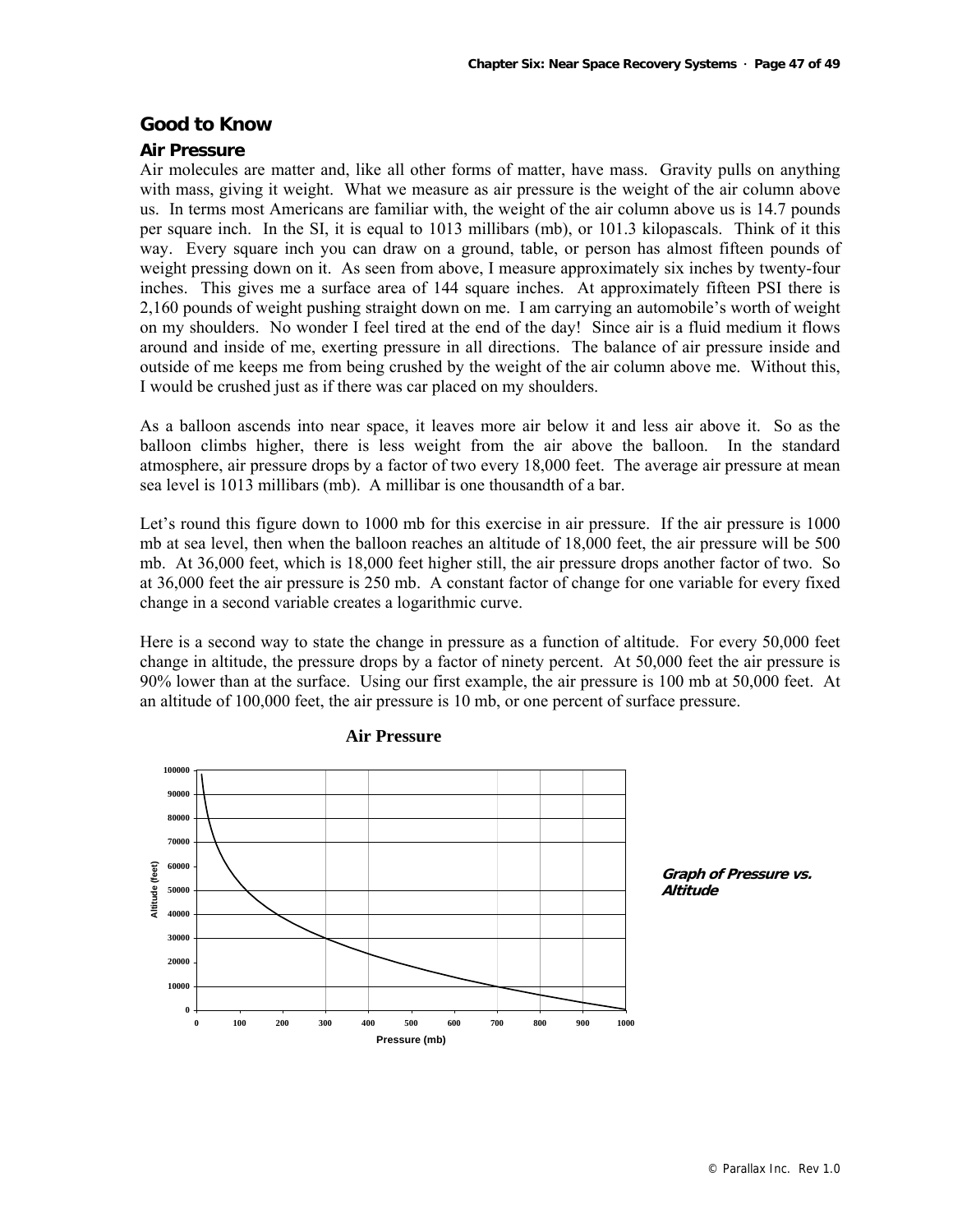# **Vapor Pressure (Boiling Water In Near Space)**

According to the book *Chemical Principles and Properties<sup>1</sup>*, vapor pressure is the pressure exerted by a vapor when in equilibrium with its liquid. A gas and liquid at equilibrium occurs when the number of molecules evaporating from a liquid in a unit of time equals the number of molecules condensing back into the liquid in the same unit of time.

Vapor pressure for a liquid depends on the temperature of the liquid. When the vapor pressure of a liquid equals the ambient pressure, then the liquid begins to boil. Let us take water as an example. When you bring water to a temperature of 100 degrees C, vapor pressure of the water equals the atmospheric pressure at mean sea level. As a result the water begins to boil. If you try boiling water at the top of a mountain, the water boils at a lower temperature because the ambient air pressure is lower. The water needs to be at a lower vapor pressure, or lower temperature, to boil. Room temperature water (20 degrees C or 68 degrees F) has a vapor pressure of 23.4 mb. This pressure occurs at an altitude of around 82,000 feet. So if you bring room temperature water up to an altitude of just below 82,000, it begins to boil. Body temperature is 37 degrees C. At body temperature, water boils at a pressure of 60 mb. This pressure occurs at an altitude of around 62,000 feet (the Armstrong Line). Before you can reach near space, your blood begins to boil. Of course, the bends will kill you first.

| Vapor Pressure of Water at Various Temperatures |                |  |             |                |
|-------------------------------------------------|----------------|--|-------------|----------------|
| Temperature                                     | Vapor Pressure |  | Temperature | Vapor Pressure |
| (OC)                                            | (mb)           |  | (OC)        | (mb)           |
| $\boldsymbol{0}$                                | 6.03           |  | 23          | 27.7           |
| $\mathbf{1}$                                    | 6.48           |  | 24          | 29.4           |
| $\overline{2}$                                  | 6.97           |  | 25          | 31.3           |
| $\overline{3}$                                  | 7.48           |  | 26          | 33.2           |
| $\overline{4}$                                  | 8.03           |  | 27          | 35.2           |
| $\overline{5}$                                  | 8.61           |  | 28          | 37.3           |
| $\overline{6}$                                  | 9.23           |  | 29          | 39.5           |
| $\overline{7}$                                  | 9.89           |  | 30          | 41.9           |
| $\overline{8}$                                  | 10.6           |  | 35          | 55.5           |
| 9                                               | 11.3           |  | 40          | 72.8           |
| 10                                              | 12.1           |  | 45          | 94.6           |
| $11\,$                                          | 13.0           |  | 50          | 121.7          |
| 12                                              | 13.8           |  | 55          | 155.3          |
| 13                                              | 14.8           |  | 60          | 196.6          |
| 14                                              | 15.8           |  | 65          | 246.8          |
| 15                                              | 16.8           |  | 70          | 307.5          |
| 16                                              | 17.9           |  | 75          | 380.4          |
| 17                                              | 19.1           |  | 80          | 467.2          |
| 18                                              | 20.4           |  | 85          | 570.5          |
| 19                                              | 21.7           |  | 90          | 691.8          |
| 20                                              | 23.1           |  | 95          | 834.1          |
| 21                                              | 24.5           |  | 100         | 1000.0         |
| 22                                              | 26.1           |  |             |                |

Here is a table from *Chemical Principles and Properties* covering vapor pressures of water at various temperatures.<sup>J</sup>